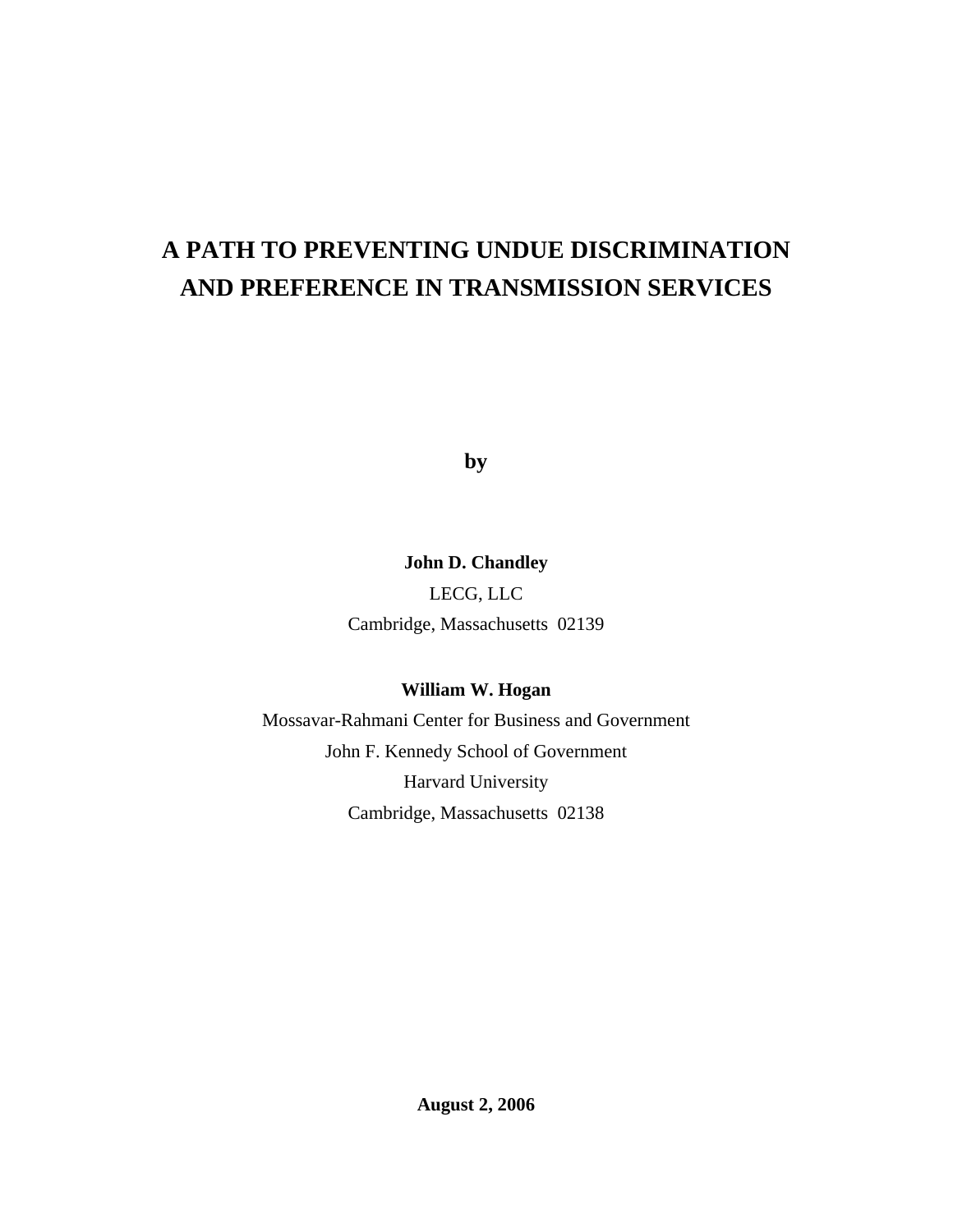## **A PATH TO PREVENTING UNDUE DISCRIMINATION AND PREFERENCE IN TRANSMISSION SERVICES**

## **Contents**

| What's Wrong with this Picture? And Why Will the Commission's Proposals Fail to       |
|---------------------------------------------------------------------------------------|
|                                                                                       |
| Approaches to Transmission Policy through Balancing Services and Imbalance Pricing 22 |
| How do non-RTO utilities provide transmission service to reliably serve their native  |
|                                                                                       |
| How do RTOs Provide Non-discriminatory Transmission Service? 30                       |
|                                                                                       |
|                                                                                       |
|                                                                                       |
|                                                                                       |
|                                                                                       |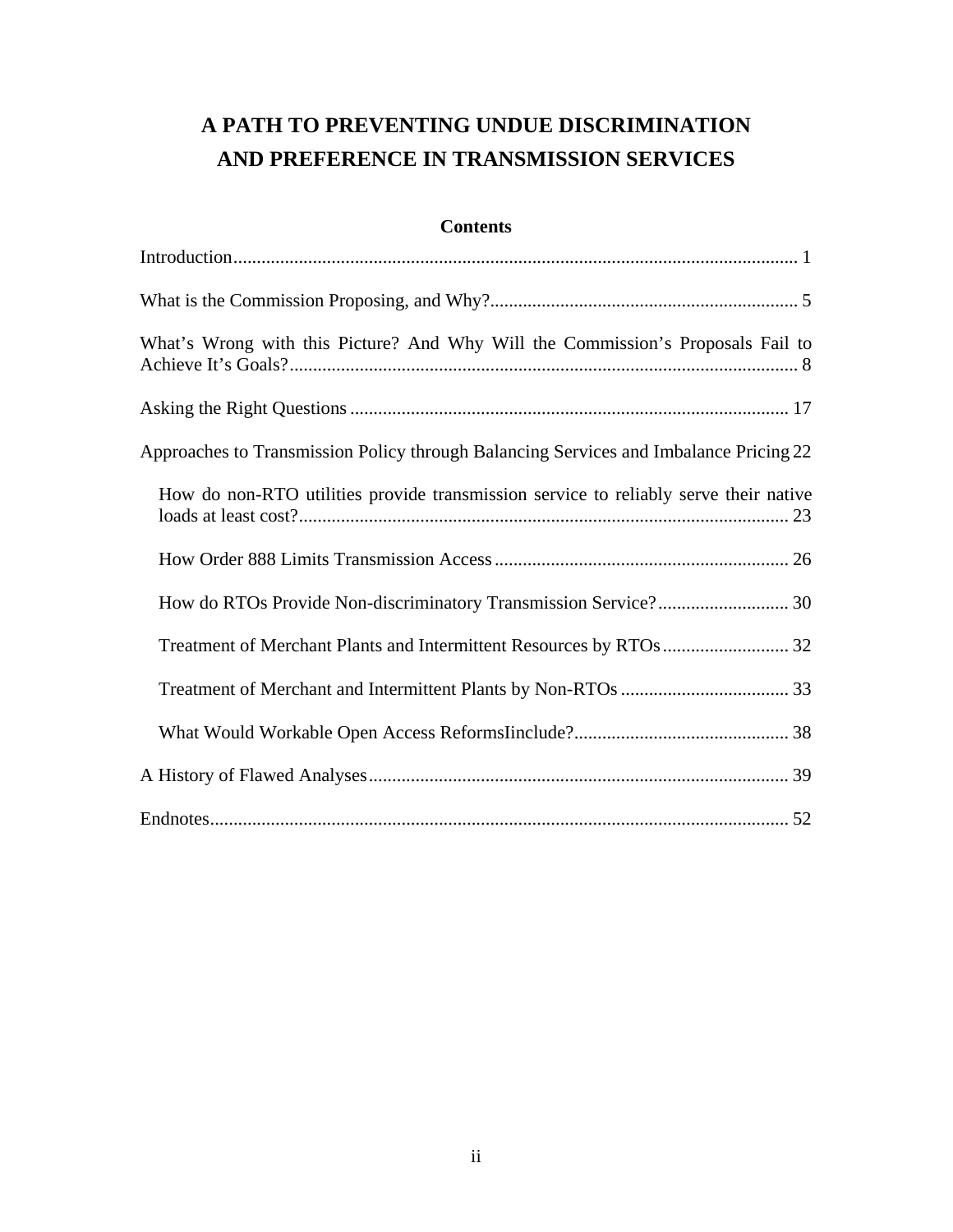## **A PATH TO PREVENTING UNDUE DISCRIMINATION AND PREFERENCE IN TRANSMISSION SERVICES**

August 2, 2006 John D. Chandley and William W. Hogan<sup>1</sup>

## **Introduction**

 $\overline{a}$ 

The Federal Energy Regulatory Commission proposals for Order 888 Open Access Transmission Tariff (OATT) reform arise from a continuing frustration with the Commission's efforts to provide open access to transmission both for its own sake and to support competitive markets. The Commission has found it difficult to meet the basic requirement to avoid undue discrimination and preference in transmission services. This difficulty follows in part from the nature of the electricity grid. But more important, the transmission access procedures promulgated in Order 888 are not consistent with the requirements of reliable and efficient operation of the grid, nor do they support workable competitive markets. A better approach, more closely aligned with actual grid operations and compatible with competitive principles, is obviously needed. Unfortunately, the narrow focus in the Commission's Notice of Proposed Rulemaking  $(NOPR)^1$  does not allow it to see the problems inherent in the current Order 888 framework that must be addressed to achieve the Commission's goals.

After many prior attempts at broader reforms to meet its expansive goals for industry reforms, the Commission seeks now to narrow its scope to advancing limited

<sup>1</sup> Notice of Proposed Rulemaking (NOPR), filed May 19, 2006, in Docket Nos. RM05-25-000 and RM05-17-000, *Preventing Undue Discrimination and Preference in Transmission Service*.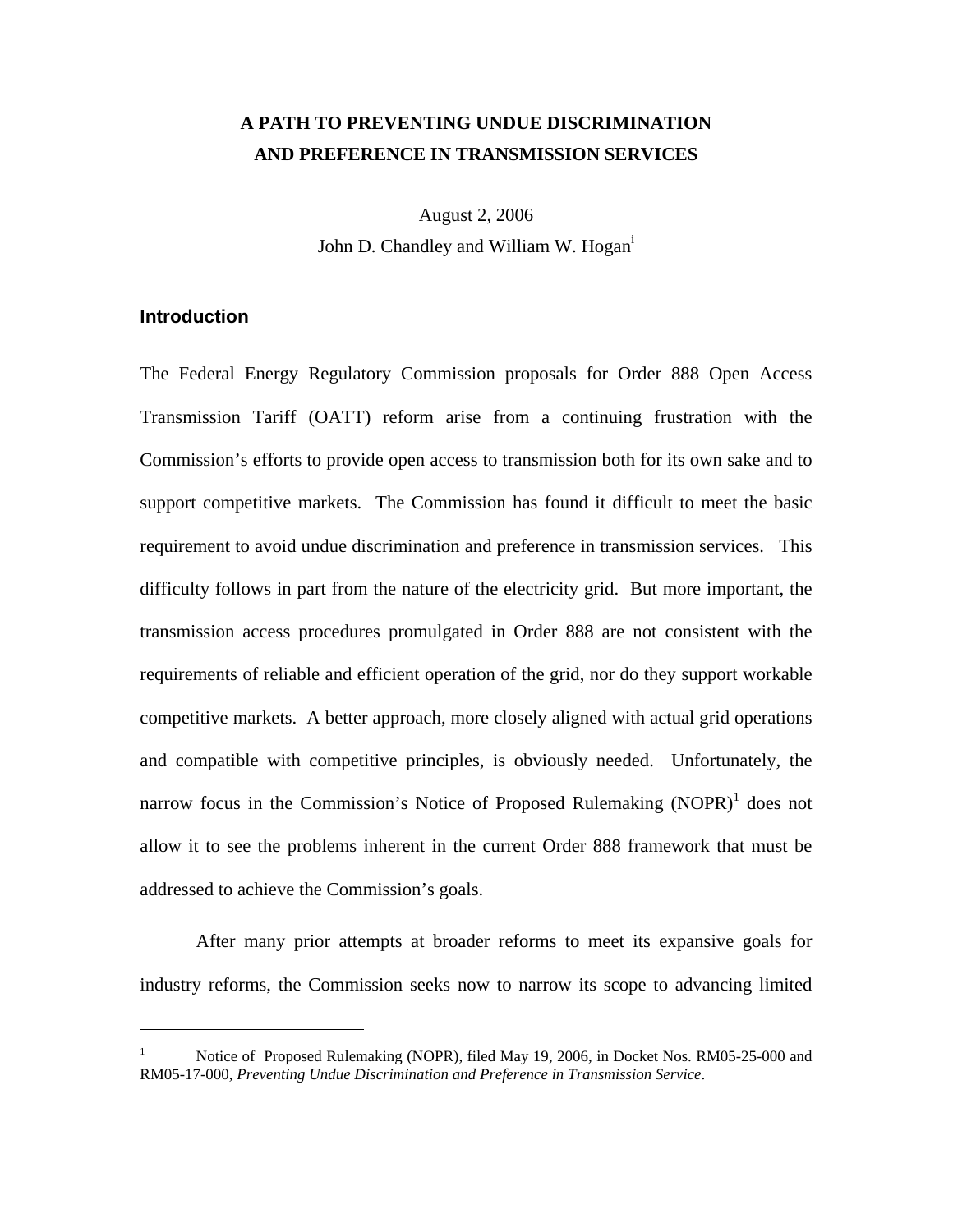changes to the OATT. The focus is on improving the consistency and transparency of the determination of available transfer capability (ATC) as the primary means to address undue discrimination. But if inconsistent ATC calculations and methods are not the underlying problem, then the proposed "solutions" will fail.

The emphasis of the past analyses has been on the defects of the OATT contract path and ATC framework. Although the Commission's own analyses have recognized these defects, the Commission has not been able to address these matters without entangling itself in a larger debate about electricity market design and electricity restructuring. Given the impasse, it may be that the emphasis on ATC imposes too much on the Commission if it is to find a path to preventing undue discrimination and preference in transmission services. A different approach is needed.

An approach to the same fundamentals could be taken through consideration of balancing services and imbalance pricing for energy and generation. A focus on balancing (or dispatch) services and how they are priced would allow the Commission to avoid the pitfalls inherent in the ATC approach. It would also allow the Commission to fulfill its commitment to "comparable" transmission service for all by substantially eliminating a major difference between the way non-RTO utilities treat third parties' grid uses and how they provide service to their own native loads, more closely matching how RTOs provide the benefits of native load service to all users. This approach would thus eliminate much of the difference between how third parties are treated in RTO versus non-RTO systems. While minor regional variations might be considered, the approach would ensure that all users in the same region would be treated the same.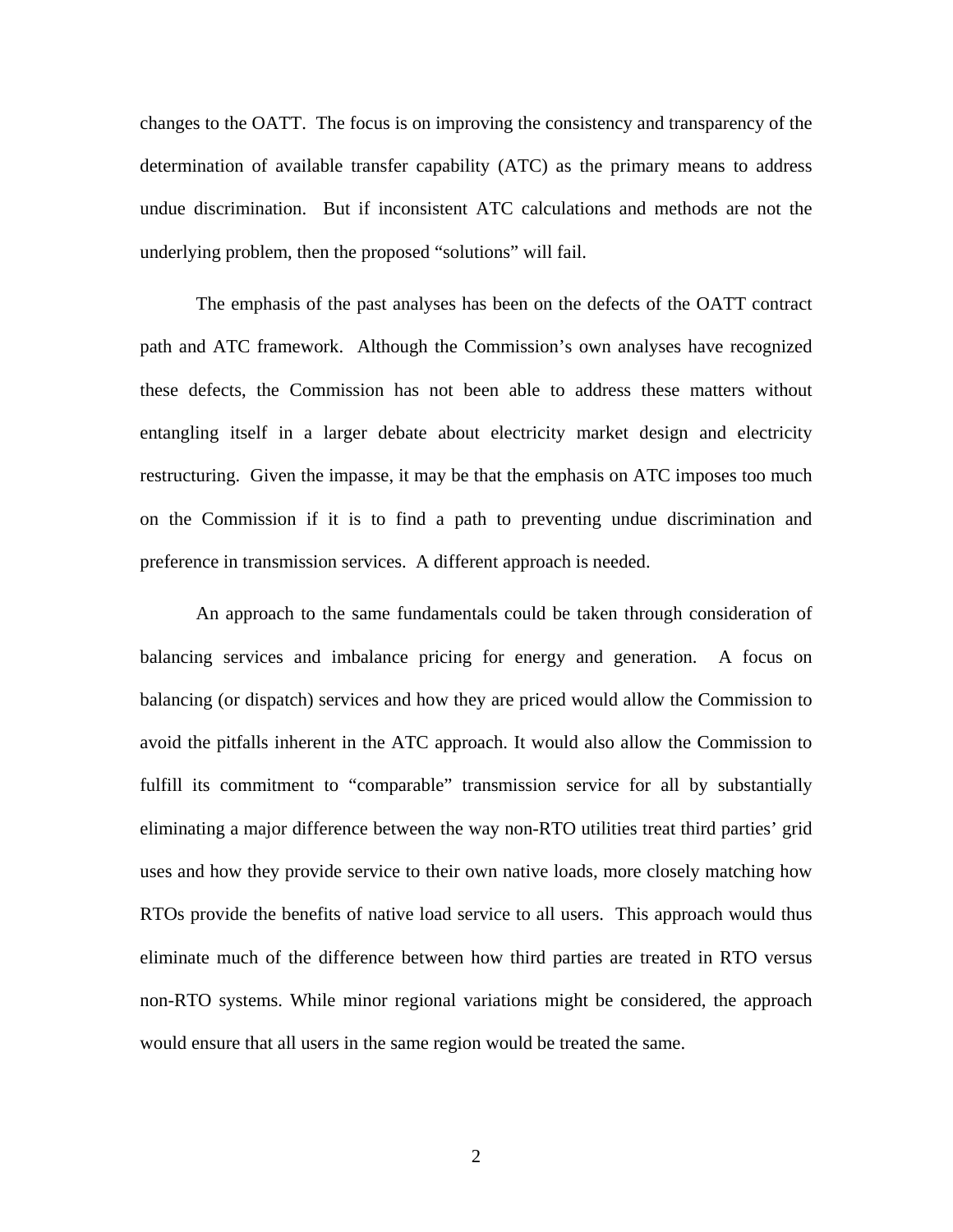This change in focus could be accommodated within the current proceeding. The Commission's NOPR includes proposals for reform of balancing services and imbalance pricing, but the Commission does not explain the central importance of the issue and its intimate connection with the requirements for reliable and efficient operation of the grid. Modifying the procedures and pricing for imbalances to conform to the requirements of reliable and efficient operation of the grid would be necessary for achieving the goals of Order 888 reform. Moreover, a more principled analysis based on the nature of grid operations would guide the (limited) choices for imbalance pricing that would resolve contradictions that otherwise would require discrimination and preference in transmission service. This same approach would create natural incentives for other appropriate improvements in transmission access. This analysis would focus the Commission reform on a principled rationale for its intended move to imbalance charges based on incremental costs.

This path would define incremental costs based on the well-established framework of security-constrained, economic dispatch. Security-constrained dispatch is necessary for reliable operation of the system. Within the limits of reliability, economic dispatch is necessary for efficient operation of the system and is the presumed obligation or choice of transmission providers in serving their own needs. The only approach for providing balancing services that avoids a need for discrimination is to allow everyone to participate in the security-constrained, economic dispatch. The only approach for imbalance pricing that eliminates the need for discrimination by customer type is to use the incremental costs that follow from the real-time security-constrained economic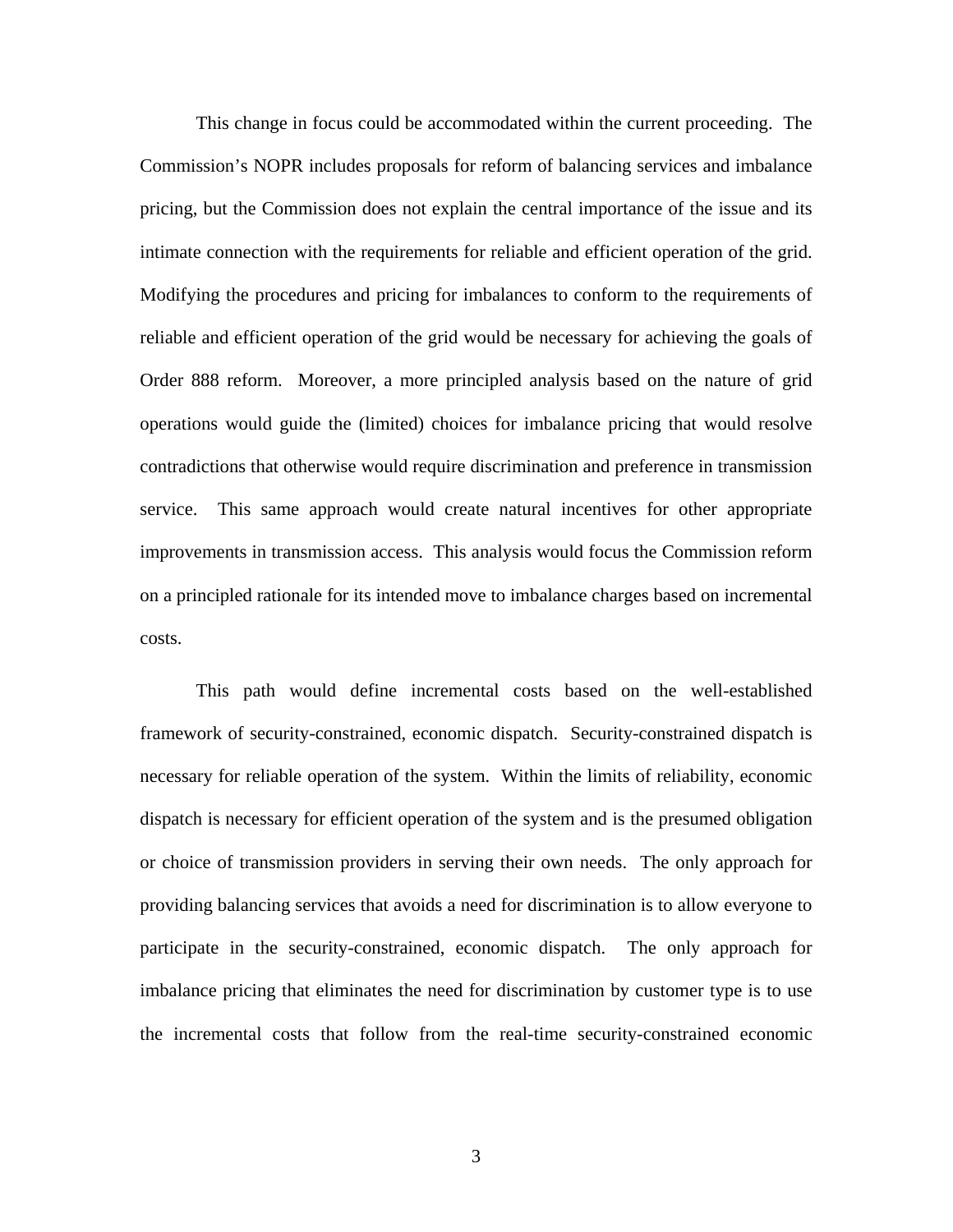dispatch. As the Commission notes, this reform would provide a principled basis for addressing many related issues, such as the treatment of intermittent generation.

The Commission recently submitted to Congress a report on security-constrained economic dispatch in compliance with the mandates of the Energy Policy Act of 2005.<sup>2</sup> However, that report focused on the details of how to conduct a dispatch and how the dispatch is approached in different regions. The Commission's report did not explore the essential connection with the challenge of providing open access and preventing undue discrimination and preference in transmission service. To the extent that there is recognition that such a connection exists, the report defers to the present OATT review. Hence, the Commission has not examined the fundamental issue and it is proper to emphasize the connection in the OATT reform rulemaking.

Adopting security-constrained, economic dispatch as the framework for balancing services and imbalance pricing is necessary in order to eliminate undue discrimination and preference in transmission services. This change would also substantially reduce the problems inherent in the OATT reliance on the contract path and ATC for transmission service scheduling. Although this reform would be modest compared to a full embrace of the Regional Transmission Organization (RTO) model of electricity market design, efficient balancing and pricing would create incentives that should point market participants towards better market design and alternative procedures for providing transmission rights. The Commission would not need to adopt these broader reforms to

<sup>2</sup> Federal Energy regulatory Commission, "Security Constrained Economic Dispatch: Definition, Practices, Issues and Recommendations," A Report to Congress Regarding the Recommendations of Regional Joint Boards For The Study of Economic Dispatch Pursuant to Section 223 of the Federal Power Act As Added by Section 1298 of the Energy Policy Act of 2005," July 31, 2006.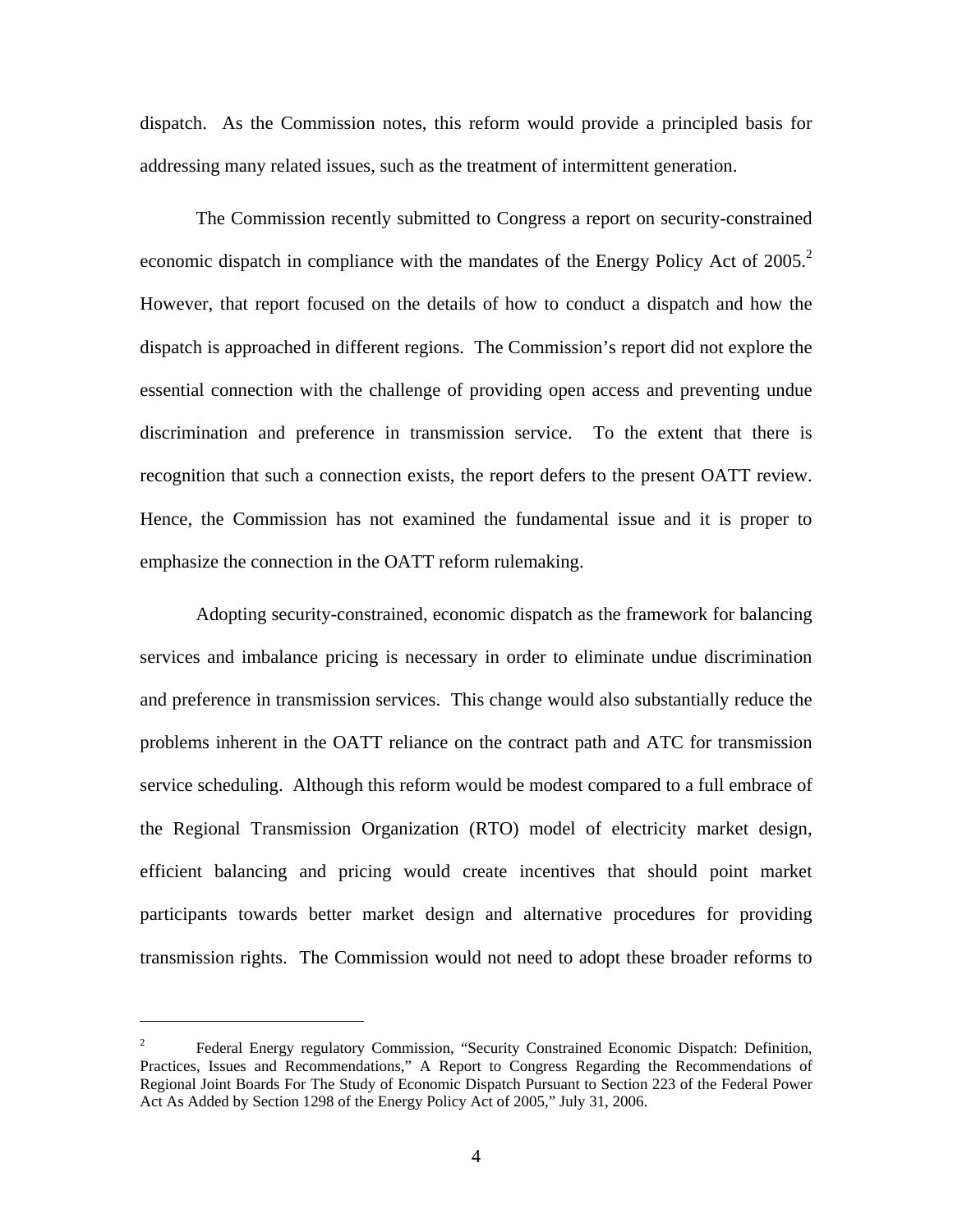achieve its more limited objectives, but eliminating a fundamental inconsistency between the OATT rules and actual operation of the grid would remove a major obstacle to other reforms.

Furthermore, the Commission could achieve these benefits within the scope of the current NOPR and without making compromises on the principle of eliminating undue discrimination and preference in transmission services. To the contrary, any other approach would necessarily require the Commission to approve methods and approaches that codify such discrimination and preference.

#### **What is the Commission Proposing, and Why?**

The NOPR states that the Commission's proposed reforms are "intended to address deficiencies in the *pro forma* OATT that have become apparent since 1996 and to facilitate improved planning and operation of transmission facilities.<sup>3</sup> At its core, the continued debate identifies persistent disagreement about what open access means, and what models are available to achieve the purported benefits. In presenting the NOPR, the Chairman summarized the repeated attempts to address the problem:

"The first time the Commission found Order No. 888 allowed undue discrimination and preference in transmission service occurred in 1999. The solution advanced by the Commission was restructuring: encouraging voluntary RTO formation, in Order No. 2000. … The second time the Commission found Order No. 888 allowed undue discrimination and preference took place in 2002. The solution advanced by the Commission at the time was also restructuring, this time mandating RTO participation and a standard market design. … The solution we advance today is not restructuring, but more effective regulation, reform of the open access rules themselves, for the first time in nearly a decade."<sup>4</sup>

<sup>3</sup> NOPR at 3.

<sup>4</sup> Statement of Joseph Kelliher, Chairman, Federal Energy Regulatory Commission, Regarding Open Access Transmission Tariff (OATT) Reform (RM05-25-00), May 16, 2006.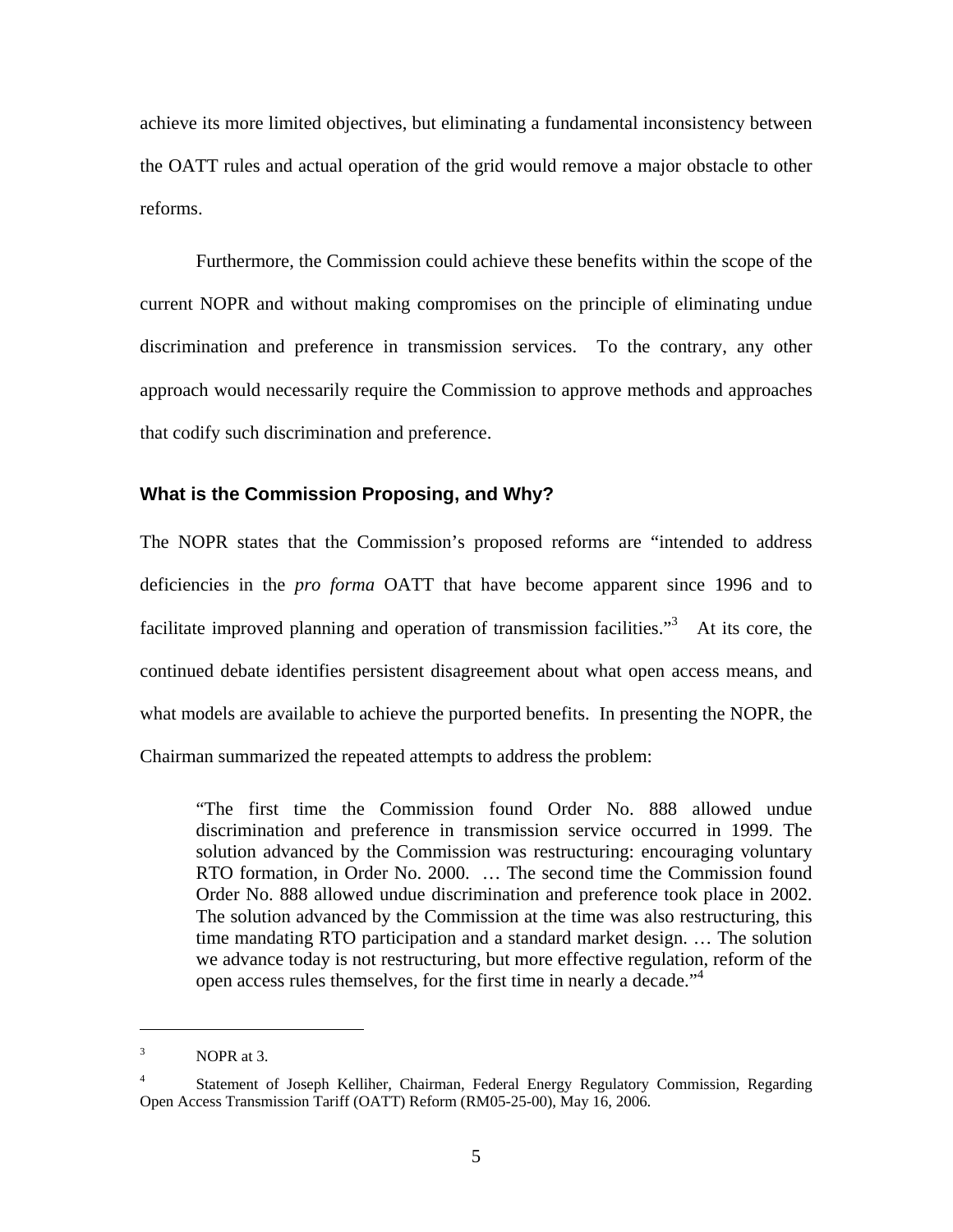More specifically, the NOPR states that,

"As a general matter, the purpose of this rulemaking is to strengthen the *pro forma* OATT to ensure that it achieves its original purpose – remedying undue discrimination – not to create new market structures. We propose to achieve this goal by increasing the clarity and transparency of the rules applicable to the planning and use of the transmission system and by addressing ambiguities and the lack of sufficient detail in several important areas of the *pro forma* OATT. The lack of specificity in the pro forma OATT creates opportunities for undue discrimination as well as making the undue discrimination that does occur more difficult to detect."<sup>5</sup>

Having concluded that the reason Order 888 continues to permit undue discrimination stems from "ambiguities," the need for "clarity and transparency" and the "lack of sufficient detail" in the current *pro forma* OATT, the Commission's NOPR then summarizes its proposed remedies that would logically flow from its analysis of the current problems:

"First, we propose to improve transparency and consistency in several critical areas, such as the calculation of available transfer capability (ATC). We propose to direct public utilities, under the auspices of the North American Electric Reliability Council (NERC) and the North American Energy Standards Board (NAESB), to provide for greater consistency in ATC calculation. . . .

Second we propose to reform the transmission planning requirements of the *pro forma* OATT to eliminate potential undue discrimination and support the construction of adequate transmission facilities to meet the needs of all loadserving entities. The *pro forma* OATT contains only minimal requirements regarding transmission planning, which have proven to be inadequate as the Nation faces inadequate transmission investment in many areas.

<sup>5</sup> NOPR at 3.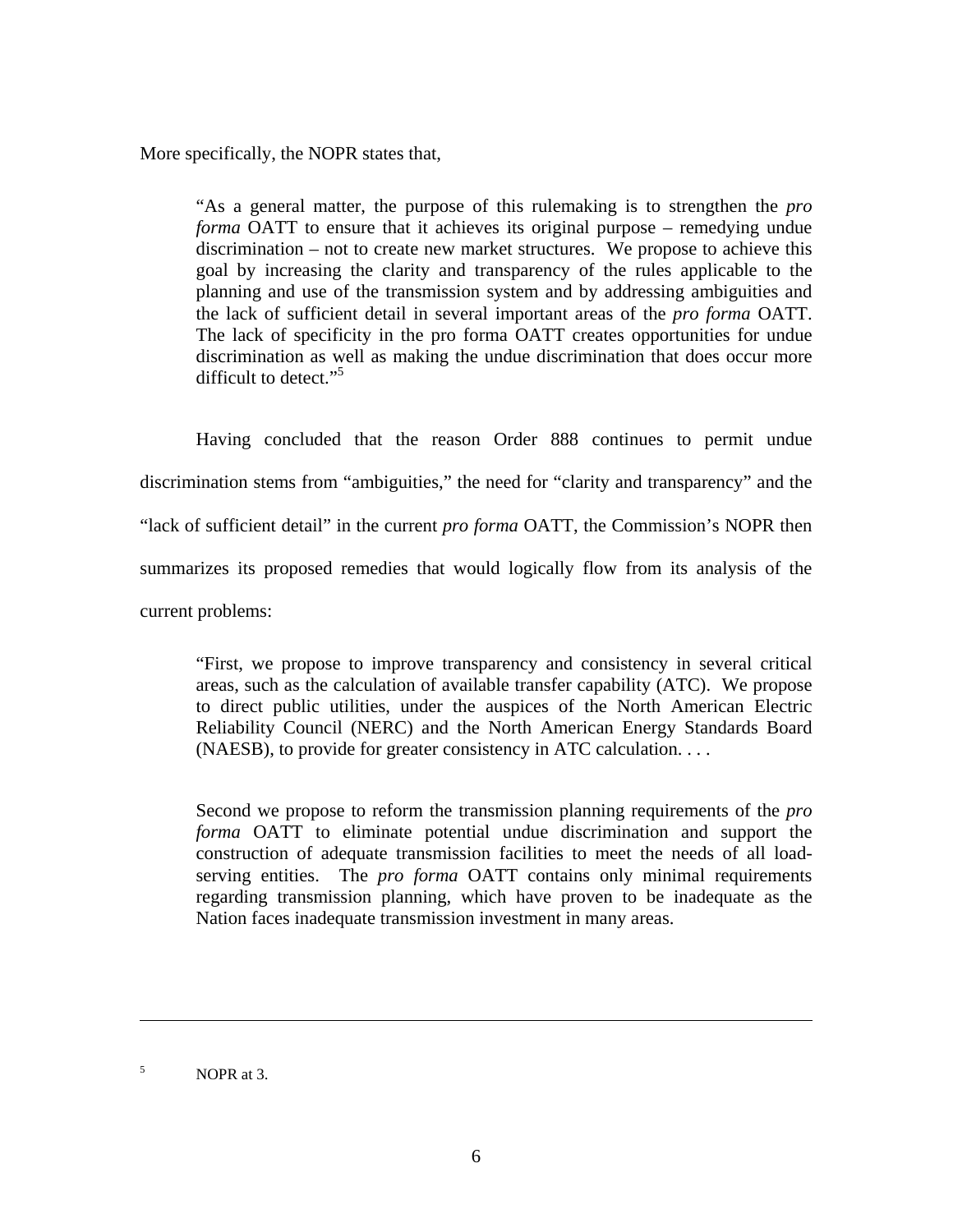Third, we propose to remedy certain portions of the *pro forma* OATT that may have permitted utilities to discriminate against new merchant generation, including intermittent generation. For example, we propose to modify the energy imbalance provisions of the pro forma OATT and adopt certain other tariff modifications.

Fourth, we provide for greater transparency in the provision of transmission service to allow transmission customers better access to information to make their resource procurement and investment decisions, as well as to increase our ability to detect any remaining incidents of undue discrimination.

Finally, we provide for reform and greater clarity in areas that have generated recurring disputes over the past 10 years, such as rollover rights, "redirects," and generation redispatch."6

Importantly, the Commission emphasizes that it is not abandoning several principles that support the goal of eliminating undue discrimination. The Commission would retain "the comparability requirement under which each public utility must treat third parties in a manner comparable to its service to bundled customers." This continues the "golden rule" enunciated in Order 888 of providing comparable service to all as the essence of non-discrimination.

In addition, the Commission would retain the concepts of network and point to point service; retain the "protection of native load customers," so that load serving entities can "provide transmission rights to meet their service obligations;" and continue to limit its jurisdiction to unbundled transmission service, not bundled retail service, while still requiring "functional [rather than corporate] unbundling to address undue discrimination." And finally, the Commission continues to view the OATT as a means to "facilitate the development of competitive wholesale markets by reducing barriers to

<sup>6</sup> NOPR at 4-5.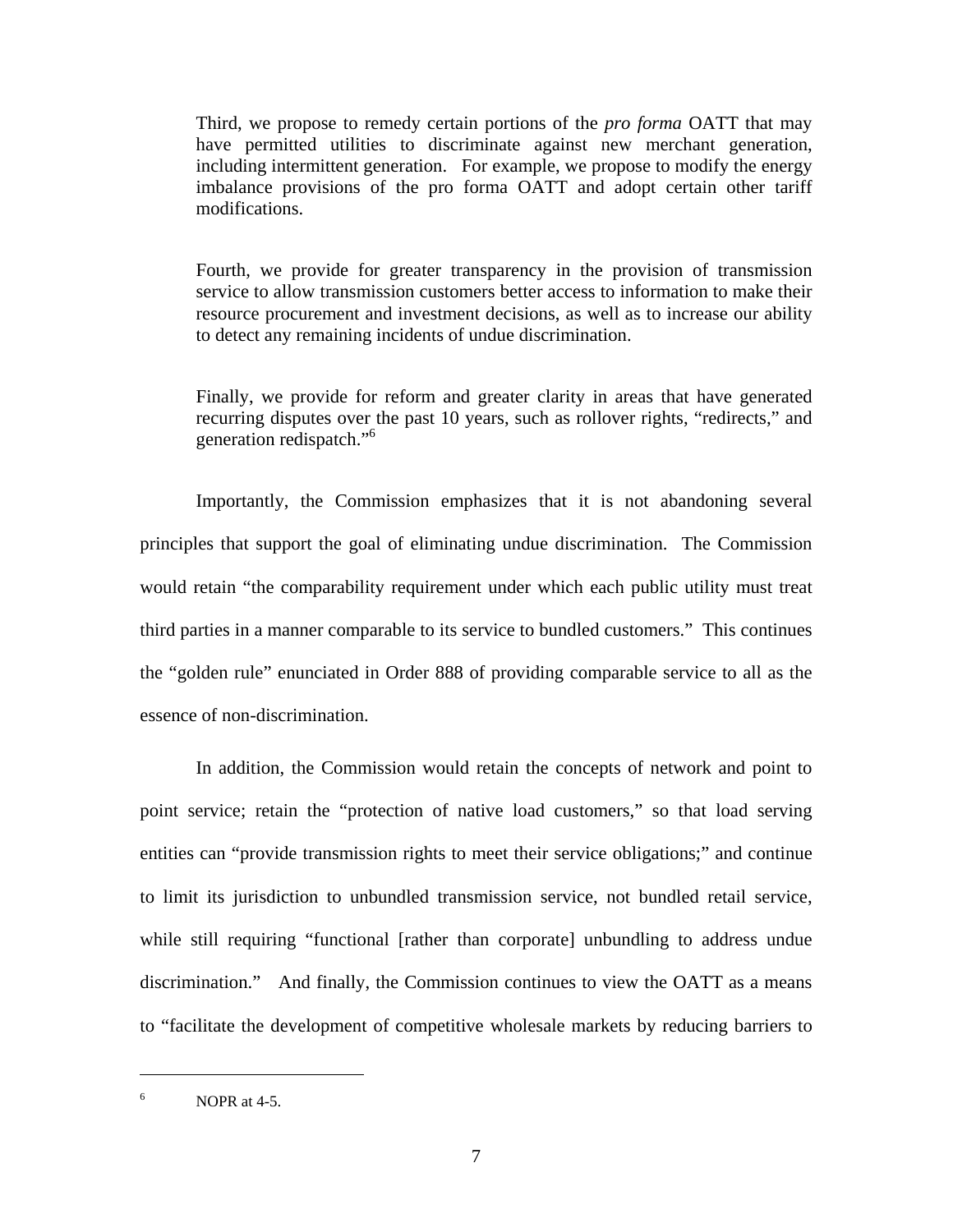entry through the control of transmission assets, not imposing any particular market structure on the industry."<sup>7</sup>

These are not only worthwhile goals, but also goals the Commission can achieve it if understands the problems that must be overcome and applies a realistic framework in designing solutions. Indeed, workable solutions are already at hand and have been successfully implemented in large parts of the country. But there is a serious problem standing in the way before this progress can be expanded to other regions.

## **What's Wrong with this Picture? And Why Will the Commission's Proposals Fail to Achieve It's Goals?**

The Commission's stated goals are worthwhile, and happily there are successful examples of how to achieve them. Unfortunately, the NOPR's proposed remedies cannot achieve these objectives, because the Commission's analyses do not reflect the realities of how the grid operates and how transmission service is actually provided. The fundamental weakness of the Commission's framework is that it misidentifies the reasons why undue discrimination continues under Order 888. Identifying the wrong reasons for discrimination then leads inexorably down false paths towards dead end "solutions" that cannot solve the problem.

It is simply not true, either in theory or in practice, that the source of continuing discrimination is a fundamental lack of "clarity and transparency" under Order 888 that permits inconsistencies in the calculation of ATC. There are undoubtedly inconsistencies in the way transmission providers calculate ATC. But it would be a mistake to assume

<sup>7</sup> NOPR at 5-6.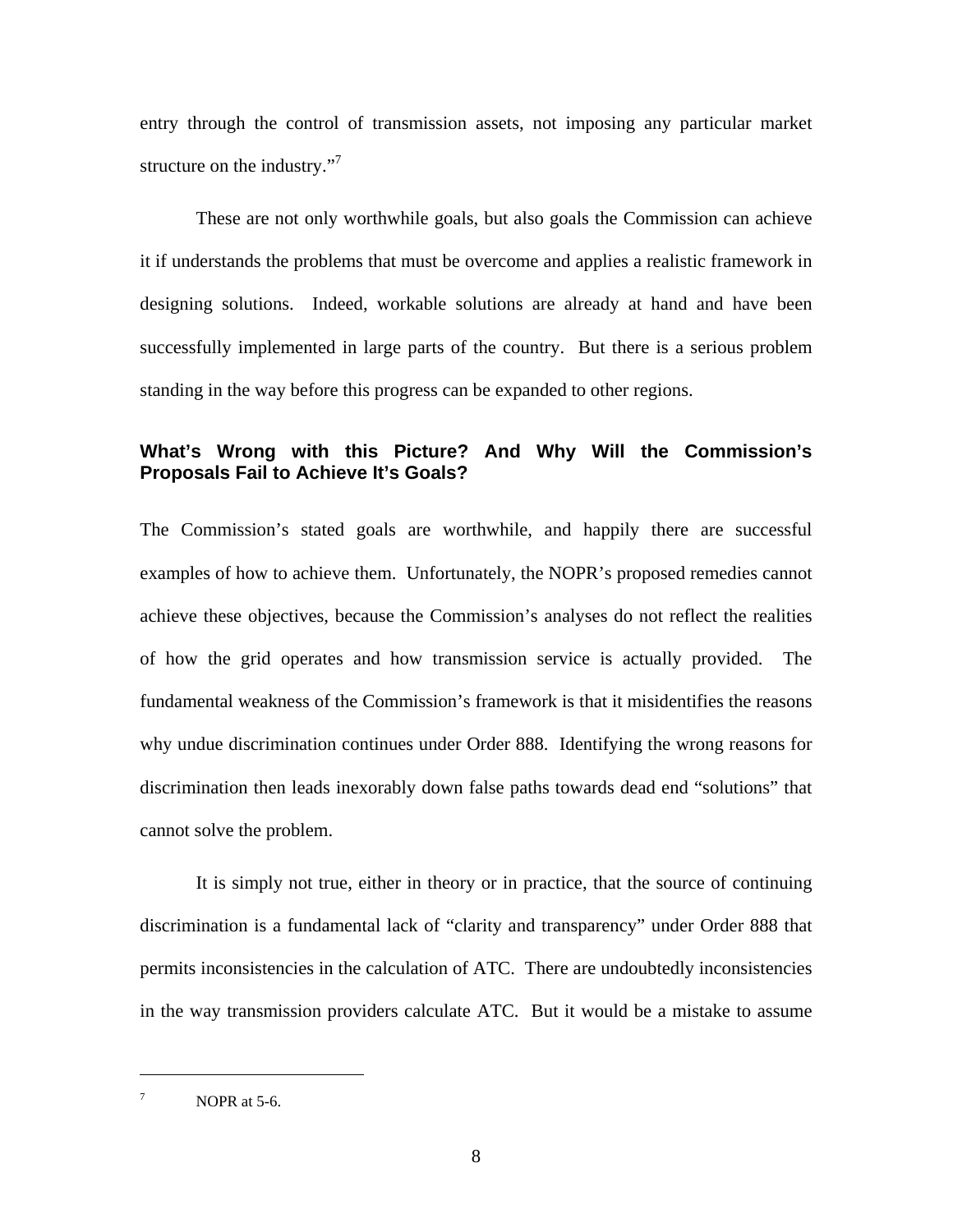that these inconsistencies arise primarily from deliberate attempts to discriminate or that eliminating inconsistencies would preclude undue discrimination in transmission access. Rather the difficulties follow inexorably from the demonstrably false premise that there is a definable amount of ATC that can be calculated independent of the actual use of the grid.

The Commission has been repeatedly reminded by industry comments and its own analyses that the grid's transmission capacity is not a static number that can be calculated *ex ante*; it depends entirely on how the grid is used in real time. In particular, it is not possible to determine ATC and then subsequently decide on how to schedule and use the transmission system. Hence, the ATC concept envisioned in Order 888 is not amenable to either transparency or consistency and still support reliable and efficient use of the transmission grid. Of course, the Commission could impose an arbitrary rule that would be transparent and consistent across customer types. But the rule would necessarily be arbitrary and would not be consistent with actual operation of the grid.

 The Commission undertook a major task in Order 888. The purpose was to remove impediments to competition in the wholesale electricity bulk power market. A critical impediment is access to the integrated transmission system under terms and conditions that would avoid undue discrimination. As stated in Order 888:

 "Today the Commission issues three final, interrelated rules designed to remove impediments to competition in the wholesale bulk power marketplace. . . .The legal and policy cornerstone of these rules is to remedy undue discrimination in access to the monopoly owned transmission wires that control whether and to whom electricity can be transported in interstate commerce."<sup>8</sup>

<sup>8</sup> Order 888, April 24, 1996, p. 1.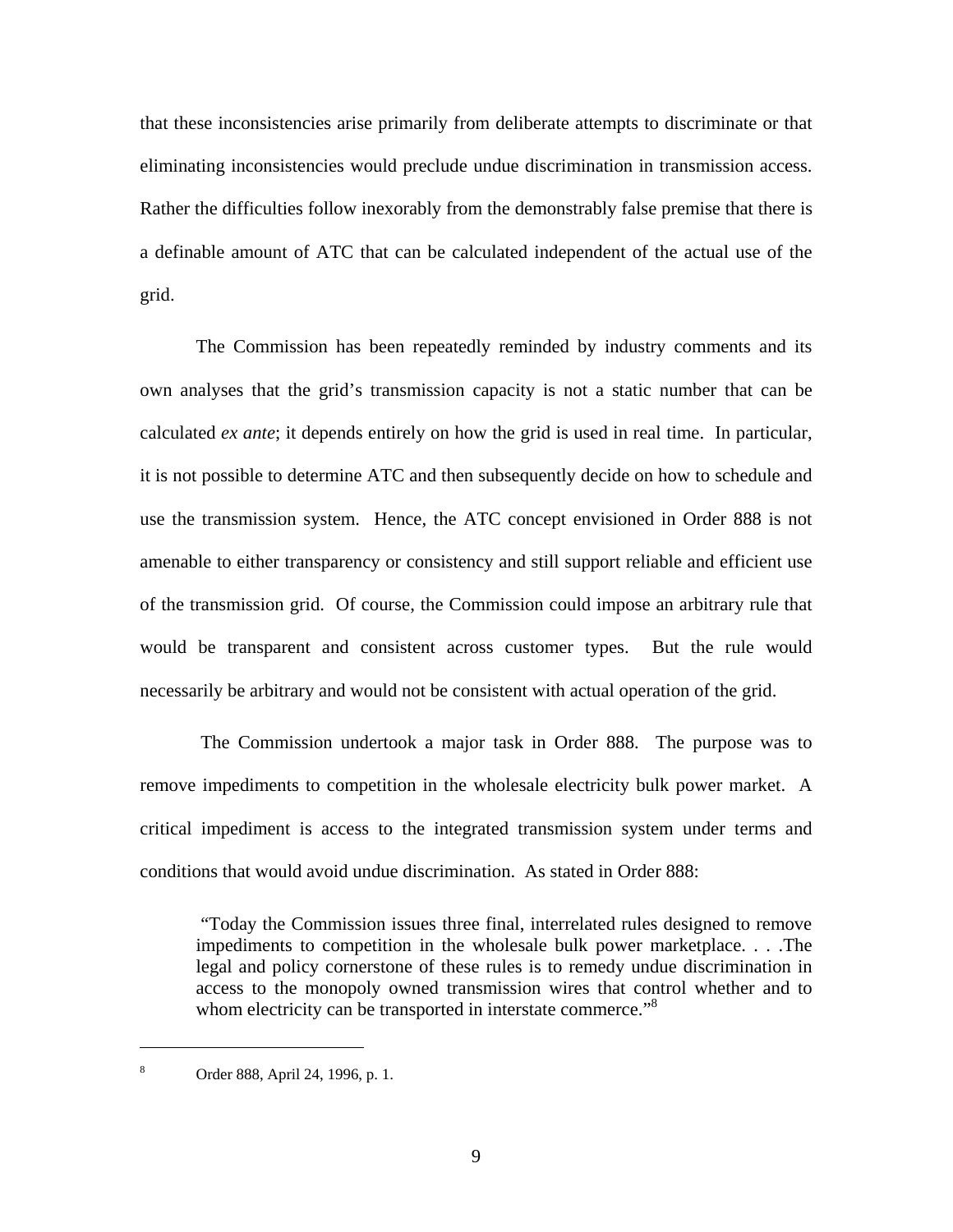The idea is simple in concept. The technology for electricity systems implies that there is only one interconnected transmission grid over very large geographic, economic and political regions. It would be neither practical nor desirable for competitors to duplicate this grid. Hence, access for all parties to use the same grid without undue discrimination must be a cornerstone of policy. The goal, therefore, is important and essential.

The core problem arises from the inherent nature of the electricity transmission grid. As the Commission explained at length in Order 888, the interconnected grid produces strong physical interactions among all sources and uses of power.<sup>9</sup> The "transportation" process between source and destination is not like that presumed for other controllable networks with a simple "path" that can be assigned for the transaction. To a first approximation, the actual flow of power disperses across every possible path in the proportions required to equalize the marginal impedance across all paths. As the Commission stated:

 "A contract path is simply a path that can be designated to form a single continuous electrical path between the parties to an agreement. Because of the laws of physics, it is unlikely that the actual power flow will follow that contract path. … Flow-based pricing or contracting would be designed to account for the actual power flows on a transmission system. It would take into account the "unscheduled flows" that occur under a contract path regime."<sup>10</sup>

This observation has extensive implications. For example, because of these parallel flows it follows that every transaction has some impact on every constraint in the

<sup>9</sup> Order 888, pp. 92-98.

<sup>10</sup> Order 888, April 24, 1996, footnotes 184-185, p. 93.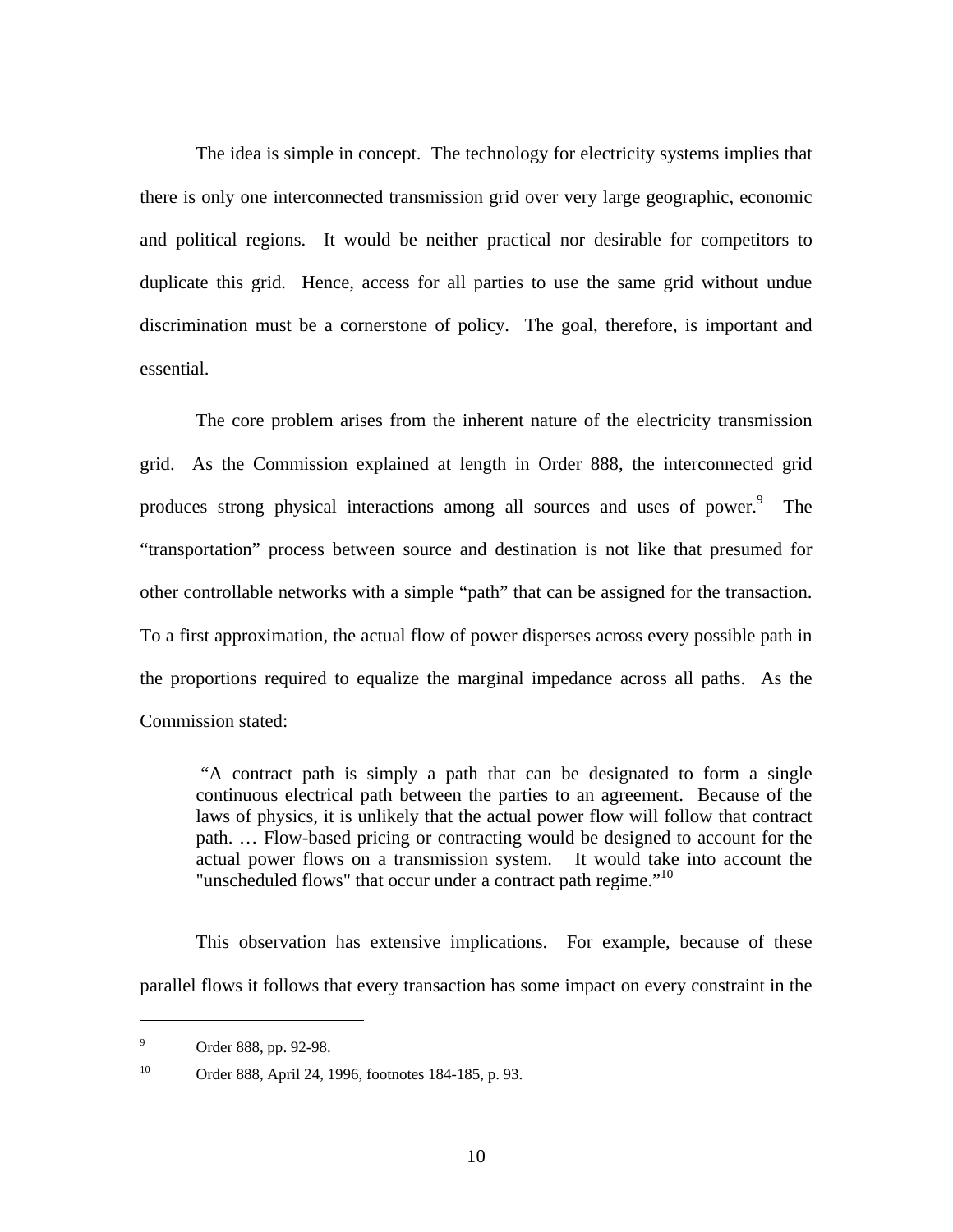interconnected grid. These impacts can be so substantial that it is not possible to define or calculate the transmission capacity between locations without also specifying how the grid is used in other locations. This fact is not news to the Commission, and many parties contributing to the discussion leading to Order 888 and the associated Real Time Information Network (RIN) made this point. For example, consider:

"A primary purpose of the RIN is for users to learn what Available Transmission Capacity (ATC) may be available for their use. Because of effects of ongoing and changing transactions, changes in system conditions, loop flows, unforeseen outages, etc., ATC is not capable of precise determination or definition."<sup>11</sup>

However, at the core of the Commission's contract path approach in Order 888 is the idea that ATC can be defined, calculated and allocated in advance so that the participants can make decisions on how to use the network. But if ATC is not capable of precise determination or definition, the contract path cannot be the tool for evaluating or allocating use of the grid.

This inherent circularity in the definition of the contract path model for ATC is not unique to the Commission's approach or to the United States. It is a fundamental property of the current technology for electric power transmission grids. The same problems faced by the Commission appear throughout the world, and appeals to the contract path approximation fail for the same reasons. For example, in a desire to "simplify" the rules for transaction between countries, the European Union has been trying to resolve the contradictions of the contract path definition. However, the contradiction is fundamental and it does not go away, as summarized without the usual

<sup>&</sup>lt;sup>11</sup> Comments of the Members of the PJM Interconnection, Request for Comments Regarding Real-Time Information Networks, Docket No. RM95-9-000, FERC, July 5, 1995, p. 8.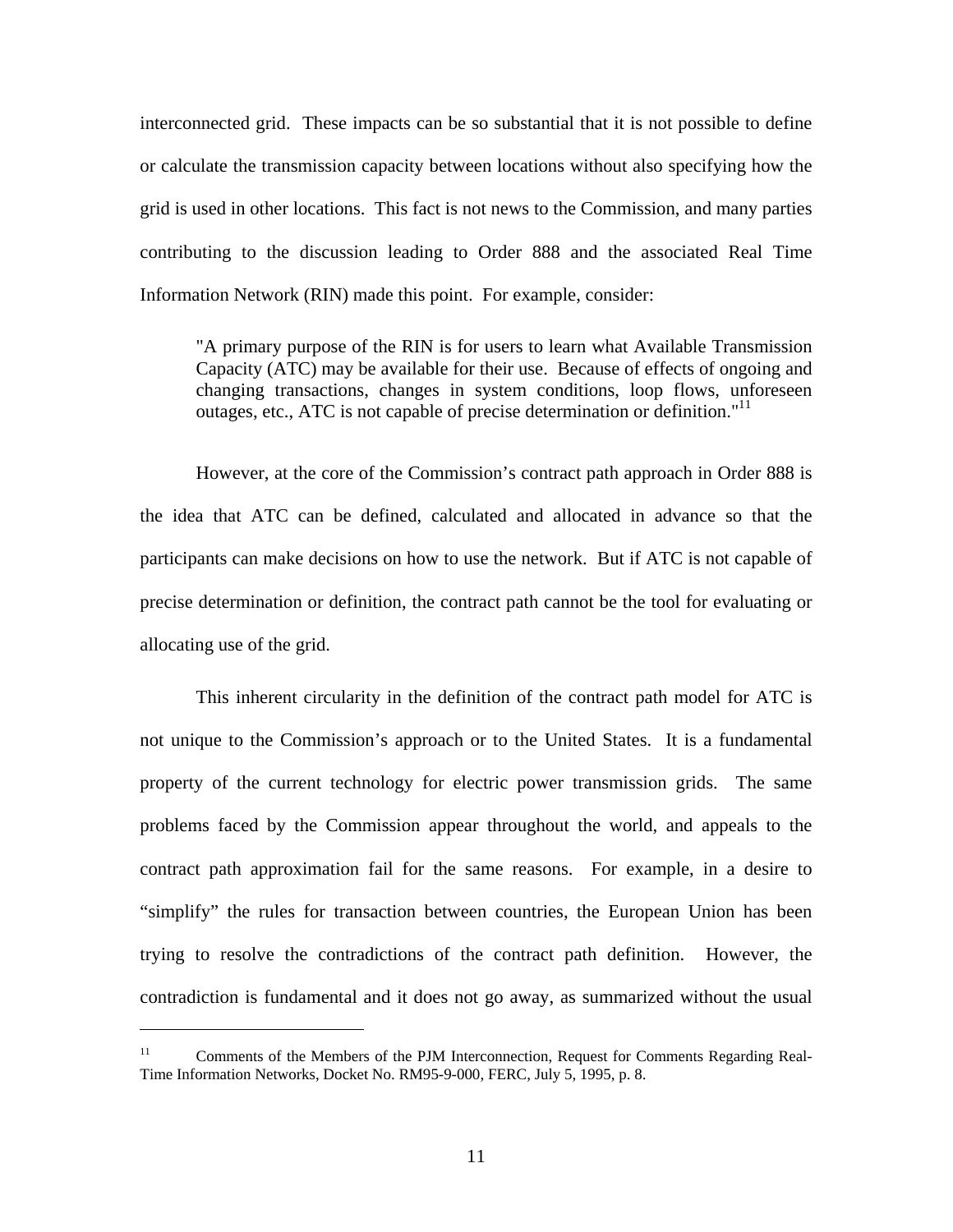circumlocutions in a discussion of the European Transmission System Operators (ETSO) attempts to define the equivalent of ATC:

"Does the draft Regulation set the right objective when it requires TSOs to compute and publish transfer capacities? ETSO says both yes and no …in many cases the (Net transfer capacity or NTCs) may be a somewhat ambiguous information…The core of the difficulty raised by transfer capacities lies in the fact that they do not obey usual arithmetic: 'it makes no sense to add or subtract the NTC values…' Put it in other ways, in order to compute the maximal use of the network, one needs to make assumptions on the use of the network! This definition is restated and elaborated in ETSO (2001a) (p. 6)."<sup>12</sup>

The same issues arise in every interconnected transmission grid. Despite the discomfort of its implications, the basic fact is persistent and pervasive. The central problem with the contract path model and the associated ATC is that they are fictions. The gap between the administrative fiction and grid reality is material and the actual ability to move power between two locations can vary from a great deal to zero, depending on the configuration of other sources and uses at different locations. This substantial gap between the fiction and the reality allows, sometimes even requires, the transmission provider to exercise undue discrimination.

In a request for comments on issues related to the problems with ATC calculations, the Commission noted that there were many difficulties that inhibited open access. However, the Commission argued that a principal problem was a lack of standardization that left too much room for discrimination.

"Transmission providers have incentives to understate ATC on those paths valuable to power sellers that are competitors to a transmission provider's own (or

<sup>&</sup>lt;sup>12</sup> J. Boucher and Y. Smeers, "Towards a Common European Electricity Market--Paths in the Right Direction…Still Far From an Effective Design," Belgium. September, 2001, pp. 30-31. (see HEPG web page, Harvard University).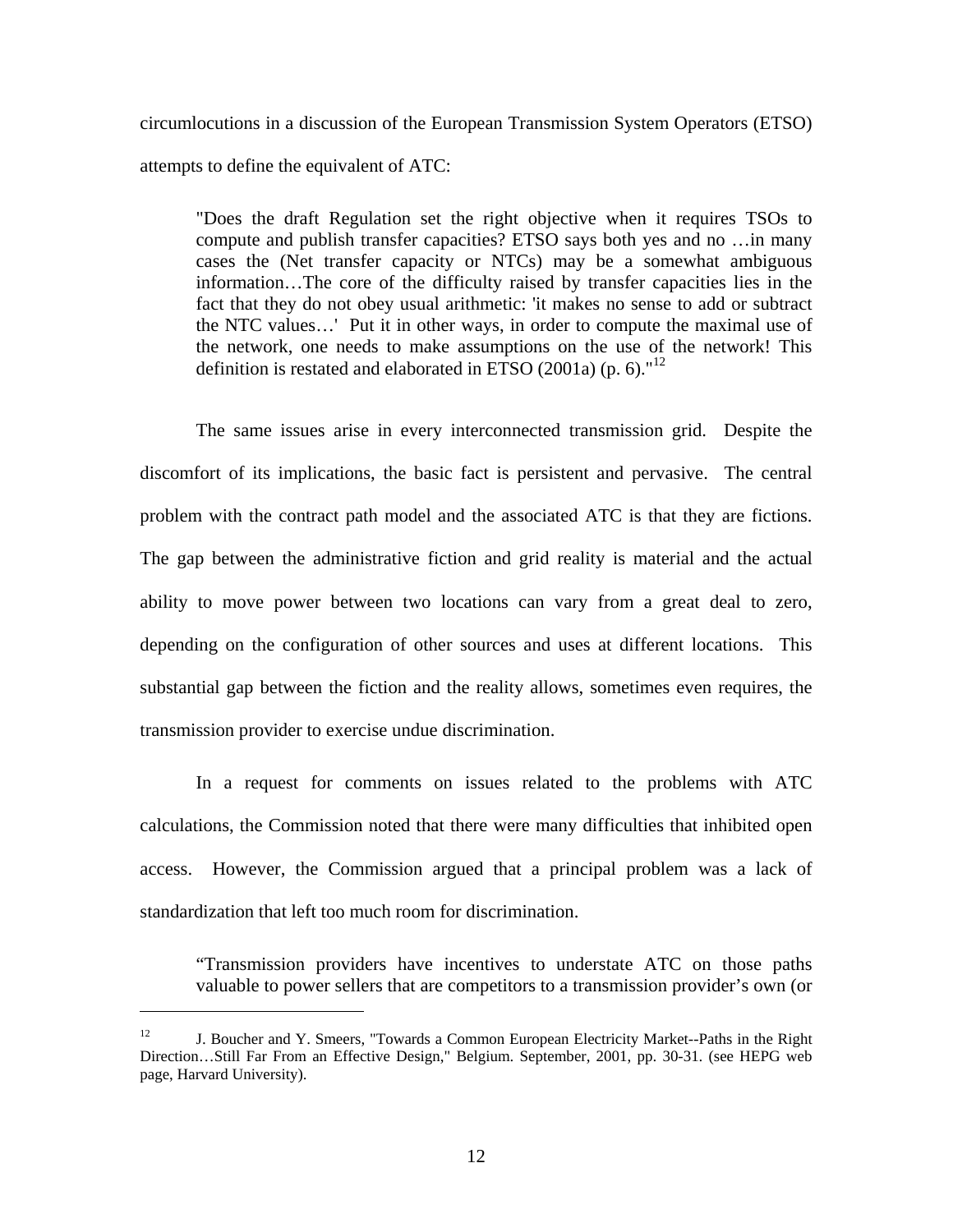its affiliate's) power sales. The lack of clear and consistent methodologies for calculating ATC can allow transmission providers the discretion to control the transmission system to favor their own power sales or those of their affiliates. ATC can vary considerably depending on the criteria they use to calculate it and the order in which the calculations are made. Although the Commission has required transmission providers to post the formula for calculating ATC, the transmission provider has sole responsibility for, and a great deal of discretion in, its calculation. More rigorous and consistent standards and procedures for ATC calculations would help ensure that transmission providers' exercise of discretion in their calculation of ATC does not result in undue discrimination with respect to interstate transmission."<sup>13</sup>

This focus on standardization makes an implicit assumption that there is a possible standardized definition that would meet the Commission's objectives. If there were such a possibility, then standardization would have merit. But if the basic idea is without foundation, then standardization is an illusion.

The more fundamental point was addressed in the North American Electric Reliability Council (NERC) Long-Term AFC/ATC Task Force Report that the Commission cited as a principal source of its analysis. In particular:

"The Transfer Capability between two areas is typically assessed or determined by modeling a generation excess in the "from" area at a specific source point(s) and a generation deficiency in the "to" area at a specific sink point(s). The increased source level at which the loading on a transmission element is at its normal rating (with no contingencies) or its emergency rating (with an outage of a generation unit or a transmission element) is be defined as the incremental Transfer Capability.

Selection of the specific source and sink points will impact the calculated 'power transfer distribution factors' and various transmission facility loadings to determine the AFC/ATC values and to determine the anticipated impact of a Transmission Service Request on specific Flowgates. Therefore, the posted AFC/ATC, as well as the evaluation of a transmission service request, is greatly

<sup>&</sup>lt;sup>13</sup> FERC, "Information Requirements for Available Transfer Capability," Notice of Inquiry, Docket No. RM05-17-000, May 27, 2005, p. 6.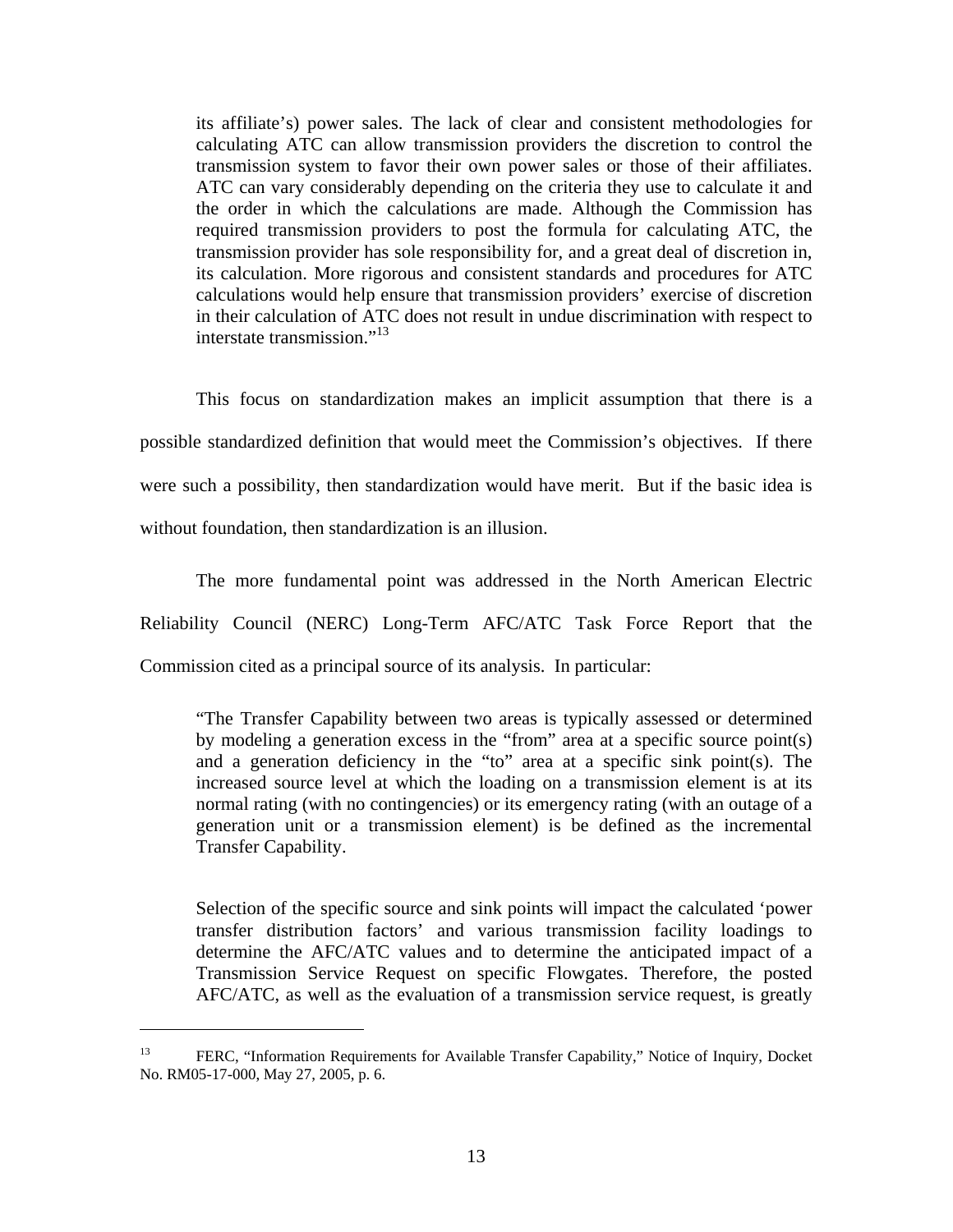influenced by the selection of these points. Transmission service sold based on a set of source/sink points that do not correspond to the generation that moves for the schedule results in inaccurate ATC values."<sup>14</sup>

Hence, ATC involves far more than a general interface between two regions. The precise location of the sources and uses determine the possible incremental transfers. Symmetrically, the same observation applies to all other transactions which have to remained fix. The very concept of incremental (and hence total) transfer capability depends on establishing the pattern of use of the grid. If the ATC on the contract path is to be used to determine how to use the grid, the definition becomes fully circular. The problem is not that the calculation of ATC is not standardized. The problem is that the concept of ATC on a contract path, with the capacity determined independent of the usage of the grid, is not well defined.

In Order 888, the Commission recognized these difficulties with the contract path approach, and considered the use of alternatives that would define ATC and establish an associated pricing methodology that was consistent with the actual pattern of power flows in the grid. At the time the Commission judged the alternatives as unproven even though they had appeal. However, in an attempt to speed the move to open access the Commission adopted the contract path model and its associated pricing principles.

"We will not, at this time, require that flow-based pricing and contracting be used in the electric industry. In reaching this conclusion, we recognize that there may be difficulties in using a traditional contract path approach in a nondiscriminatory open access transmission environment, as described by Hogan and others. At the same time, however, contract path pricing and contracting is the longstanding approach used in the electric industry and it is the approach familiar

<sup>&</sup>lt;sup>14</sup> NERC, "Long-Term AFC/ATC Task Force Final Report," Revised April 14, 2005, Appendix B, p. 1.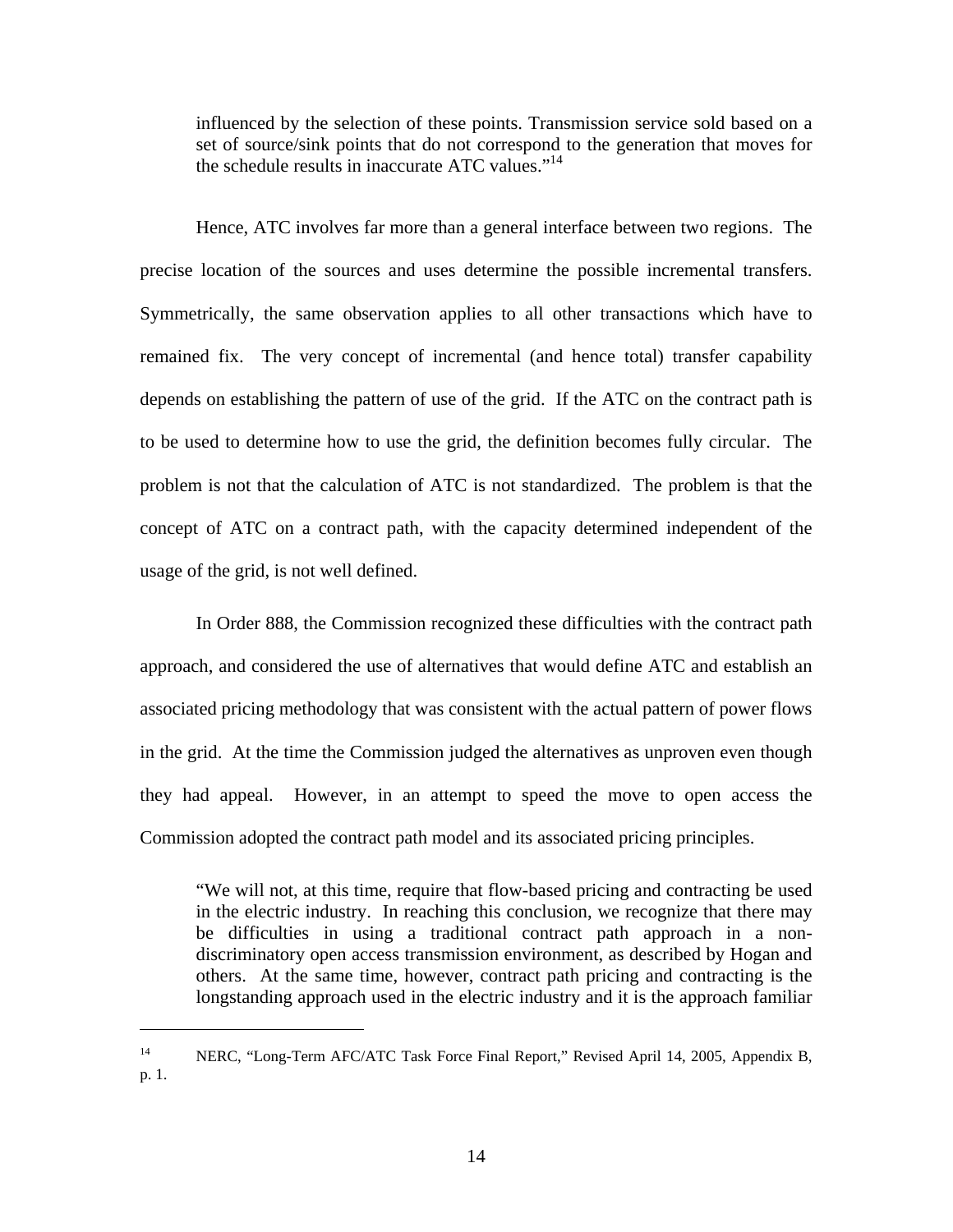to all participants in the industry. To require now a dramatic overhaul of the traditional approach such as a shift to some form of flow-based pricing and contracting could severely slow, if not derail for some time, the move to open access and more competitive wholesale bulk power markets. In addition, we believe it is premature for the Commission to impose generically a new pricing regime without the benefit of any experience with such pricing. We welcome new and innovative proposals, but we will not impose them in this Rule."<sup>15</sup>

Much has happened since. The hope that the "longstanding approach" of the contract path model could support "a non-discriminatory open access transmission environment" has proven vain. In fact, it was the inherently "closed access" nature of the old system that hid the defects of the contract path model by preventing a significant volume of third-party transactions.

Evidence of the immediate seriousness of the problems created by Order 888 was readily at hand. For example, shortly after the adoption of Order 888, the NERC recognized that contract-path scheduling would undermine reliability by creating incentives to overload the electricity network system. The NERC immediately adopted transmission loading relief (TLR) protocols to undo the damage whenever the system became constrained.<sup>16</sup> In essence, NERC created an administrative un-scheduling system to counteract the effects of the mandated contract-path scheduling system.<sup>17</sup> The NERC system did not work well.<sup>18</sup> However, something was necessary in order to keep the lights on.

<sup>15</sup> Order 888, April 24, 1996, p. 96.

<sup>&</sup>lt;sup>16</sup> Rajaraman, Rajesh, and Fernando L. Alvarado. 1998. "Inefficiencies of NERC's Transmission Loading Relief Procedures." Electricity Journal, October 1998, pp 47-54.

<sup>&</sup>lt;sup>17</sup> Scott M. Harvey, William W. Hogan, and Susan L. Pope. "Transmission Capacity Reservations" and Transmission Congestion Contracts, "Center for Business and Government, Harvard University, 1997. Available through the author's web page.

<sup>&</sup>lt;sup>18</sup> NERC Market Interface Committee Congestion Management Working Group, 1999.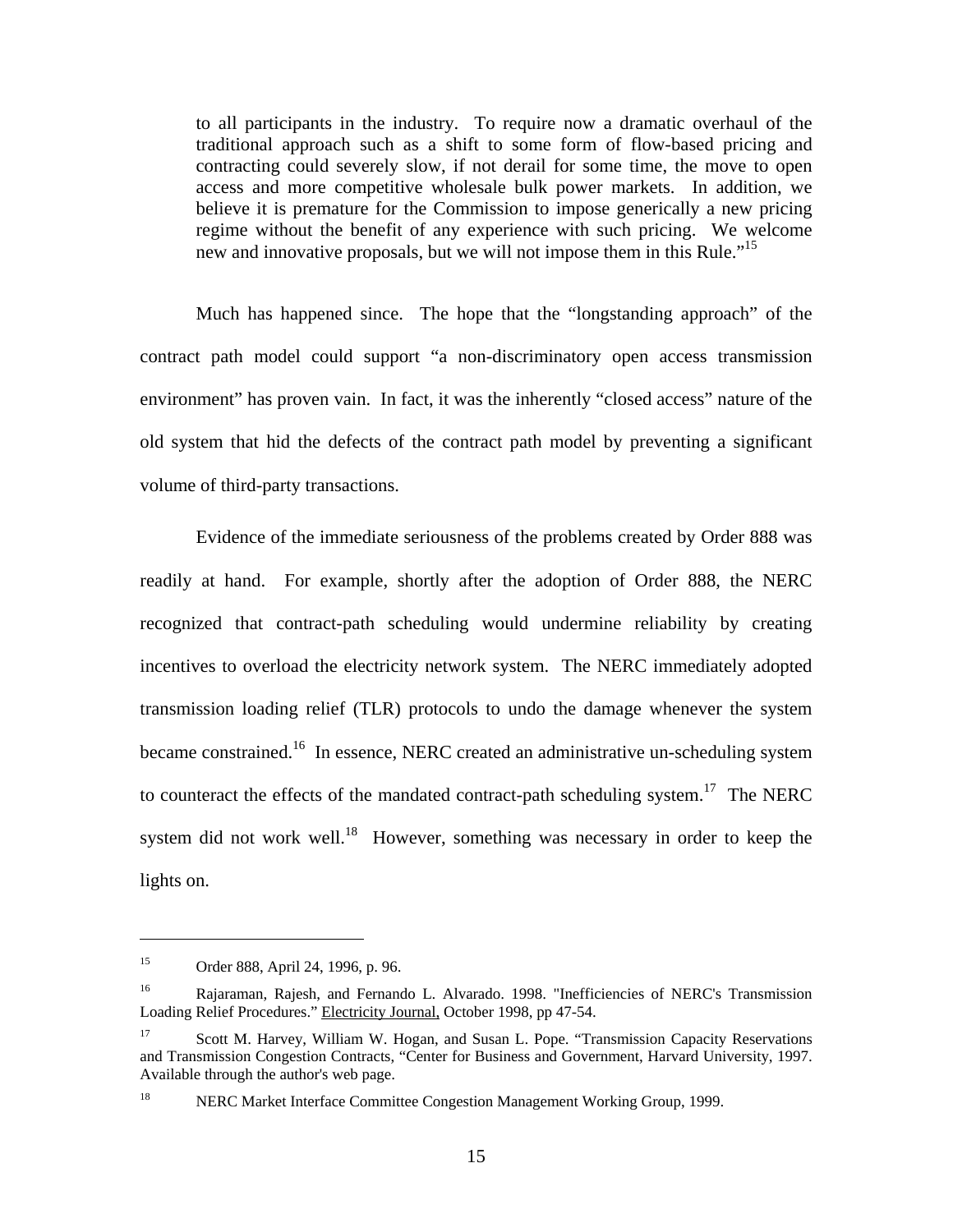The Commission recognizes that the contract path model was an expedient to initiate open access:

"In Order No. 888, the Commission stated that its use of the contract path model of power flows and embedded cost ratemaking was intended to initiate open access, but was not intended to signal a preference for contract path/embedded cost pricing for the future. The Commission further stated that it would entertain non-discriminatory tariff innovations to accommodate new pricing proposals in the future. Order No. 888 at 31,734-35. Should the Commission continue to use the contract path model in the future?"<sup>19</sup>

By contrast, over subsequent years several regions implemented versions of the "new and innovative proposals" the Commission anticipated. There is now extensive empirical evidence of the pervasive and consistent problems that arise when the notional transmission model deviates significantly from reality, and subsequent experience illustrates the benefits of building the open access rule on a principled foundation that reflects the critical realities of the flow of power on the grid.

How the grid is used depends on how the system is dispatched in real time by each control area's system operators. Thus, the inconvenient fact is that even if the NERC and NAEB were somehow able to define, promulgate and consistently enforce a common, transparent and detailed set of rules for calculating ATC, the ATC calculations would still be largely irrelevant, and pervasive undue discrimination in providing transmission service would necessarily persist. And it would persist for one simple reason, a reason the Commission implicitly acknowledged in its original adoption of Order 888:

<sup>&</sup>lt;sup>19</sup> Federal Energy Regulatory Commission, Notice of Inquiry on Preventing Undue Discrimination and Preference in Transmission Service, Docket No. RM05-25-000, September 16, 2005, p. 13, (emphasis in original).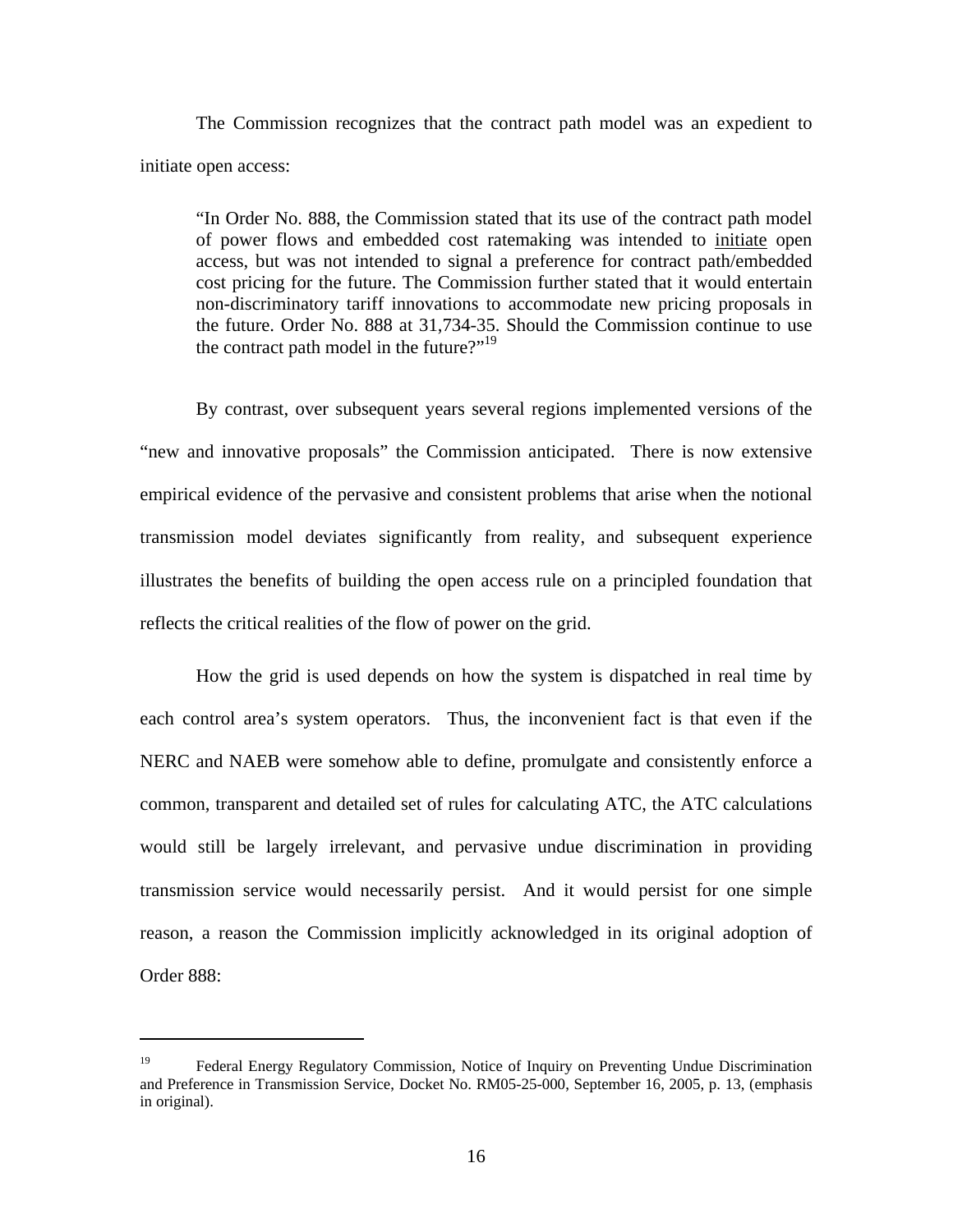*The flawed structure and conceptual framework of Order 888 inherently require discrimination.* 

In short, it will take a different focus in the Commission's thinking to fix the deep flaws in the Order 888 framework. Improving the transparency and consistency of ATC calculations would only make undue discrimination more transparent and more necessary.

In the proceedings leading to the NOPR, the Commission raised the pregnant question: "Should the Commission continue to use the contract path model in the future?"<sup>20</sup> Remarkably, this question and its logical answer in the negative disappeared from the NOPR itself, and the Commission proposals do not even speak to this fundamental problem.

## **Asking the Right Questions**

 $\overline{a}$ 

Understanding this gulf between the Commission's goals and its proposed remedies can be approached in many ways. In the past, as described above, the emphasis has been on Order 888's "contract path" approach to transmission scheduling as being inconsistent with the laws of physics and how electricity actually flows on the nation's highly interconnected grid. While recognizing the technical validity of these comments, the Commission was not persuaded to abandon its flawed approach primarily because it could not see how to implement anything short of mandatory participation in RTOs or the

<sup>&</sup>lt;sup>20</sup> Federal Energy Regulatory Commission, Notice of Inquiry on Preventing Undue Discrimination and Preference in Transmission Service, Docket No. RM05-25-000, September 16, 2005, p. 13, (emphasis in original).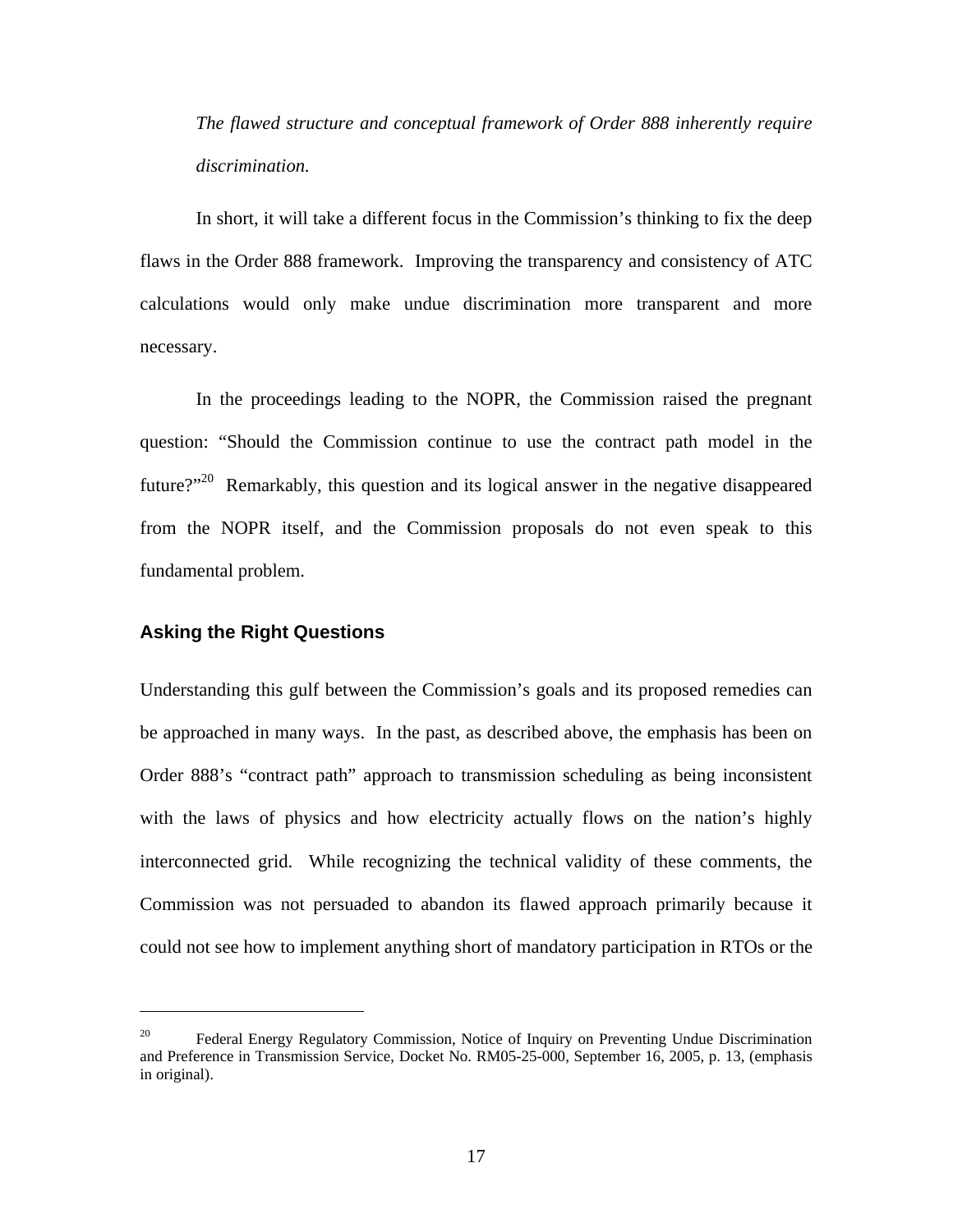even more expansive Standard Market Design. However, there is an alternative. The full RTO model would have many advantages, but to achieve its goals the Commission could consider another path that would follow from analysis of the same fundamentals.

It may be helpful first to explore what it means to provide "comparable" service, the bedrock principle of Order 888. If the essential principle is that a transmission provider must provide transmission service to third parties in a manner "comparable" to the way it provides transmission service to its own loads, it seems logical that the initial question should be:

*"How do or should transmission providers actually provide transmission service to themselves in meeting their own load obligations?"* 

Once the actual processes of providing transmission service are clearly understood, it becomes relatively straightforward to define the "comparability" rule as "provide the same service in the same way to third parties that you provide service to yourself in serving your own loads." But the Commission has not embraced this analysis, not in Order 888 and not in this NOPR. Instead, the Commission has assumed that whatever transmission providers may do in serving their own loads reasonably could be made consistent with the Commission's contract path and ATC approach in Order 888.

Another path the Commission might take would be to ask how transmission service is provided to third parties by traditional jurisdictional utilities, and compare that to how transmission service is provided to the same parties by today's RTOs -- such as PJM, ISO-New England, New York ISO, Midwest ISO, the California ISO, and even ERCOT. Such a comparison would immediately reveal that although the Commission has declared both non-RTO jurisdictional utilities and RTOs to be in compliance with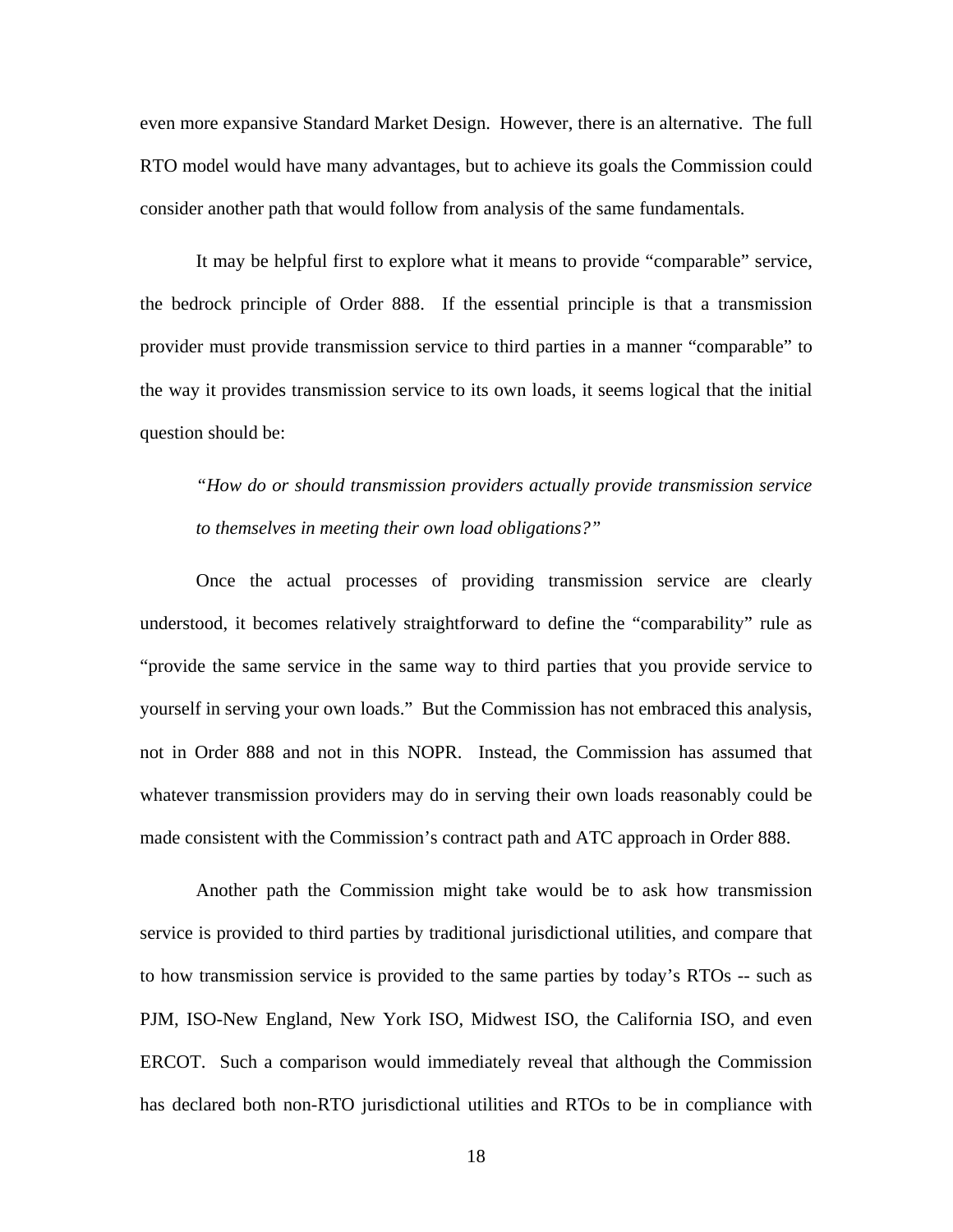Order 888's requirements, in fact *transmission service to third parties is clearly NOT provided by non-RTO utilities in the same way that such service is provided by the RTOs*. Indeed, it will often happen that a third party transaction (such as a proposed point-topoint schedule) will be denied access (or subsequently curtailed) by a non-RTO utility simply following the rules of Order 888, while exactly the same transaction would be accommodated without curtailment and with no adverse consequences to grid security by an RTO applying its rules – also deemed to be Order 888 compliant – under exactly the same grid conditions.

How are these contradictions possible and why does the Commission allow it? More to the point, the Commission might well ask, "what is the difference between how these entities provide service to third parties, and what is wrong with Order 888 that allows such contradictory results?"

Further, the Commission might ask "where do we find continuing problems of undue discrimination in providing transmission service?" This examination would reveal that while there continue to be concerns about undue discrimination in the way non-RTO transmission service providers provide service to third parties, there is broad agreement with the general approach used by RTOs. Every one of today's RTOs provides essentially the same (i.e., non-discriminatory) service to *all* parties who seek to use the grids operated by the  $RTOs.<sup>21</sup>$  The point here is not to argue that all jurisdictional

<u>.</u>

<sup>&</sup>lt;sup>21</sup> This is not a claim that none of the rules of the various RTOs results in some discrimination. All of the RTOs administer a broad range of rules, and from time to time, each RTO finds it necessary to revise its rules to eliminate unintended discriminatory effects. Rather the claim here is that the general approach used by RTOs in providing open access to the grid is inherently non-discriminatory, because it applies a consistent, non-discriminatory approach to *all* users, both in granting access and charging for grid usage. That is generally not true with respect to the OATTs of non-RTO transmission providers, because Order 888 does not really identify or require a non-discriminatory approach; it *sanctions* discrimination.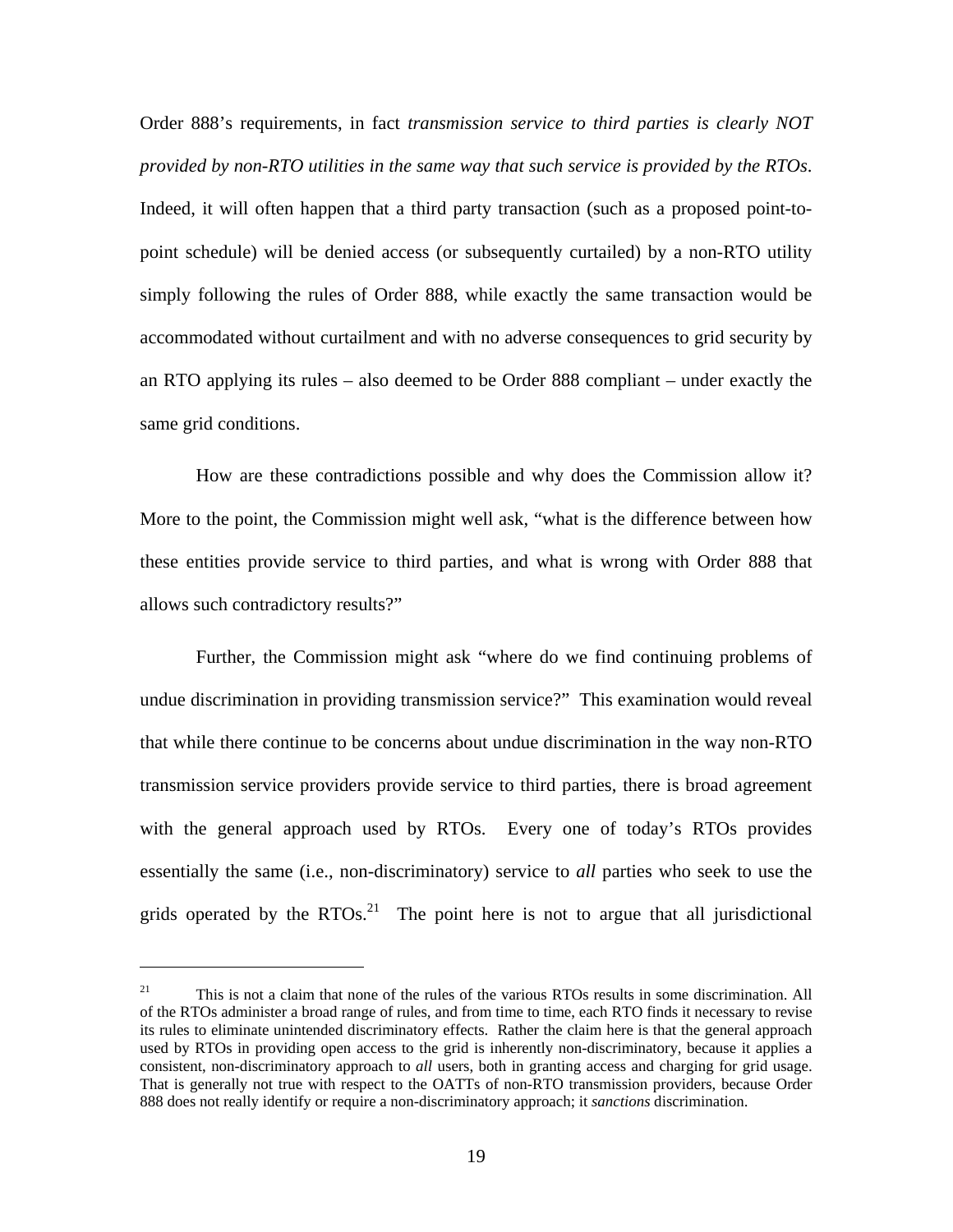utilities should be under RTOs – that is beyond the scope and purpose of this NOPR. But at a minimum, the Commission should be asking, "how do RTO's actually provide transmission service in a non-discriminatory fashion? What are the essential features of the RTO tariffs that ensure non-discriminatory service? And what are non-RTO utilities doing (or not doing) that is so different that there are still concerns about undue discrimination?" The NOPR has apparently not asked or answered any of these obviously relevant questions.

The closest the NOPR comes to addressing the basic issues is found in the description of conflicting approaches for ATC calculations:

"…there are two main approaches to calculating [Available Transfer Capability] used in the industry. The first is the contract path approach, which is more commonly used by transmission providers in the Western Electricity Coordinating Council (WECC) region.[fn] The contract path methodology derives ATC directly from predetermined [Total Transfer Capability] … values derived consistent with contract path transmission rights. The second method is the flowgate[fn] approach, which is used more widely in the Eastern Interconnection.[fn] The flowgate methodology is based on physical power flow models. The flowgate calculation first determines [Available Flowgate Capability] and then converts AFC into ATC and derives TTC for the OASIS posting. *The differences between the two approaches may not result in significantly different ATC values if consistent data inputs and industry acceptable modeling assumptions are used.*" 22

Under what consistent data inputs and modeling assumptions would the two methodologies produce results there were both consistent with each other and consistent with actual operation of the transmission system? Essentially there would be two requirements:

<sup>22</sup> OATT 2006 NOPR, pp. 79-80, emphasis added.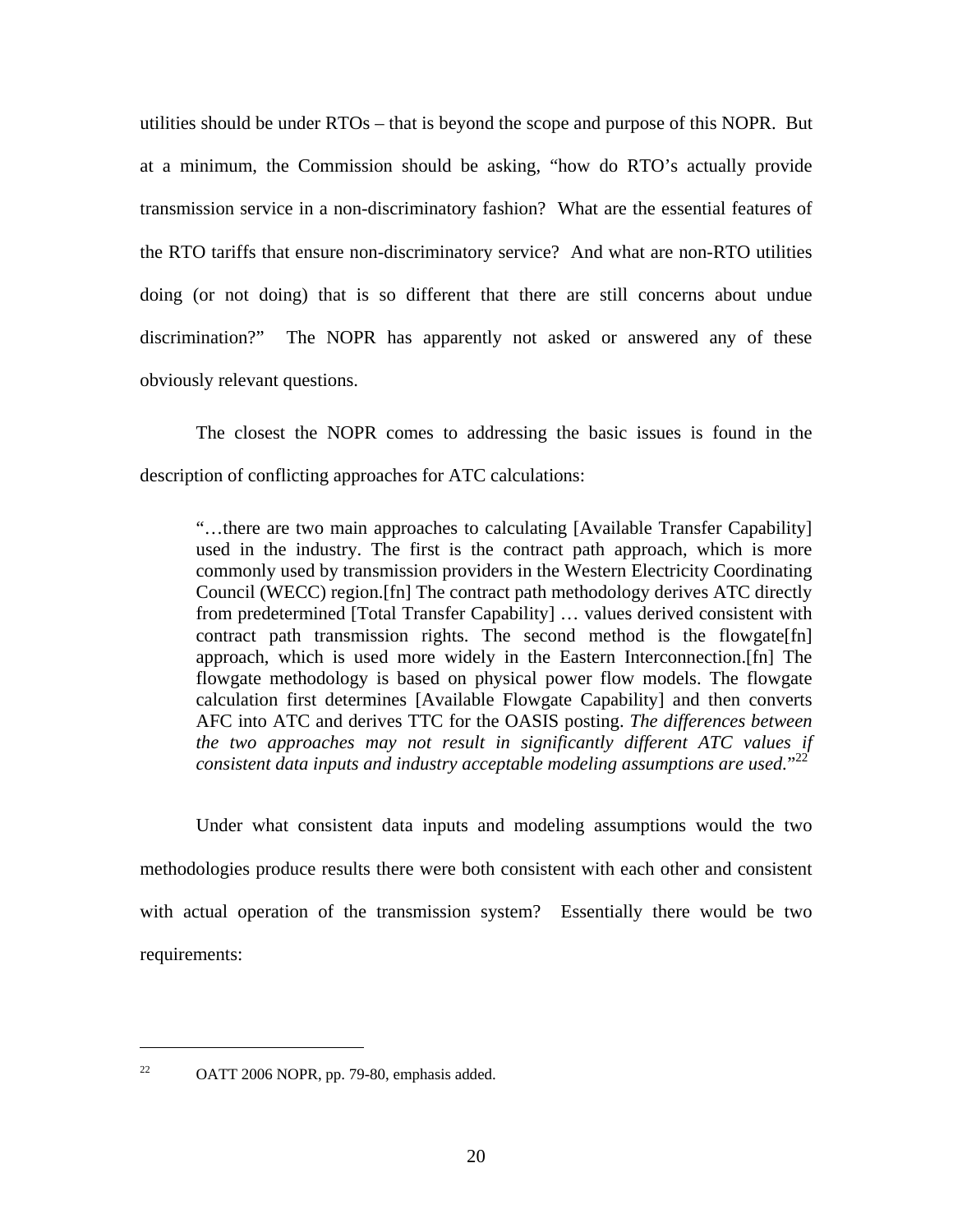- The AFC methodology incorporates all the (many) contingency constraints on lines and interfaces.
- The contract path capability calculation is independent of the actual use (not just the ATC) of other contract paths.

The first requirement presents a practical difficulty, because there are too many flowgates. The second requirement is more fundamental, because it applies only to radial or controllable lines. The second requirement is inconsistent with actual operation of a transmission network system with loop flow. Hence, while the Commission's NOPR attempts to deflect the issue, by implying that the inconsistencies are minor and addressable through standardization of assumptions, the reality is quite different.

The difficulty is reflected in the continuing fact that the Commission itself has always avoided any attempt to define exactly how to obtain ATC from first principles. Order 888 asserted that the answer would appear in the companion Order 889. In the event, Order 889 did not provide the details but simply directed each utility to file an ATC methodology. In the present NOPR the Commission continues to direct others to work out the details and file a consistent and transparent approach.

There is a good reason that there is no Commission enthusiasm for taking on itself the task of making the definition transparent. It does not follow from a lack of expertise at the Commission. It is not that many definitions are possible and it is merely convenient to let the industry choose one approach The reality is that the task is much harder than drawing a reasonably round circle. The reality is that the task is more like creating a square triangle. There is a fundamental contradiction inherent in the basic concept. Only by agreeing to avert our eyes can we fail to see that there is no resolution along this path, and any reform within this framework inherently must be arbitrary.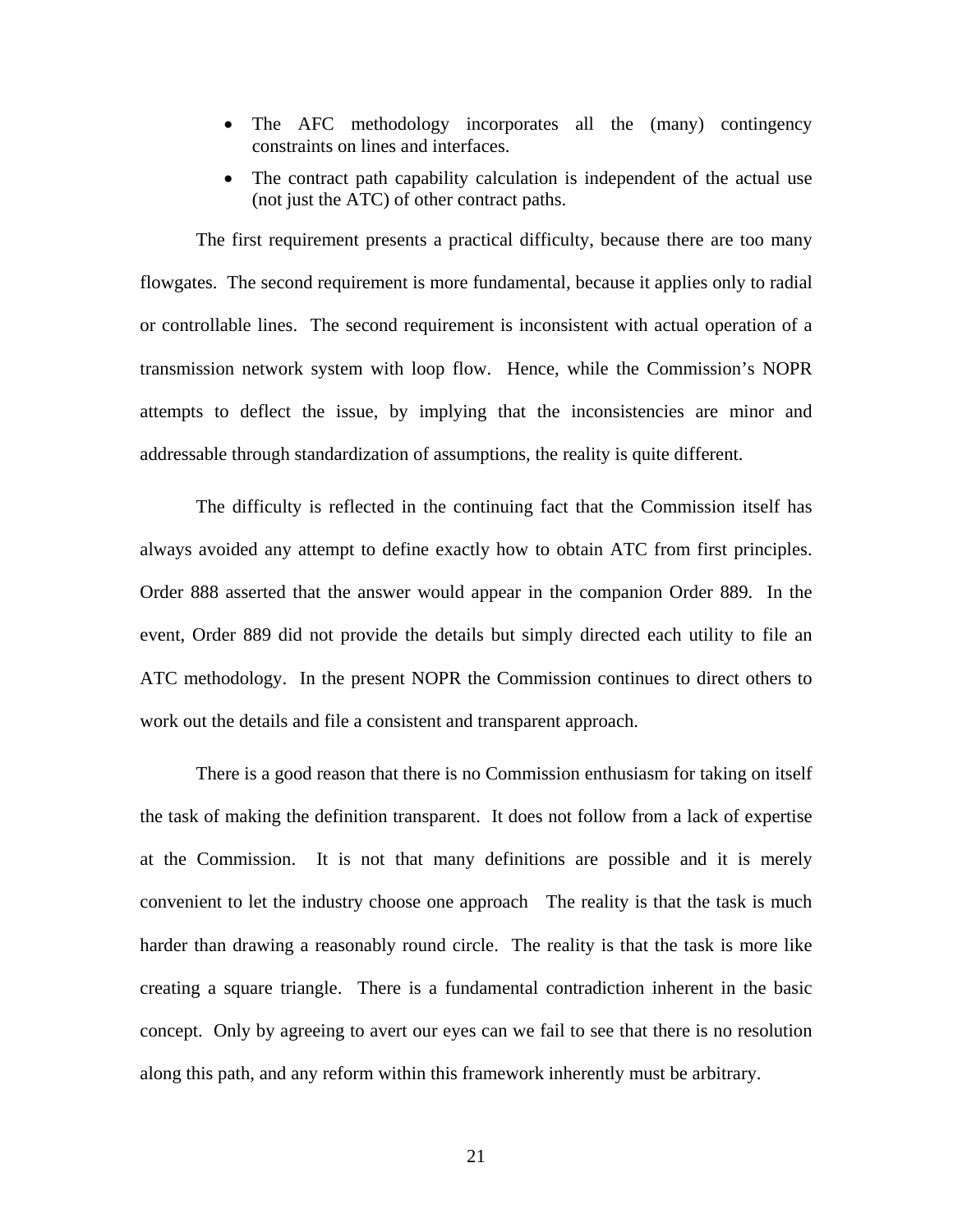It would be unfortunate if the Commission's efforts to eliminate undue discrimination led a reviewing court to find even the "reformed" rules to be arbitrary and capricious, but that result would seem inevitable once the inconsistent results were explained and Order 888's conceptually flawed framework were contrasted with the realities of grid operations and how transmission service is actually provided. Unless the Commission realigns its rules with grid and operational realities, and provides for truly comparable service to all parties, it risks undermining its entire legal framework for complying with the most basic responsibilities under the Federal Power Act.

## **Approaches to Transmission Policy through Balancing Services and Imbalance Pricing**

There is virtually no disagreement between non-RTO utilities and RTOs about the realtime operational features of how transmission is and should be provided to meet the service providers' load obligations. *Non-RTO utilities and RTOs use the same basic approach*. The importance of this virtual consensus cannot be overemphasized. Notwithstanding all the debates about whether jurisdictional utilities should or should not become RTO members, should or should not open their systems to accommodate market transactions, and whether and how retail rates should reflect wholesale market prices, there is a fortunate consensus on how to operate the system in real time to meet loads in a reliable and least-cost manner. *The industry-wide consensus approach is called "security-constrained, economic dispatch*." Moreover, when fully understood, this approach provides a sound basis for defining critical rules for open transmission access in a way that eliminates a major source of undue discrimination in providing transmission service. How does this work?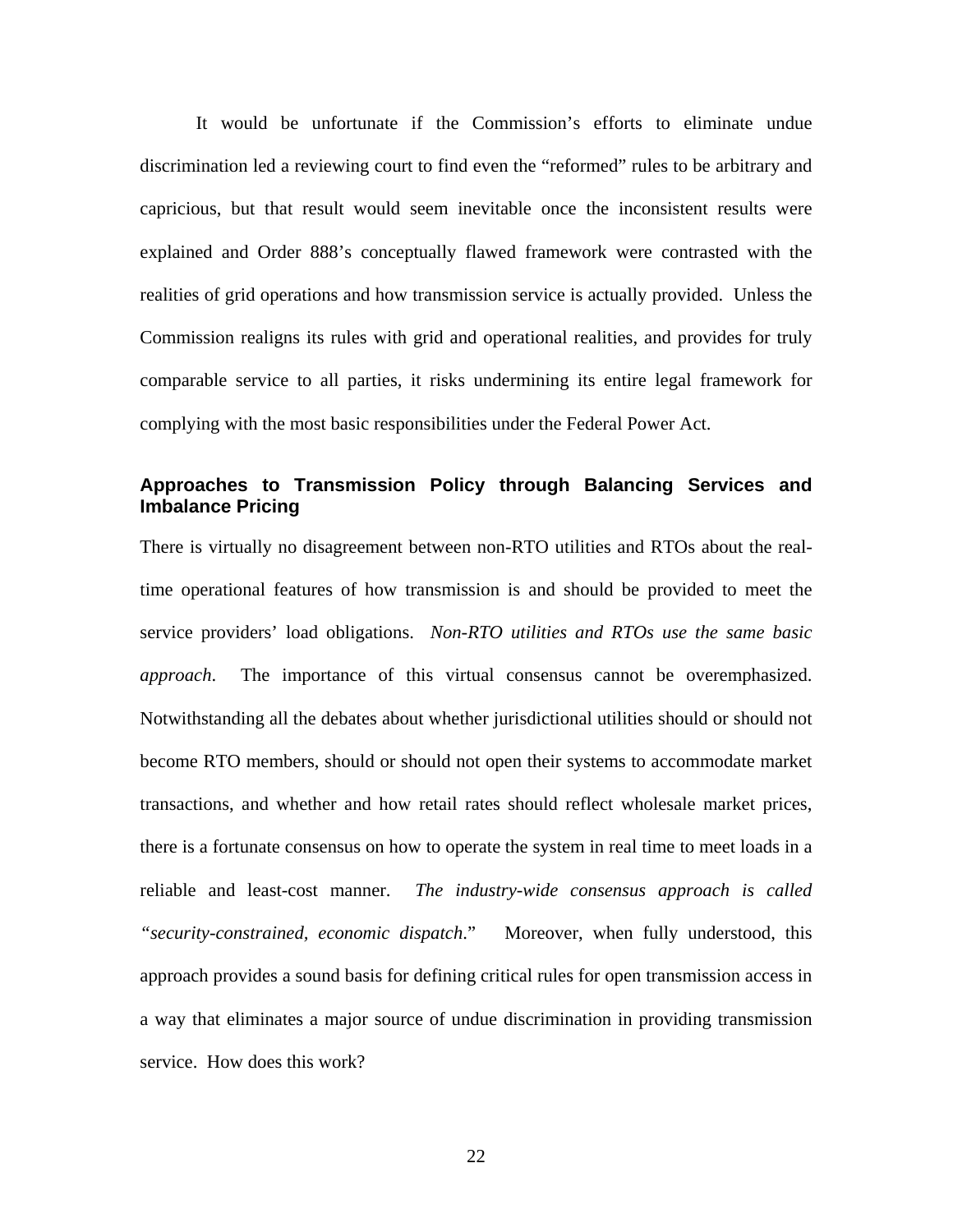## *How do non-RTO utilities provide transmission service to reliably serve their native loads at least cost?*

Consider first any non-RTO utility that operates a portion of the interconnected grid  $- a$ "control area" -- to meet an obligation to serve its "native loads." The utility operates the system by arranging and implementing a security-constrained, economic dispatch. The system operator's dispatch (along with moment to moment "regulation" in between dispatch intervals) maintains reliability at all times by precisely balancing the system (generation injections must at all times match load withdrawals plus transmission and distribution thermal losses), maintaining flows across all lines within their security limits (sometimes called "congestion management"), and maintaining voltage levels through the proper balance between real and reactive power. In short, the system operator's dispatch reliably meets all demand and keeps the lights on, but *the dispatch also defines how transmission access is provided*.

*Open transmission access is very much about how the dispatch is arranged and implemented.* 

A dispatch is reliable in that it imposes the security requirements as operational constraints. To maintain frequency, any electricity system must maintain essentially instantaneous balance between generation and load plus thermal losses. To achieve this balance, the system operator adjusts flexible generating plants and loads. Whether this is described in terms of dispatch, net dispatch, or redispatch relative to schedules, the result is the same. Changes in load or generation, whether scheduled or not, must be balanced in real time, all the time.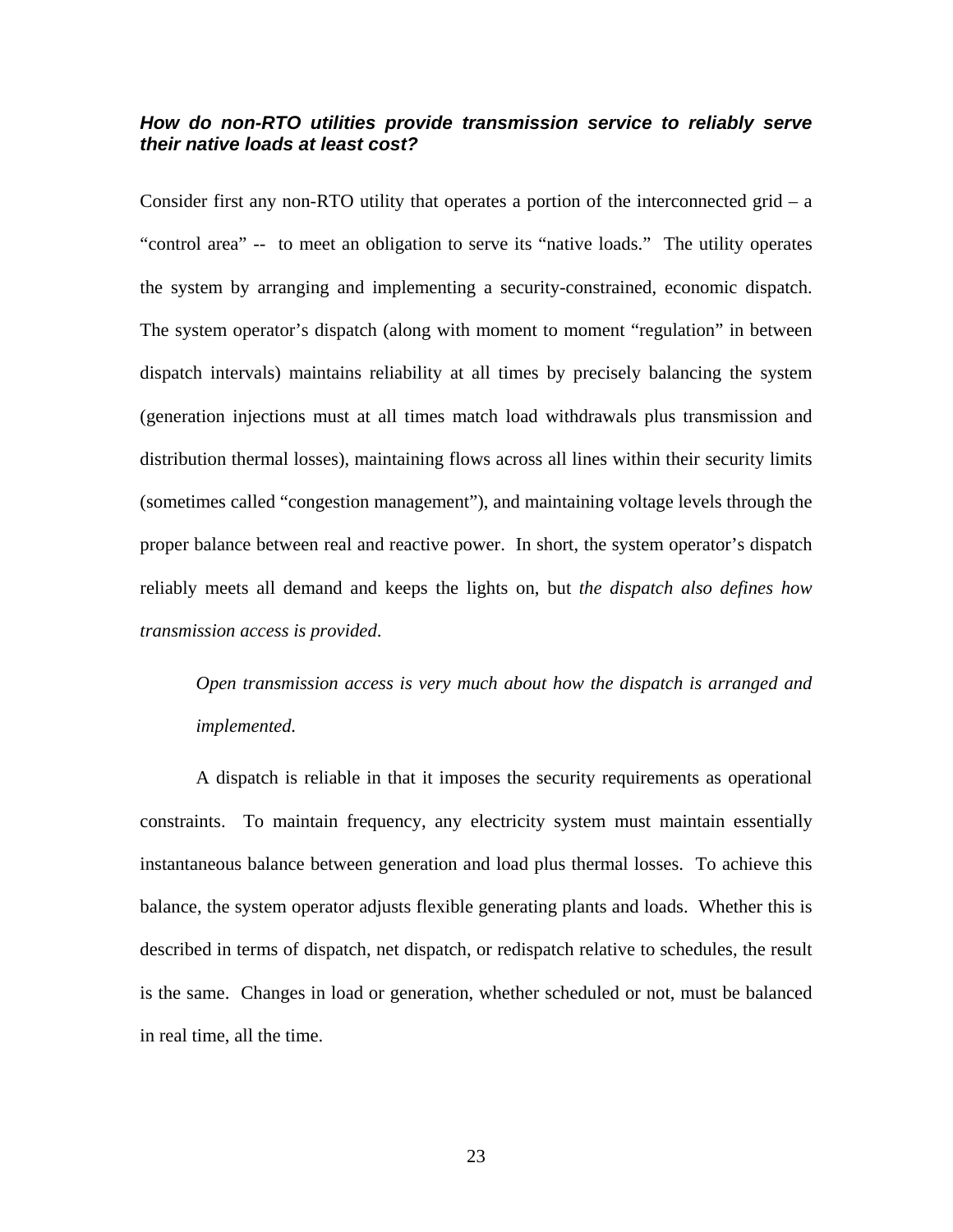Transmission limits and other constraints restrict the dispatch choices available to the system operator. There is a reliability requirement to stay within the operating limits of the grid, in order to protect against events which could cause cascading failures. These requirements for system balancing and dispatch existed before electricity restructuring, and continue in the context of wholesale electricity markets. Whether intentionally or as a byproduct, by whatever name, these actions amount to providing a security constrained dispatch.

A security-constrained economic dispatch is "economic" in the sense that system operators dispatch their available plants in economic merit order, subject to availability, start-up, ramping and other costs and operational limitations. System operators have traditionally considered cost in order to achieve an economic dispatch. This is not new. There must be some criterion to guide the choice of which generation and load should be adjusted to achieve the security constrained dispatch, and the natural choice is to seek the most economical combination within the many constraints. In a traditional system the costs might be determined by engineering estimates. In organized wholesale markets the offers of generation and bids by load would serve the same function. This criterion leads to a security-constrained economic dispatch.

The economic aspect of the dispatch is about serving consumers efficiently; it is meant to ensure that the mix of plants the utility has on line at every moment tends to be the lowest-cost mix of plants from those available that can meet the utility's service obligations and still meet all reliability requirements. But the system operators must often operate some plants "out of merit order," for a variety of reasons, particularly the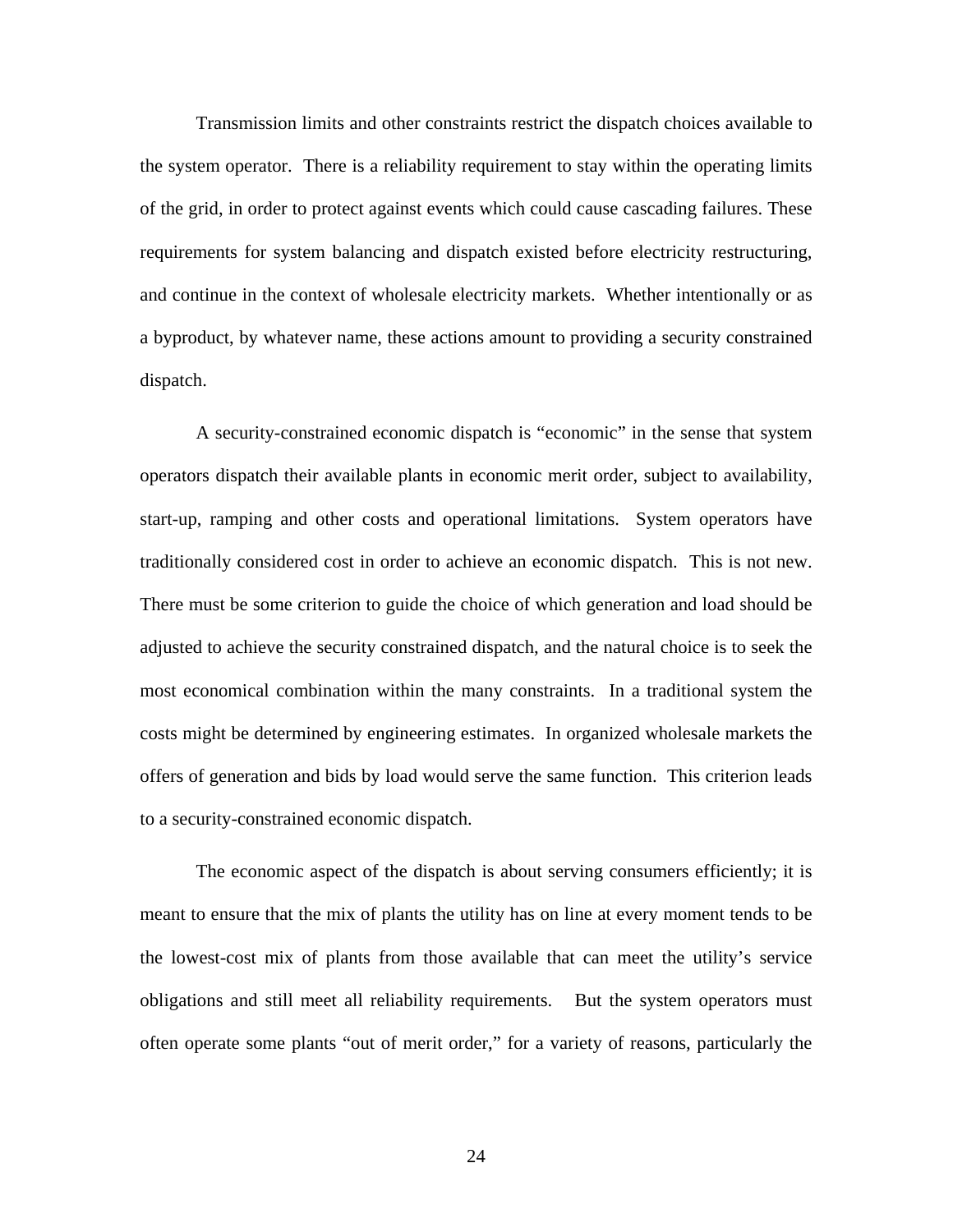fact that transmission and other reliability constraints may limit the ability to use the lower-cost plants to serve loads and force the operators to rely on higher-cost plants.

The process of selecting "out of merit" plants to meet reliability and service obligations is sometimes called "redispatch," but the process is not a second step; redispatch is performed as an integrated part of security-constrained, economic dispatch, in each dispatch interval (typically every five minutes). Moreover, the redispatch is still the lowest cost solution, even though it relies on selecting plants out of the economic merit order that would apply if there were no constraints. In arranging redispatch, a responsible utility system operator will, as much a practicable, still select the lowest-cost mix of plants (and output from each plant) to solve the total (re)dispatch problem, whether it is alleviating transmission congestion, maintaining voltage support, or simply maintaining system balance.

For purposes of understanding how transmission access is provided, the essential point here is that utility system operators routinely use redispatch to serve native loads. That is, they consistently use security-constrained economic dispatch, including redispatching plants out of merit order, whenever transmission or other security limits prevent the use of simple merit order dispatch.

*Providing transmission service to native loads thus means using securityconstrained, economic dispatch at all times to accommodate all of the grid uses needed to serve those loads, including out-of-merit redispatch to relieve transmission congestion when needed to keep flows within transmission security limits.*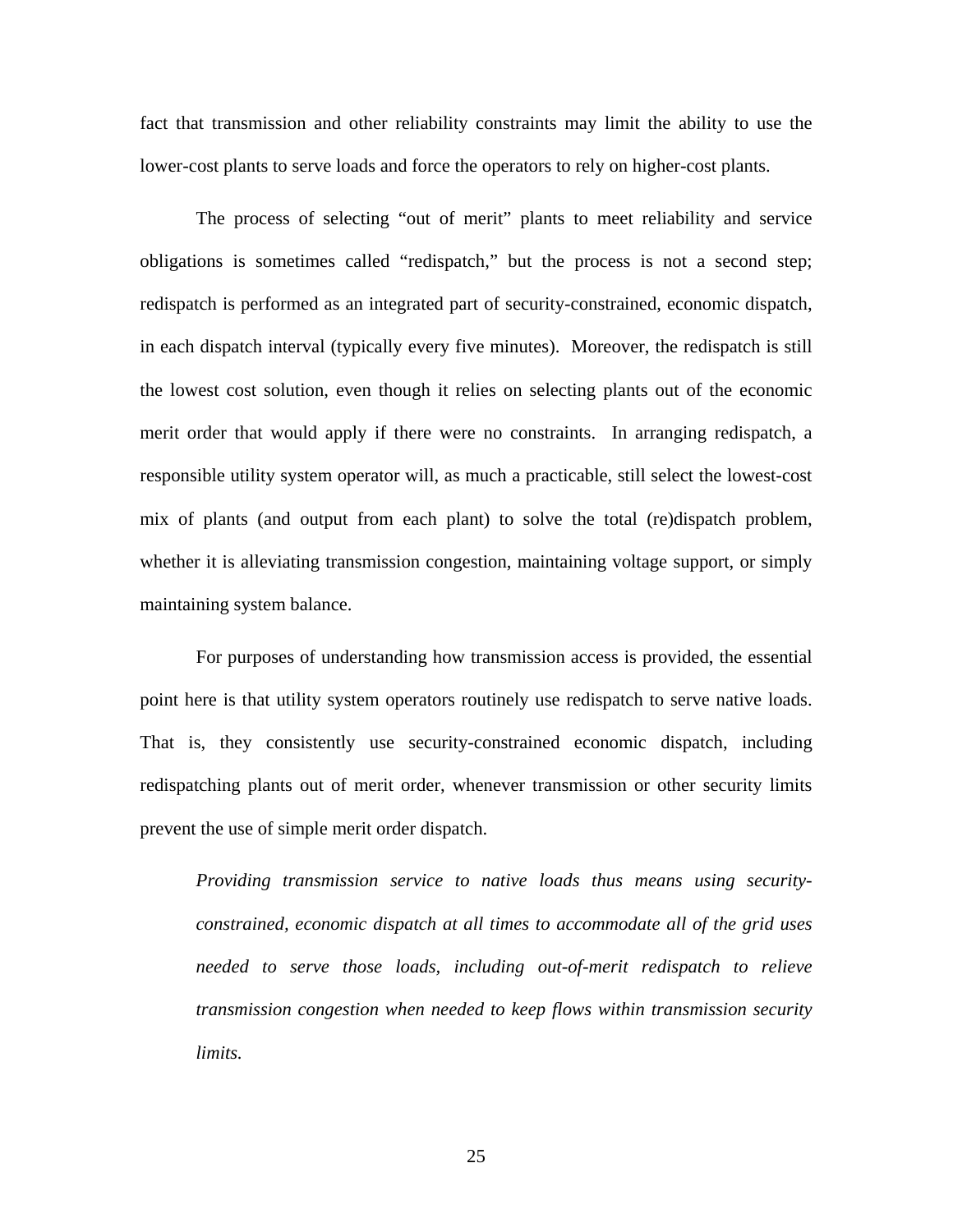## *How Order 888 Limits Transmission Access*

A conspicuous defect in the Commission's approach to open access is that it does not recognize that "open access" to transmission must include open access to the system operator's security-constrained, economic dispatch. This access to security-constrained economic dispatch is necessary to prevent undue discrimination in balancing services, imbalance pricing and transmission operations. Instead of acknowledging how utilities actually provide access to themselves to meet their native load obligations, Order 888 sanctions an entirely different and inherently discriminatory way to provide only limited access to third parties. And that approach is so inconsistent with grid realities – it literally defies the laws of physics -- that it often permits scheduled grid uses that would result in more flows than the grid can safely handle. Such unsafe over-scheduling in turn requires yet another system – NERC's Transmission Loading Relief (TLR) curtailment system -- to correct the threats to reliability created by the Commission's approach to scheduling grid usage. While NERC's TLR curtailment system is necessary to keep the grid from collapsing from the results of Order 888's scheduling method, the TLR method is inefficient, imprecise, uncertain, and so time-consuming that it cannot deal quickly enough with serious system contingencies and thus forces operators to be more protective (conservative) in scheduling grid usage in the first place. The entire Order 888 approach, which compels something like NERCs TLR system to ensure minimally safe operations, thus remains a highly risky and costly way to operate the nation's increasingly interconnected electrical grid.

Under Order 888, non-RTO transmission providers are allowed (assumed) to use security-constrained, economic dispatch to provide reliable balancing and least-cost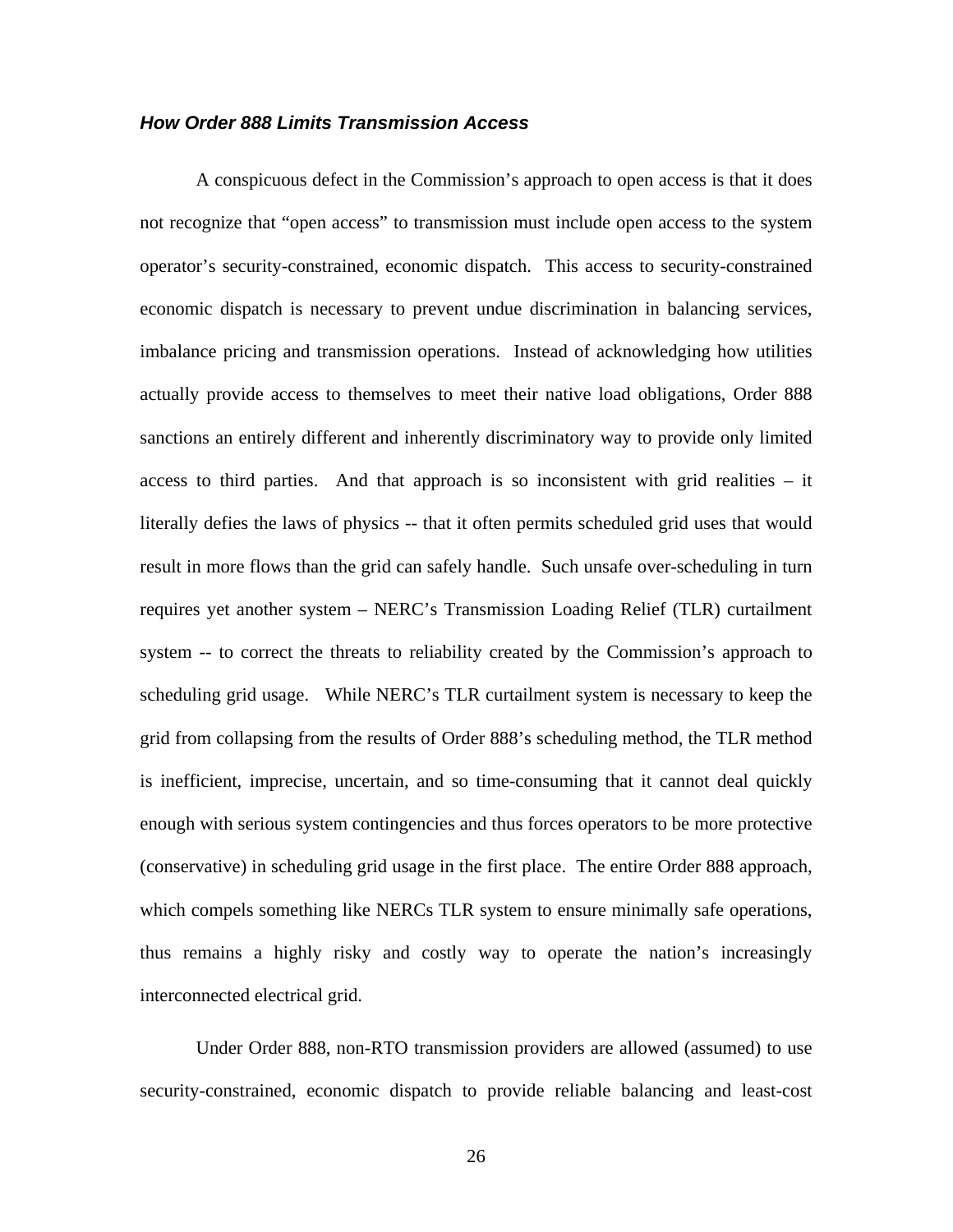service to their own native loads. But despite the Commission's foundational principle of "comparability," Order 888 does not require that non-RTO transmission providers offer the same reliable, lowest-cost dispatch service to third parties. Instead, balancing services involve arbitrary bandwidth and penalty procedures that cannot in principle be related to incremental costs or applied without undue discrimination. And third parties must request transmission service through an approach that *assumes* that redispatch (security-constrained economic dispatch) is *not* available to the third party and does not have to be provided by the transmission provider to accommodate third parties' schedules. In responding to such third party requests, the utility must first predict how its own security-constrained, economic dispatch to serve its own loads will affect grid usage, and then ask, *"given my expected grid usage over the life of the request, what's left for third parties, assuming no further redispatch is permitted beyond that necessary to serve my own native load?"*

Answering the question "what's left?" requires the utility to make numerous assumptions *ex ante* about how it will use the grid over time, and then after accounting for that expected use, calculate<sup>23</sup> ATC. It is hard to imagine a defensible way for the Commission to second guess all of the underlying estimates and assumptions, even if one

<sup>&</sup>lt;sup>23</sup> Even ignoring the "contract path" fictions embedded in the Order 888 approach, the term "calculation" is misleading. While "calculation" is certainly involved in arriving at an ATC number, the result is really no more than a gross estimate of what would actually be available if the assumed grid conditions and the utility's forecast of loads, plant availability and costs and resulting grid usage were exactly as predicted, and the utility's security-constrained, economic dispatch to serve it's own loads were exactly as predicted. The results are no better than the intrinsically uncertain assumptions, but this only partly explains why the Commission's focus on perfecting the ATC calculations is so misguided. The more fundamental problem is that the utility's security-constrained economic dispatch would be *different* if the third parties' proposed injections, loads and/or schedules were accommodated when arranging that dispatch.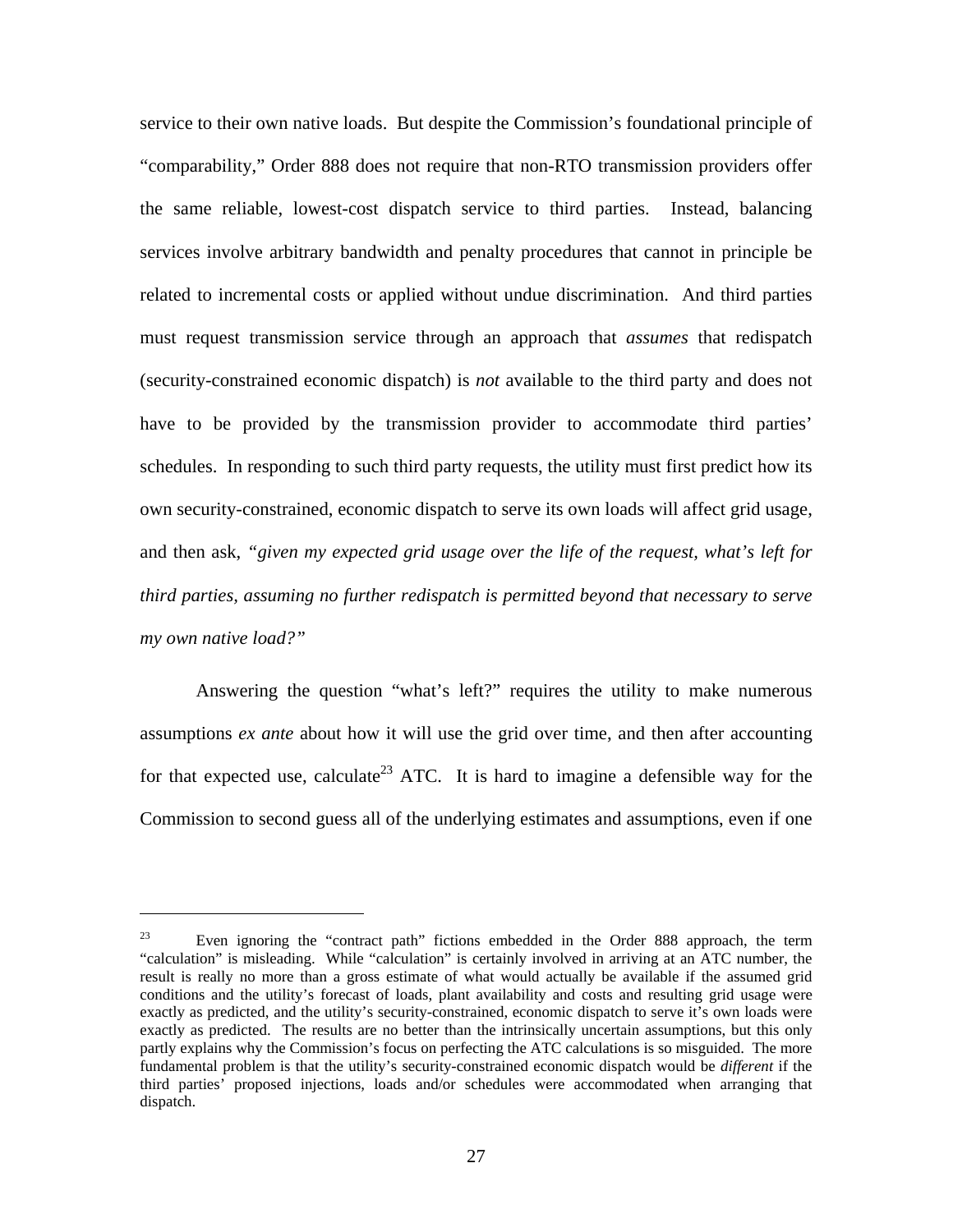otherwise agreed on the ATC calculation methodology.<sup>24</sup> If, after calculating ATC – i.e., defining how much capacity is left without further redispatch – the utility's answer is "nothing" or "not enough," then the utility transmission provider can deny or curtail the third party's requests for transmission service.

Of course, both the Commission and the states would view these same negative answers as unacceptable (and technically wrong) if the issue were about serving the utility's native loads. In the extreme, such answers could mean that some of the utility's own native loads would not be served, even though the utility had adequate supplies and it was physically possible to serve those native loads if the utility simply used standard security-constrained economic dispatch and redispatched plants to reliably serve all loads with the lowest-cost mix of plants that could meet loads and reliability constraints.

While the Commission (let alone, the states) would never permit these "no" or "not enough" answers to denigrate reliable service to the utility's native loads, Order 888's framework allows/requires that utilities routinely provide these negative answers to third parties who are, after all, serving *some one else's native loads*. 25 In other words, the Commission's approach undeniably denigrates reliable and least-cost service to some parties' native loads, in violation of Congress' intent in the Federal Power Act that native loads be protected and despite the fact that the NOPR lists "protection of native load customers" as a Commission priority.

<sup>&</sup>lt;sup>24</sup> For the moment, this discussion ignores the problematic feature of most ATC calculations, which rely on a "contract path" approach inconsistent with the laws of physics. Here the focus is solely on whether asking about ATC is conceptually even the right question.

<sup>&</sup>lt;sup>25</sup> "Some one else's native loads" could mean another jurisdictional utility's load, a nonjurisdictional utility's (e.g., municipal) load, or load in the same service area served by an independent supplier in a retail choice state. Former Commission Chairman Martin Allday's famous observation that "Everybody is somebody's native load customer" still captures an important truth.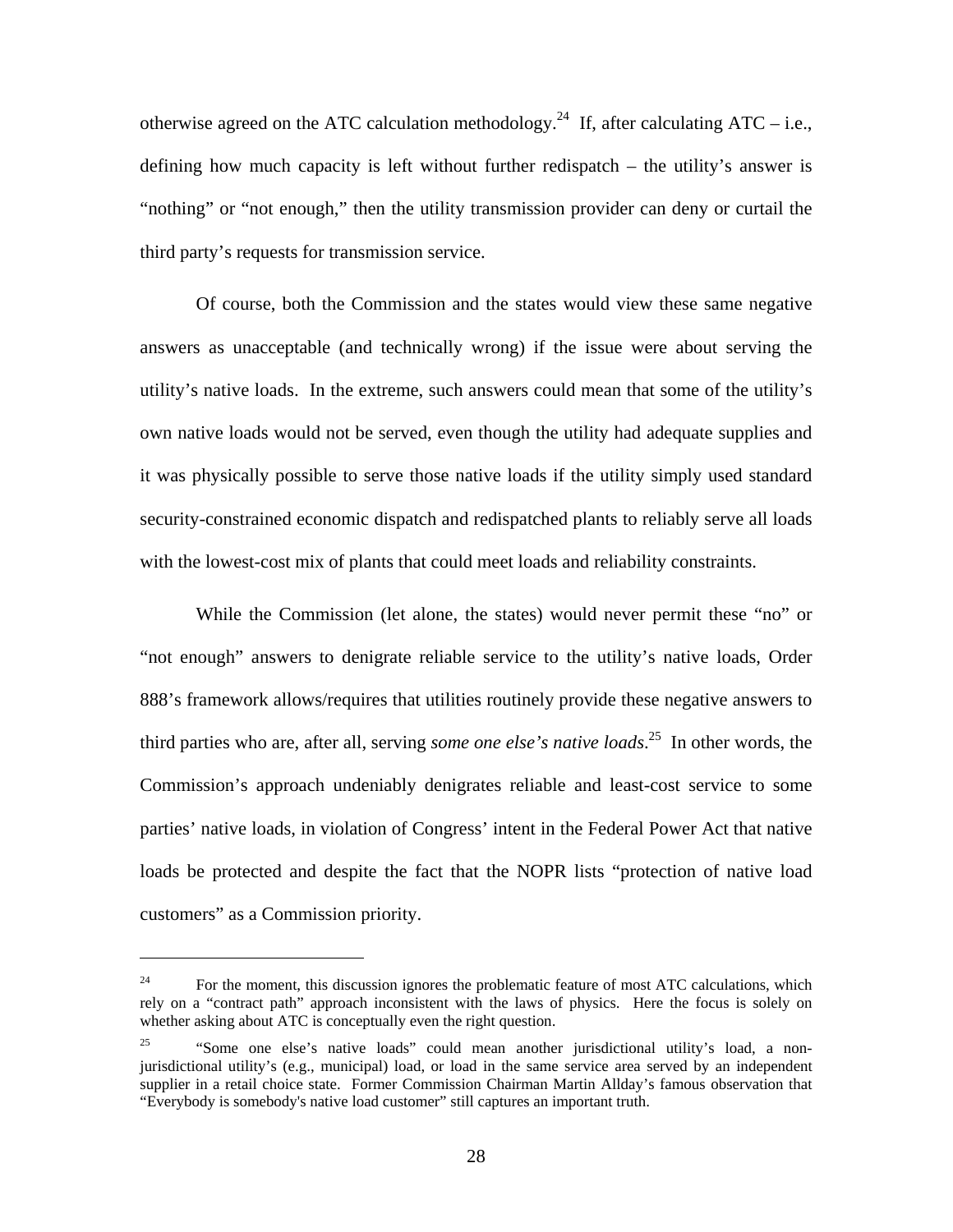It should be apparent that the reason the Commission's approach fails to meet the requirements of open, comparable transmission service and fails to reliably serve native loads at lowest cost is that the approach asks the wrong question. Instead of asking "what's left (using ATC calculations) for third parties, assuming no further redispatch is permitted," the Commission should require all transmission providers to ask the same questions it would ask if the provider were serving its own native loads. The Commission's NOPR should therefore ask and answer the following questions:

*How can the requested service be accommodated through security-constrained economic dispatch (redispatch)?* 

*What should the service provider charge for that (re)dispatch service?* 

The Commission raises the question about the appropriate pricing of imbalances: and proposes a particular model drawn from the experience of its use in Bonneville Power Administration.<sup>26</sup> This includes the explicit notion of incremental pricing,

"With respect to the pricing of energy and generator imbalances, the Commission believes that charges based on incremental costs or multiples of incremental costs will provide the proper incentive to keep schedules accurate without being  $excessive.$ <sup>27</sup>

However, the Commission does not explain how its proposed balancing model relates to the real operation of the grid or comparability across customer groups. The appeal to the notion of incremental pricing calls out for a more explicit formulation that

<sup>&</sup>lt;sup>26</sup> FERC, NOPR, pp. 171-172.

 $27$  OATT 2006 NOPR, p. 173.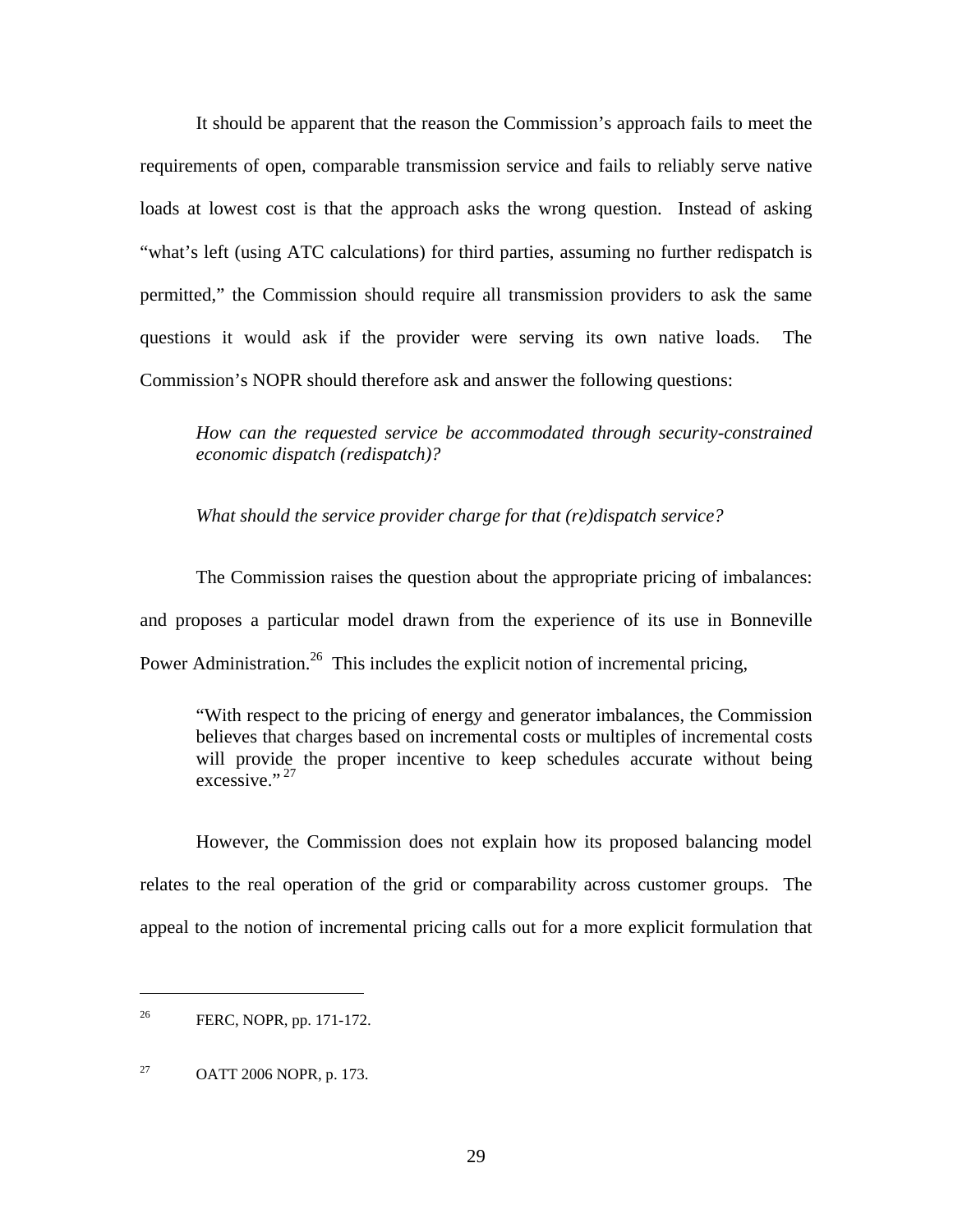characterizes the connection to security-constrained economic dispatch and the associated locational prices that define the marginal costs of redispatch and imbalances.

 These are the relevant questions that Order 888 failed to address adequately or consistently and which the Commission has avoided asking in its "reform" NOPR. It is time for the Commission to start asking the right questions. Fortunately, the collective experience of RTOs demonstrates that the industry already knows how to answer these questions.

#### *How do RTOs Provide Non-discriminatory Transmission Service?*

If non-RTO utilities use security-constrained, economic dispatch to provide the lowestcost, reliable service to their native loads, how do RTOs function to meet their load obligations? The simple answer is, *RTOs do essentially the same thing as non-RTO utilities do when serving their native loads, and they do it for everyone.* 

*RTOs provide security-constrained, economic dispatch to reliably serve all loads at lowest cost, except they do it over a larger region of the interconnected grid.* 

*All loads in the RTO footprint are treated as "native" and all are entitled to the benefits of "least-cost" balancing and congestion (re)dispatch.* 

*Because they don't and cannot discriminate or cross-subsidize between different owners and users, RTOs use marginal cost pricing to charge and pay for balancing and redispatch grid services.* 

*RTOs use the Commission's alternative ATC-TLR approach only when forced to where regional security-constrained, economic dispatch is not possible. This virtually never happens inside the RTO footprint, but it does happen at the RTO boundaries with non-RTO control areas.<sup>28</sup>*

<sup>&</sup>lt;sup>28</sup> RTOs may also be required to treat some parties differently for interim periods following the commencement of open access tariffs. These "grandfather" situations are typically limited in duration and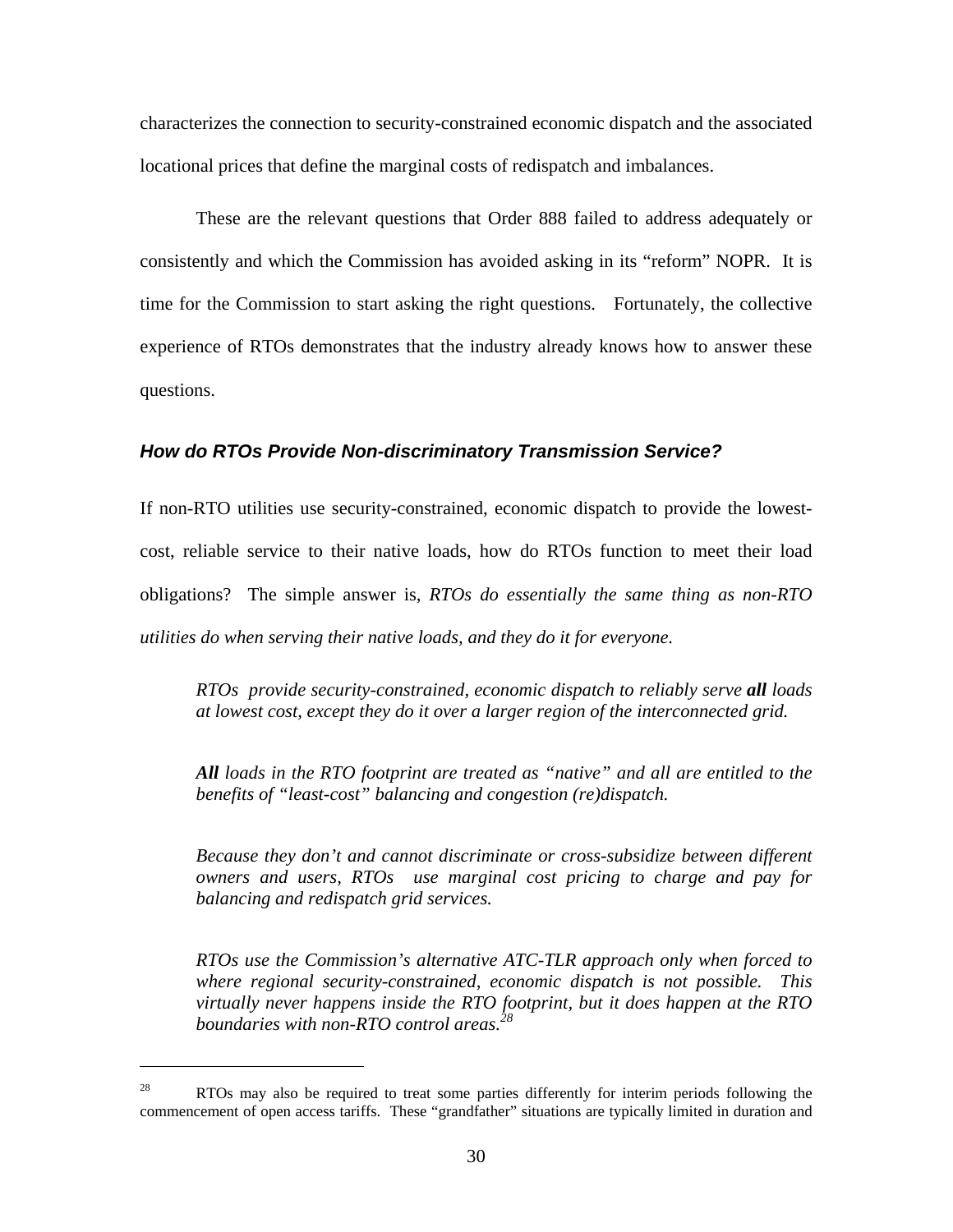RTOs thus use the same principle of security-constrained, economic dispatch that non-RTO utilities use for their native loads to reliably serve all loads within the RTO footprint at least cost. The concepts are identical; the details differ to account for the fact that unlike most non-RTO utilities, the RTO does not itself own any of the generators used in the dispatch. This fact requires that the RTO accept price-quantity offers (or proposed schedules) from all generators wishing to participate in the dispatch, and the RTO uses those offers and schedules to arrange the lowest-as-bid cost dispatch consistent with the system's security constraints. Balancing for the entire system is thus done at the lowest as-bid cost, and the RTO's balancing service is available to all users; congestion management (redispatch) is similarly done at the lowest as-bid cost, given the security constraints, and is available to all users. All loads/consumers relying on the dispatch are thus assured that the RTO will reliably serve them, balance the system, maintain voltage, and manage all congestion and other transmission constraints at the lowest as-bid cost possible, given the generators' schedules offers (and eligible demand bids) available to the RTO's independent system operator.

In principle, this is no different from how a non-RTO utility system operator would (or should) function. However, the fact that the RTO is an Independent System Operator (ISO), and not a generation owner, necessarily leads to some important distinctions. First, each generator's costs used to arrange a least-cost economic dispatch must be submitted through explicit offers; in the non-RTO utility system, the same

also allow the affected parties to receive service under the RTO's non-discriminatory, open access tariff provisions earlier, if they choose.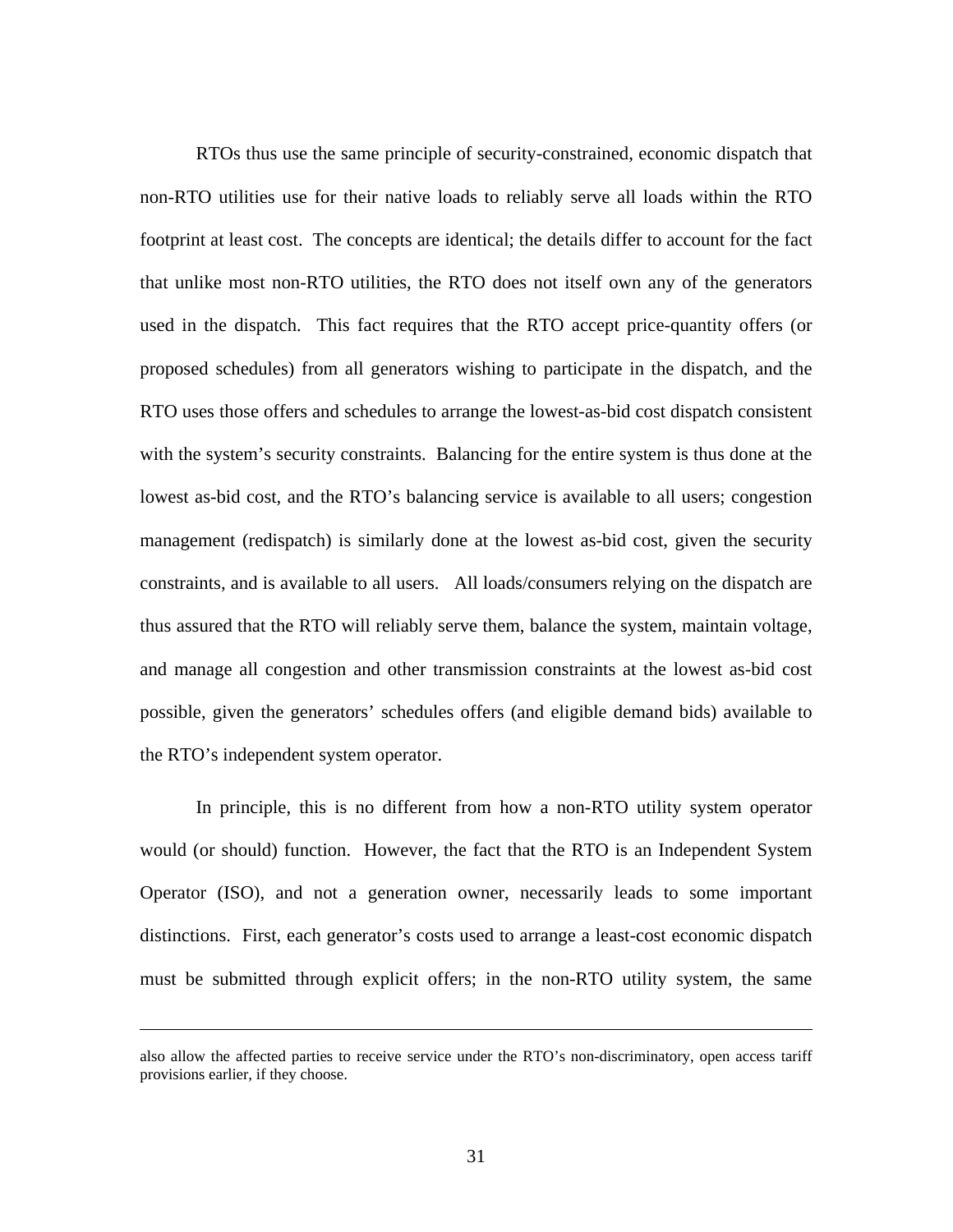information is needed to arrange the dispatch, but it would presumably be known internally by the utility's dispatchers as a result of common utility ownership. More importantly, however, any generation owner may participate in the RTO dispatch, which the RTO arranges without regard to who owns any given plant. Only the plants' respective offers (costs) and operating characteristics that might affect its ability to be dispatched are relevant to the RTO.

As a result, the RTO does not discriminate between generators in arranging its dispatch or in paying/charging generators for the energy they provide (or purchase) from the dispatch. While grid conditions such as congestion or the need for voltage support at particular locations may require that generators with certain characteristics or at certain locations be dispatched in lieu of other generators, these RTO choices are based on sound engineering and dispatch practices linked to reliability requirements and costs, and not on who owns the plants. This is how RTOs ensure non-discrimination and least cost consistent with ensuring reliability.

#### *Treatment of Merchant Plants and Intermittent Resources by RTOs*

The Commission's concern that "merchant" generators and intermittent generators might be subjected to discrimination does not apply to RTOs, because each ISO's dispatch is open to all generators on non-discriminatory terms. Any generator may offer its power to the RTO/ISO's security-constrained, economic dispatch. Every generator has an opportunity to be selected for this dispatch, and the ISO's selection will be based solely on the generator's offer prices and operating characteristics; ownership, whether by a utility or a merchant, is irrelevant.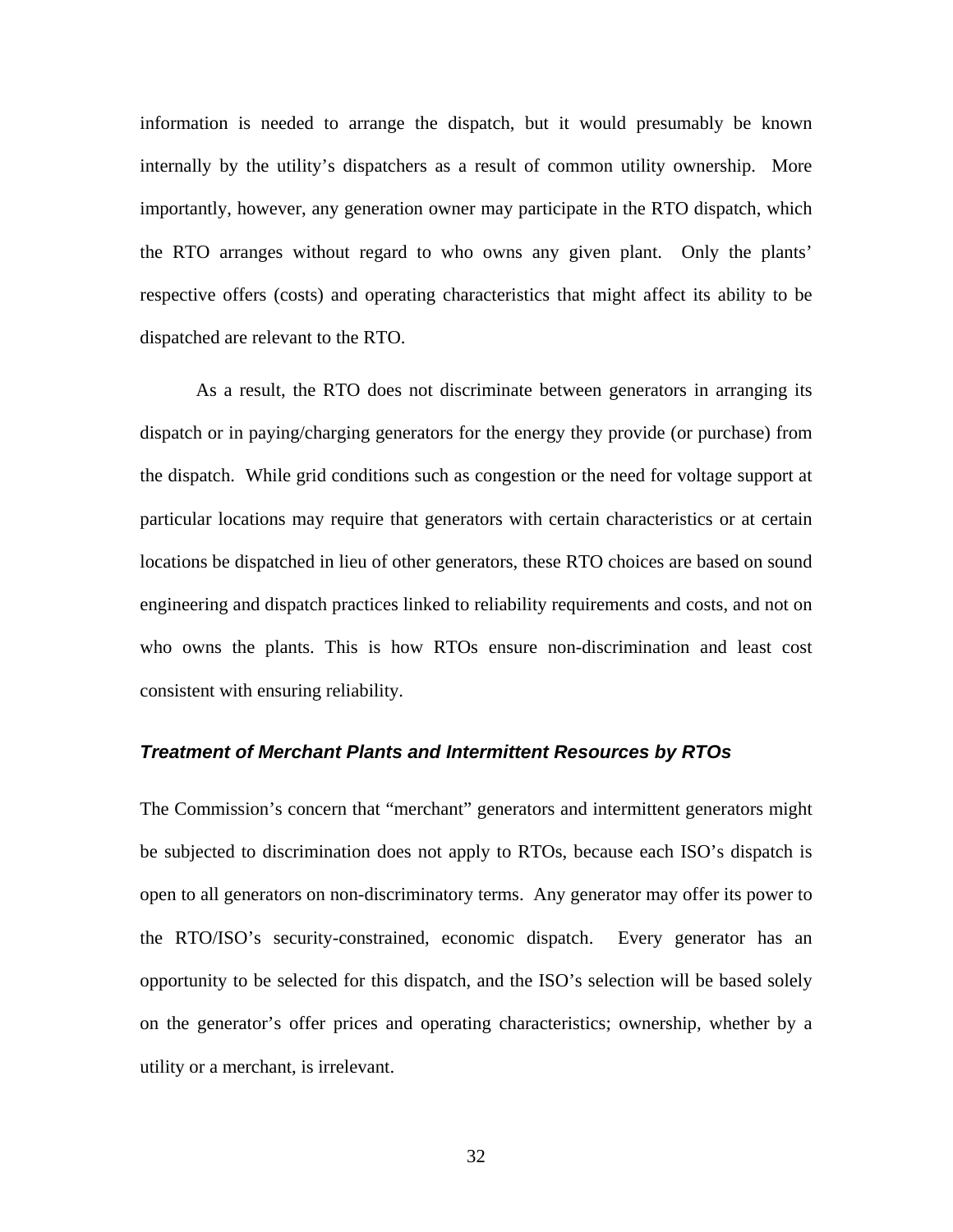Every generation technology has an opportunity to be selected. Intermittent plants, which by nature may not be able to predict their output or respond to five-minute dispatch signals may "self-schedule," but these generators need not submit fixed schedules; they generate when they can. They are then compensated for their actual injections in each dispatch interval, whatever they may be, based on the marginal cost at that time and location of the injections. The RTO applies the same compensation principle to every other type of plant injecting energy in the dispatch.

#### *Treatment of Merchant and Intermittent Plants by Non-RTOs*

In contrast, it is conceivable that a non-RTO utility dispatch functioning under Order 888 could discriminate against plants owned by another utility or merchant owner who offered its power to the utility dispatch. In the worst case, the dispatcher could simply refuse to accept power from these merchant plants, or it might accept it only under terms and conditions different from those it uses to accept power from the utility's own comparably equipped and situated plants. This would not only be discriminatory, it would very likely raise the utility's costs of serving its own loads, because potentially lower cost suppliers were being excluded from the dispatch, while higher-cost units owned by the utility were included. For example, older utility plants often have higher heat rates that result in higher costs per megawatt-hour, while newer merchant plants typically have lower heat rates and thus lower operating costs (and likely lower emissions as well). All other factors being equal, the lower-cost units should be selected for dispatch before the higher-cost units, and if they are not, there is reason to suspect discriminatory treatment. In the open dispatch processes of RTOs, such discrimination does not occur.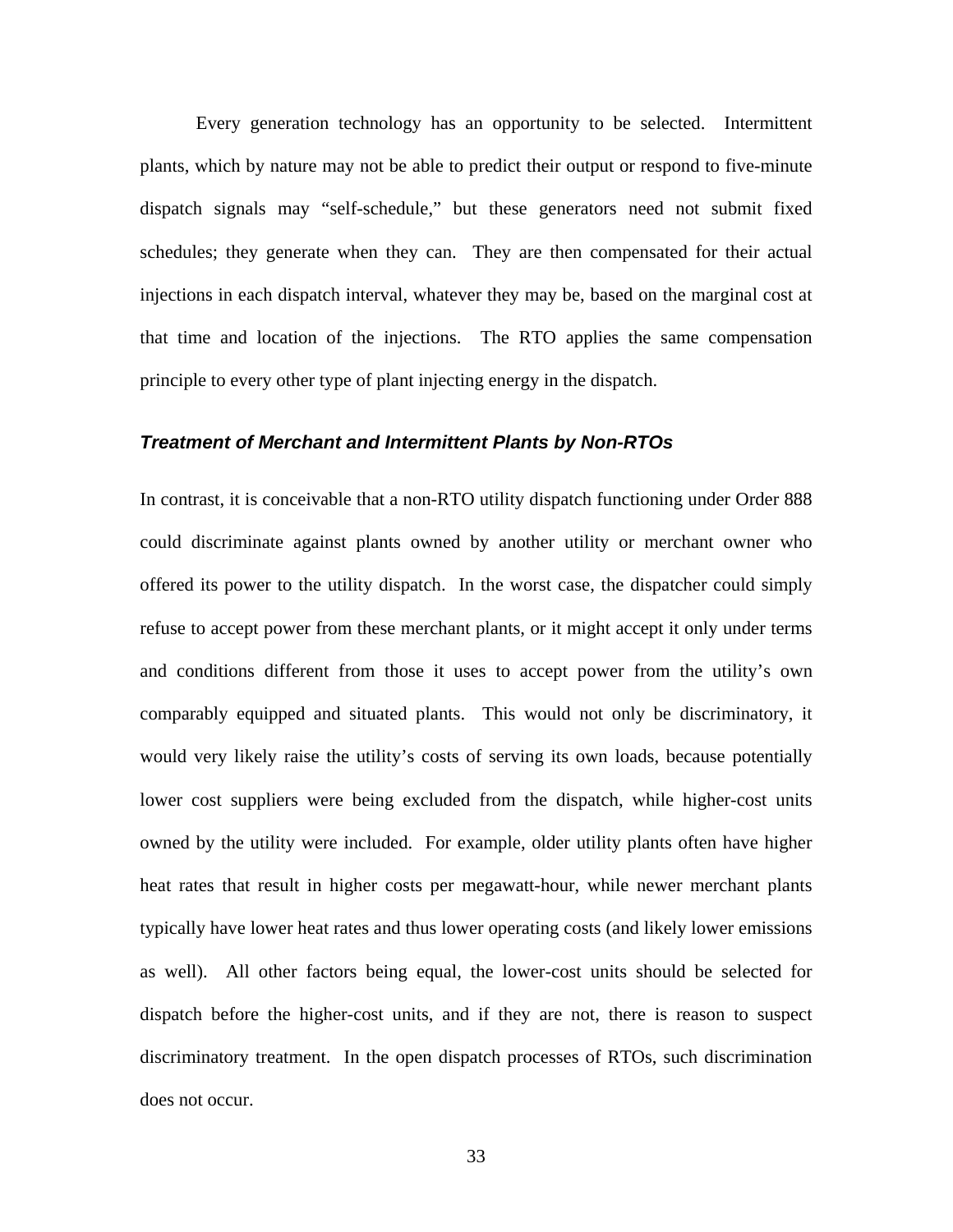Even if the non-RTO dispatchers granted access to merchant plants, discrimination can still occur under Order 888 if the utility uses anything other than marginal cost pricing to charge or pay for energy imbalances attributed to the non-utility generators. Order 888's reliance on error bands and formula "penalties" is inconsistent with marginal cost pricing. It fails to reflect how imbalances are actually handled – by changing injections of the marginal plants on the dispatch – and thus fails to reflect the fact that the costs of such changes are, by definition, "marginal costs."

Dispatch marginal costs may differ in each dispatch interval and at each location, depending on grid conditions and the costs and characteristics of plants available to the dispatch during that dispatch interval. Because Order 888's approach to handling and pricing imbalances reflects neither system dispatch conditions nor the marginal costs of adjusting the dispatch for imbalances and for congestion redispatch, the current approach is inherently arbitrary. Moreover, the predefined penalties tend to be inconsistent with the dispatch; generators subject to Order 888 in non-RTO utility systems thus fail to receive incentives that consistently encourage compliance with dispatch instructions.

In contrast, RTOs apply consistent marginal cost pricing to pay and charge for imbalances and congestion redispatch at each location, thus reflecting actual grid conditions and variations in marginal costs at different times and locations. The pricing scheme is inherently non-discriminatory. And because the RTO's marginal cost prices are derived directly from the actual security-constrained dispatch and the generator offers, the prices support reliability; that is, the prices paid or charged to generators for imbalances or deviations from schedules are consistent with the incentives the generators need at each time and each location to encourage the generators to comply with the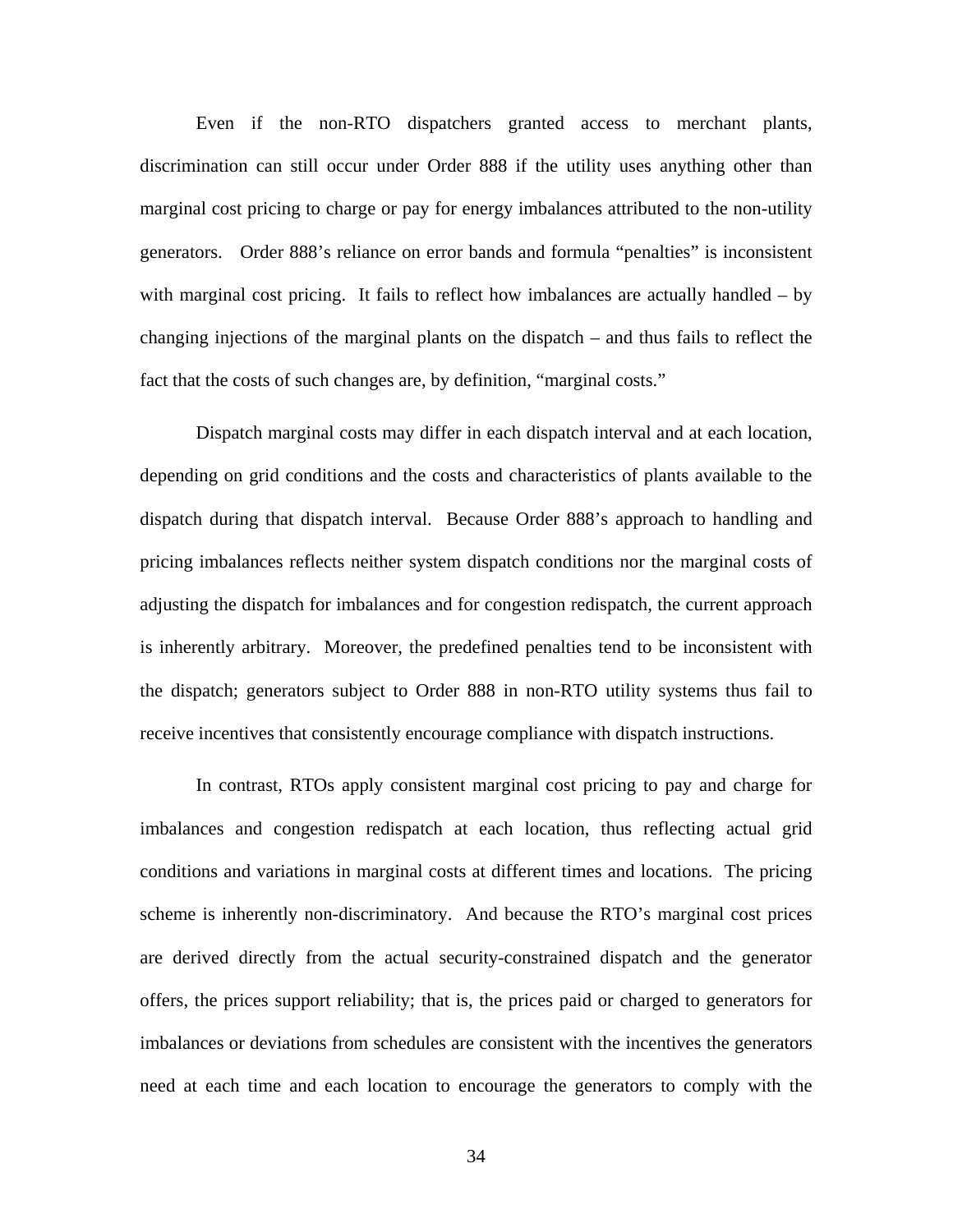system operator's dispatch instructions. When generators follow dispatch instructions, the lights stay on.

Marginal cost pricing of the dispatch is both logical and consistent with the way a non-RTO utility actually operates its system when meeting its own loads. When an incremental MW of load appears on its system, the next increment of supply will be dispatched from the next most costly resources that can supply that next MW while satisfying grid constraints. The cost of serving that incremental load is thus the marginal cost of the unit(s) used to meet it. That is the same marginal cost pricing principle RTOs use. Similarly, if a third party schedule is 1 MW short, and causes a 1 MW imbalance, the utility dispatchers will cover that imbalance by changing the dispatch of the marginal unit(s); hence, the cost of meeting that imbalance is the marginal cost, not the average cost of the utility's dispatch or some pre-determined penalty. Using the average cost or a formula penalty would either subsidize the third party or force that party to subsidize the utility. Neither result is consistent with open access or efficient, competitive outcomes.

There is no dispute that there must be security constrained (re)dispatch to address transmission constraints and imbalances. The only question is whether or not FERC should require economic redispatch or rather should support uneconomic redispatch. Given a security-constrained economic dispatch, there is only one known pricing method that is consistent with actual operation of the grid and can be consistently applied to all transmission users. This pricing uses the marginal opportunity cost of redispatch at each location. This is distinct from the average cost of redispatch and various load-ratio cost allocation approaches. Experience with economic balancing and consistent pricing exhibits the benefits of a virtuous circle. A well-designed balancing function creates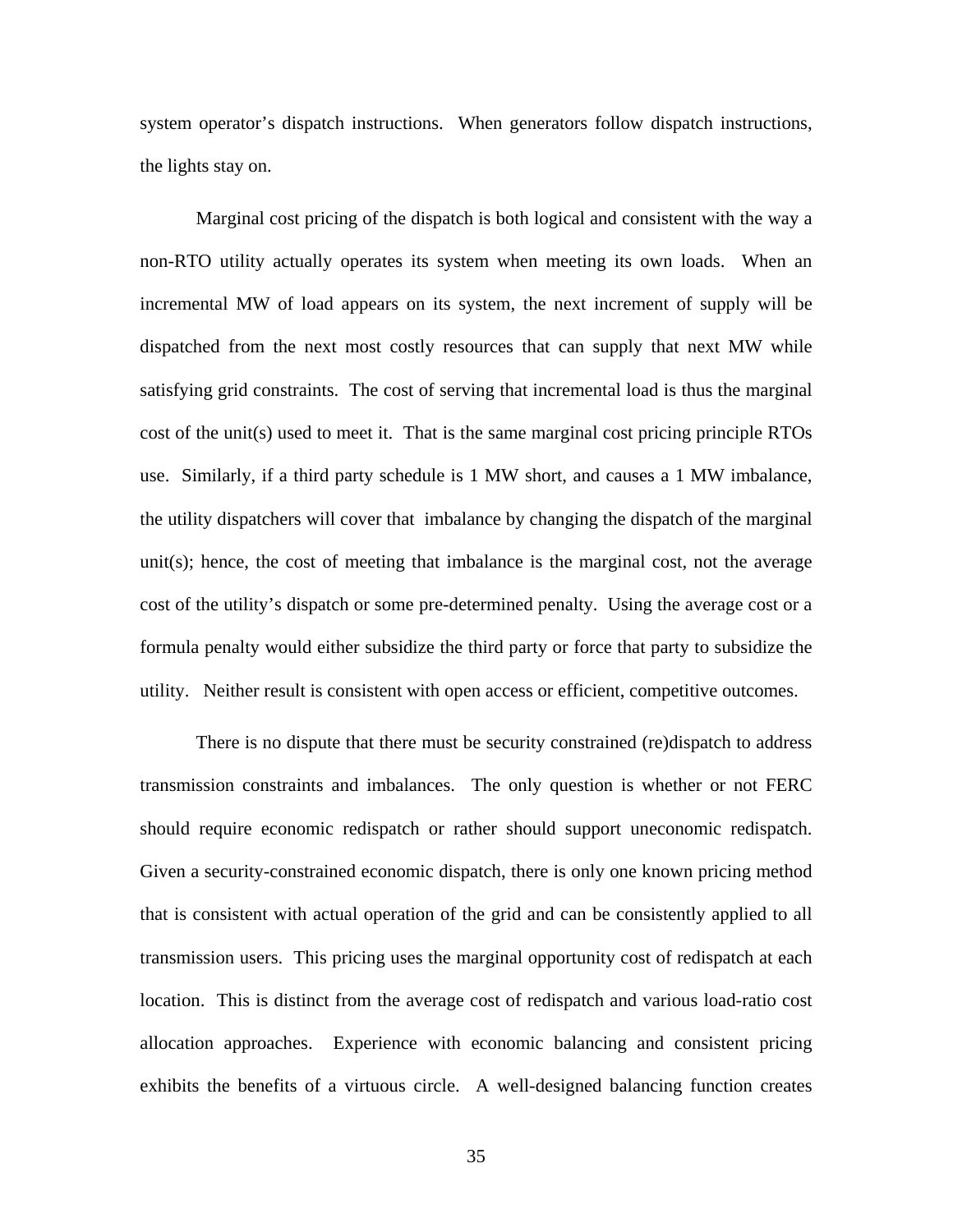incentives to reinforce reliability and further simplifies other remaining problems associated with open access and support of competitive markets.

Efficient real-time operations conform to security-constrained economic dispatch, and the prices or opportunity costs at the margin equal the much discussed locational marginal prices. Any other outcome will create problematic incentives requiring intrusive mandates and rules to maintain reliability and achieve efficiency. Familiar objections to this approach do not withstand scrutiny.

One objection is that economic balancing with consistent and transparent pricing would be so good that it would reverse the direction of undue discrimination. The argument appears to be that transmission customers would cherry pick across network service, point-to-point service, firm and non-firm, to avoid paying for other costs not included in locational balancing costs (grid costs, regulation, operating reserves, reactive support, system operations, and so on). This implicates the cost allocation rules, and inconsistencies in regulatory design for alternative services. A solution would focus on the cost allocation rules, or on a more consistent definition of network access service.

Another objection is that imbalance penalties relative to hour-ahead schedules are needed to promote good scheduling practice and protect reliability. The assertion is repeated often without explanation. If consistent pricing that reflects marginal opportunity cost at a location is not applied, then penalties may be needed. But with consistent locational pricing, arbitrary and substantial penalties that conflict with efficient incentives may interfere with reliability.

 A related concern is that efficient balancing and pricing require an organized day-ahead market to support unit commitment. However, unit commitment issues are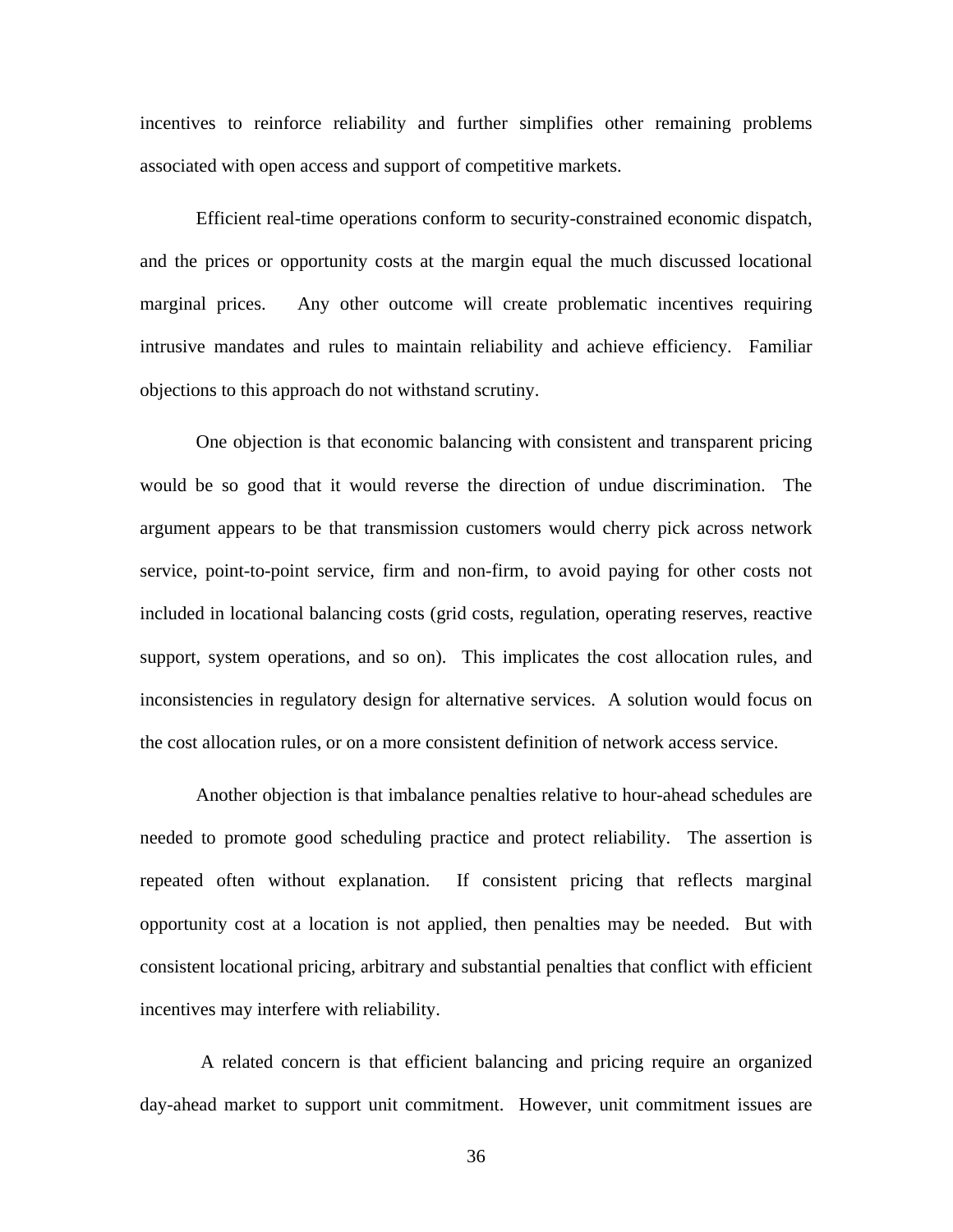amenable to other narrower reliability solutions. And with the Order 888 emphasis on flexibility to change schedules 20 minutes before the hour, without penalty, balancing penalties that deviate from incremental costs provide little or no incentive for long-lead time commitments.

The transmission provider must operate a balancing system that becomes security constrained (re)dispatch. With economic (re)dispatch, the only pricing system consistent with open access and non-discrimination is the use of locational marginal opportunity costs. However, the history of the debate before the Commission might raise a political concern that this path to preventing undue discrimination and preference in transmission service by providing access to the dispatch would exhume the corpse of a policy now dead and fully buried. Is the combination of economic balancing and consistent pricing a stealth version of "Standard Market Design?"

The answer is simple: No. The proposal developed by FERC for Standard Market Design covered much more ground. It is true that economic balancing and consistent pricing would be consistent with the Standard Market Design, but only because it is consistent with actual use of the transmission system. Economic balancing and consistent pricing would be consistent with Order 2000 or any other successful system of open access and non-discrimination. Any system without economic balancing and efficient pricing would create perverse incentives that either undermine operations or undermine investment. Inexorably, the perverse incentives will create the need and pressure for regulators, including FERC, to take on more and more obligations to mandate and control electricity investments. This would protect undue discrimination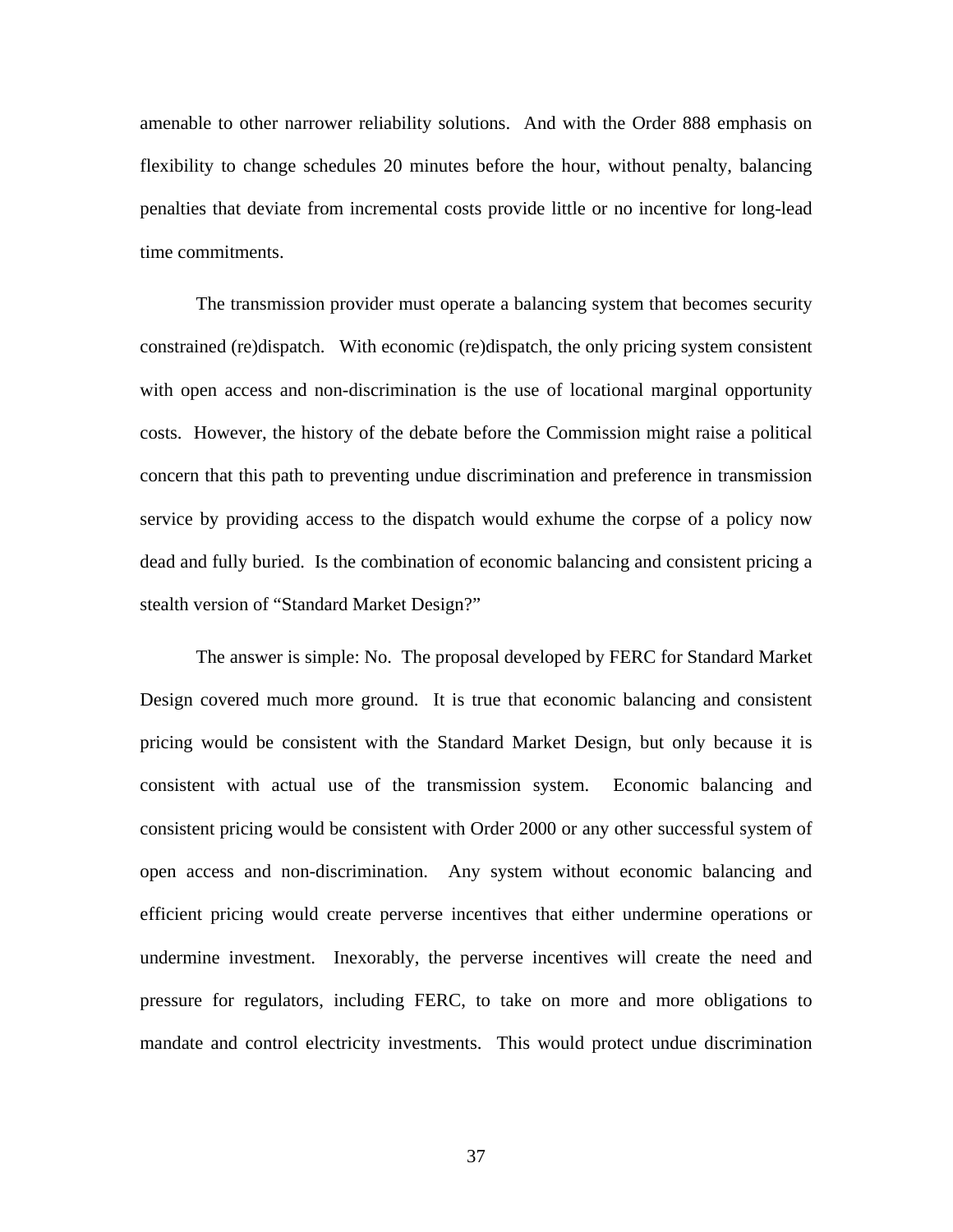and preference in transmission services and undermine support of open access and competitive markets.

#### *What Would Workable Open Access ReformsIinclude?*

A viable path to Order 888 reform is to start from the premise that open access to the dispatch (and redispatch) and marginal cost pricing for imbalances and redispatch to accommodate transmission are keys to getting open, non-discriminatory access to transmission. That foundation will allow the Commission to analyze the problems with the current Order 888 and fashion genuine reforms consistent with actually grid operations and the foundation principle of comparability.

*The dispatch is the essential transmission service. Providing open access to this dispatch is a path to achieving open, non-discriminatory access to transmission*.

A third party cannot effectively access the grid without accessing and closely interacting with the system operator's dispatch. If a third party wishes to make simple "spot" (aka economy energy) sales to or purchases from the utility, it must have access to the utility's dispatch. If it arranges a specific megawatt injection (eg, 100 MW for the hour), but its injections do not match its schedule (eg, only 95 MW), it must have access to the dispatch to cover its imbalances (5 MW). If it seeks to meet its contract loads or otherwise schedules a point-to-point transaction, it must have access to the dispatch not only to cover any imbalances but also to acquire redispatch service to allow its schedule to proceed without curtailment while the system operators redispatch to handle transmission congestion.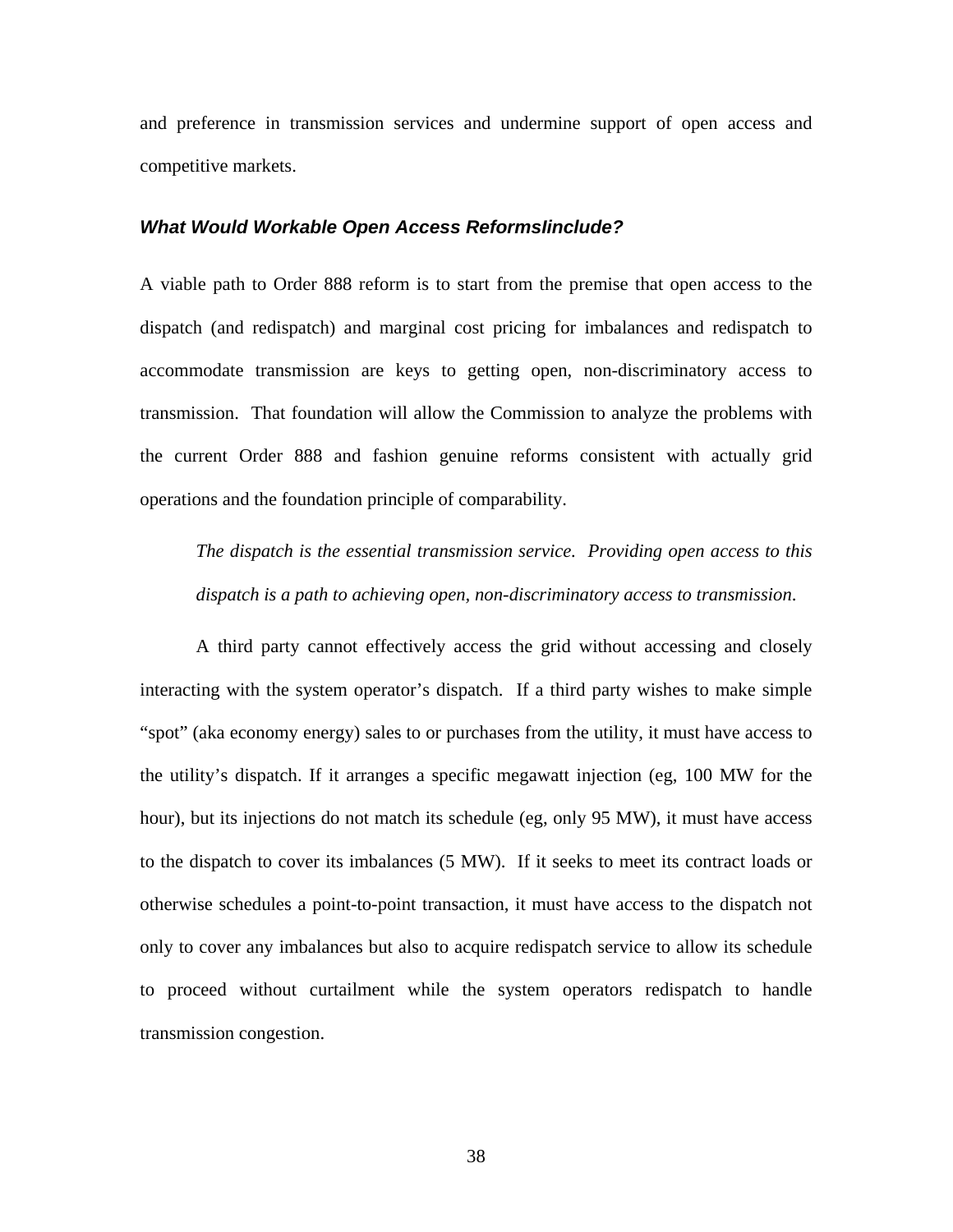The dispatch provides the balancing service that all grid users require. It provides the means for spot sales and purchases. And it provides the redispatch (congestion management) service to accommodate schedules (in lieu of TLR curtailments) when the grid is congested. Without access to the dispatch, open transmission access is not possible. This leads to an important principle that should be reflected in any OATT reforms adopted by the Commission:

To achieve the same non-discriminatory, least-cost result that RTOs automatically provide through their open, bid-based security-constrained economic dispatch, the Commission should require non-RTO utilities to make their dispatch (and redispatch) open to all according to the requirements of security-constrained economic dispatch.

Open transmission access requires open access to the dispatch. To avoid discrimination and cross-subsidies between grid users, charges and payments for these dispatch services should be based on the marginal costs of the dispatch service.

#### **A History of Flawed Analyses**

The pattern of Order 888 analyses by the Commission makes transparent the crying need for a well-defined framework that provides a principled basis for designing policy and the details of open access to prevent undue discrimination and preference in transmission services. The basic framework of real time operations using security-constrained economic dispatch meets that need. Absent a commitment to the implications of this coherent framework, the Commission would necessarily embrace arbitrary rules that could not meet its objectives or mandate.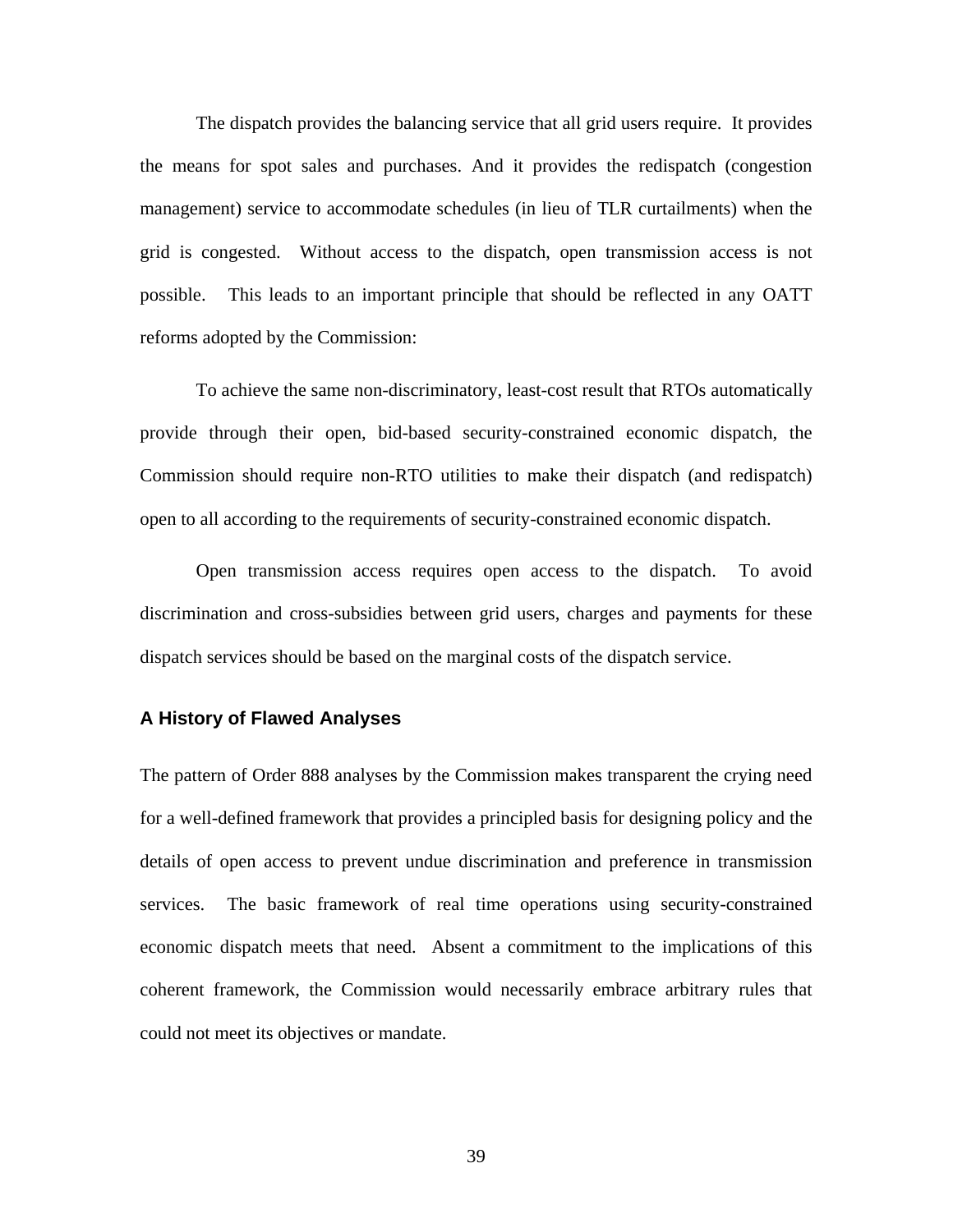The problems associated with the Commission's analysis of undue discrimination are evident throughout the NOPR. Of particular concern is the NOPR's summary of the history of the Commission's attempts since Order 888 to remedy undue discrimination and promote competitive markets.<sup>29</sup> Nowhere in this entire discussion does the NOPR discuss the essential dispatch service or explain that access to a security-constrained, economic (re)dispatch, and pricing that (re)dispatch at marginal cost, are the foundation for providing open, non-discriminatory access to transmission. Instead, this discussion shows how the Commission has continuously misdefined the nature of transmission service beginning in Order 888, and continuing through Order 2000, its later ill-fated attempts to standardize market design, and this NOPR.

We first see this flawed definition in the NOPR's discussion of early efforts to require jurisdictional utilities to provide "wheeling" of third party transactions over utility-owned transmission lines.<sup>30</sup> "Wheeling," of course, was promoted by Congress under the PURPA, the Public Utilities Regulatory Policy Act (1978). Unfortunately, the term "wheeling" fostered the flawed notion that transmission service could be understood as a transportation concept, just like trucking products down some chosen highway. This transportation image was wrong from the beginning, because it appeared to support the notion that transmission service was a matter of allowing a third party to "wheel" electricity along a selected highway – that is, along a "contract path." In reality, however, electricity obeys the laws of physics and flows along all possible paths, from source (point of injection) to sink (point of withdrawal), with flows allocated among the

<sup>29</sup> NOPR pages 8 through 32.

 $30$  NOPR at 8.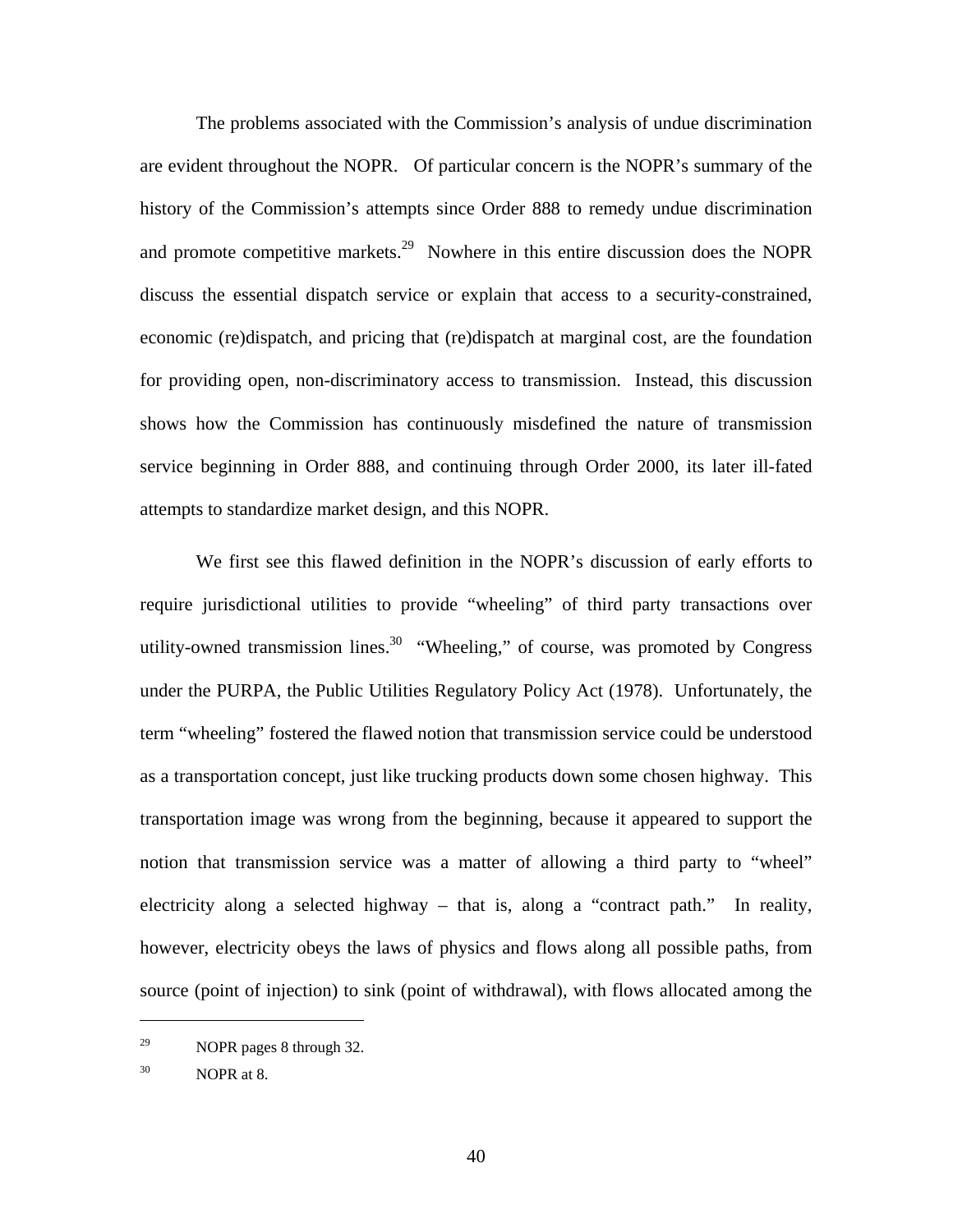possible paths in inverse relationship to the degree of resistance of each path. The Commission acknowledged this in response to comments, but the "contract" path imagery persisted and became the foundation of Order 888's flawed scheduling system. That system requires NERC's TLR system to correct the unsafe over-scheduling that would otherwise collapse the grid.

The NOPR's history expands these false concepts at pages 9-10, where it discusses the history of the Commission's efforts to prevent affiliate abuse in the context of open access and promoting competition. In those efforts, the Commission sought to deal with "market-based rates," but it never made the connection between "market-based rates" and the marginal costs associated with the security-constrained, economic dispatch. In RTO markets, the marginal costs of this dispatch produce "market-based" spot *prices*, but this critical connection is never mentioned in the NOPR. Indeed, the terms "dispatch," "redispatch" and "marginal cost" never appear in the NOPR's history.

This confusion continues in the NOPR's discussion of the Commission's Order 888 efforts to require "functional unbundling," under which "the transmission element of a wholesale sale is separated or unbundled from the generation element of that sale," and under which utilities were required to "separately state their rates for wholesale generation, transmission and ancillary services."<sup>31</sup> But providing transmission service is about providing access to the dispatch, and when there is congestion, access to redispatch. As all of the Commission-approved RTO tariffs explain, the marginal cost of congestion redispatch is a function of the difference in marginal costs of providing

 $31$  NOPR at 12, and fn 16.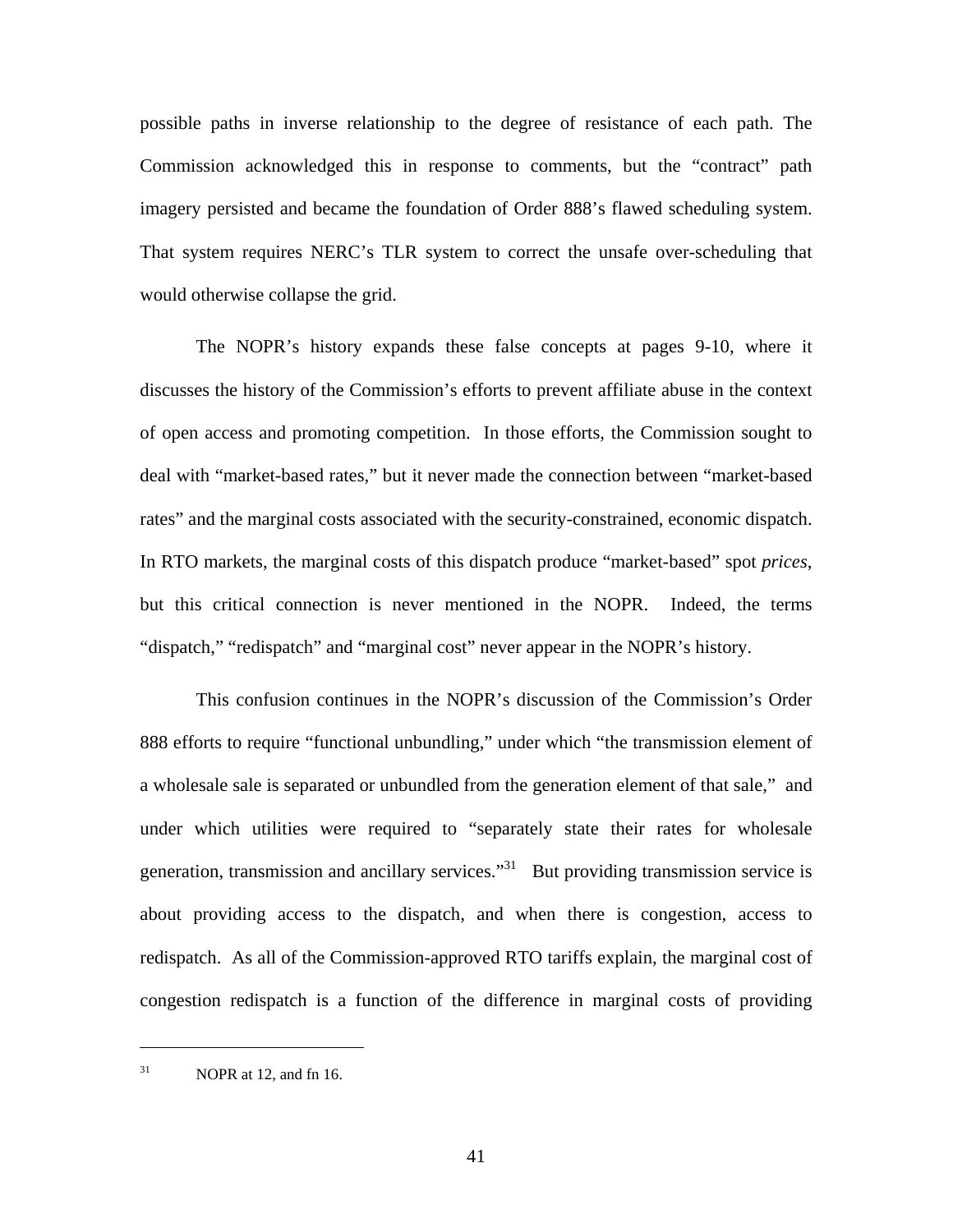*energy* at each location. In other words, every RTO's tariff is founded on the principle that the wholesale price of a key transmission service (e.g., redispatch) is directly related to the wholesale price of energy. *The marginal costs of energy and transmission are inseparably linked*. Yet despite the fact that the Commission has, since 1996, approved RTO tariffs that are founded on this now widely accepted link, the NOPR discusses the concept of "unbundling" solely in terms of artificially separating the rates for energy from the rates for transmission. Nowhere does the NOPR explain that in true open access regimes, this separation applies *only* in the context of having a separate transmission rate for recovery of the grid's sunk or fixed costs, whereas in real time, the opportunity costs of providing transmission service are defined by the locational difference in energy prices associated with the security-constrained dispatch. Every RTO in the United States<sup>32</sup> provides transmission service under that principle, but one would not know that from reading the NOPR.

Having misidentified the essential nature of transmission service as "wheeling" or "contract path" scheduling, and failing to identify open transmission access with access to the system operator's dispatch, the NOPR then describes how the Commission imposed a "reciprocity" requirement on non-jurisdictional entities.<sup>33</sup> This requirement essentially required non-jurisdictional utilities to use the same misguided notions of Order 888 in granting access to their own systems as Order 888 required jurisdictional utilities to impose when granting access to their systems to non-jurisdictional utilities. What the NOPR does not say, but which is now apparent, is that the "reciprocity"

 $32$  The same principle has been approved for implementation by the California and ERCOT ISOs.

 $33$  NOPR at 12.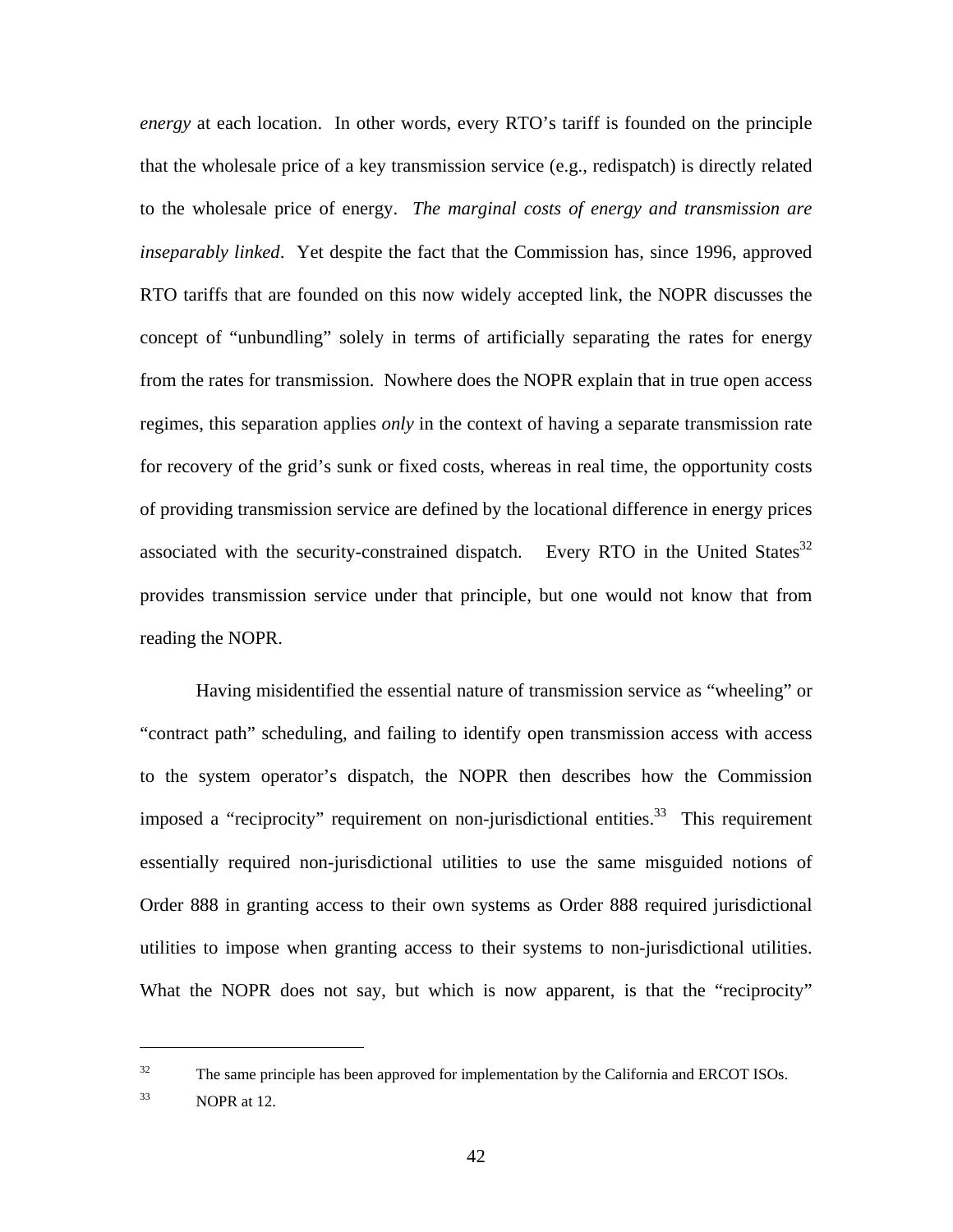requirement in effect forced both jurisdictional and non-jurisdictional utilities to use the same flawed concepts, so that the discrimination inherent in Order 888's contract path-ATC-TLR framework became codified and uniform throughout non-RTO regions of the country. The Commission had now taken two steps backwards.

According to the NOPR, Order 889 then codified ATC as "an easy-to-understand indicator of service availability."<sup>34</sup> This is an astonishing misconception. In fact, ATC is an illusory indicator of the grid's capacity even in the context of an approach that denies third parties the most essential transmission services of balancing and redispatch in the face of congestion. In Order 889, the Commission convinced itself that if the utility's own merchant generation business had to rely on the same ATC calculation as third parties, then the utility would have an incentive to calculate ATC in a disinterested and accurate manner – that is, "as accurately and uniformly as possible." $35$ 

Of course, the NOPR's admission that ATC continues to be calculated in different and inconsistent ways suggests that its hopes in Order 889 were not realized. But the reason for this disappointment has less to do with how ATC is calculated and far more to do with whether the question the calculation is trying to answer -- "how much capacity is left if we assume no further redispatch for third parties" -- is even the right question. Yet nowhere in the NOPR's discussion of this history is this more relevant question even considered.

 $34$  NOPR at 14, and fn 12.

 $35$  NOPR at 15.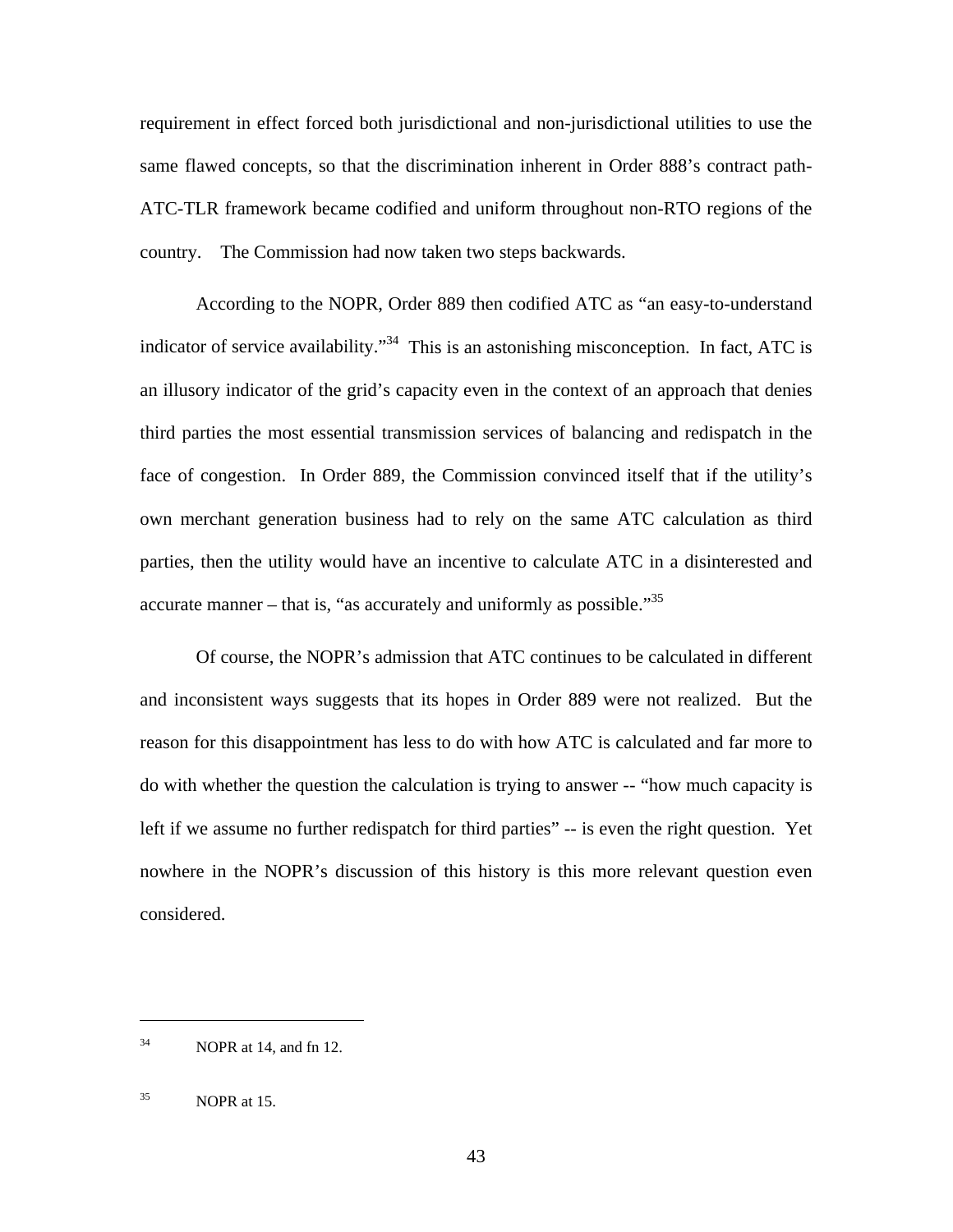Indeed, in describing Order 2000, the Commission's response to what it was learning from the successful operation of Eastern ISOs, the NOPR never uses the words "dispatch" or "redispatch." Instead, it talks about "internalizing parallel flow, managing congestion efficiently and operating markets for energy, capacity and ancillary services" without ever explaining how all of these things are done through an ISO's regional security-constrained economic dispatch.<sup>36</sup>

Equally puzzling, after noting the formation of several RTOs, the NOPR observes [at 16-17] that the RTOs have since taken over the responsibility for calculating ATC, as though that task is the essence of providing transmission service. There is no mention of the fact that "internalizing parallel flows, managing congestion efficiently and operating energy . . . markets" is done through the RTO's bid-based, security-constrained, economic dispatch, or that the dispatch/redispatch, which are essential services for ensuring access to the grid, are consistently priced at marginal costs. Nor does the NOPR acknowledge that the reason this service when performed by RTOs meets the requirements for non-discrimination is because the RTOs offer these same dispatch services to *all* grid users and apply the same marginal cost pricing principles to charge/pay *all* parties who use those services. How can the same Commission that has approved the same approaches over and over again for every RTO in the country not acknowledge these critical principles of open access in the document expressly focused on the nature of transmission service and how it should be provided without discrimination?

36 NOPR at 16.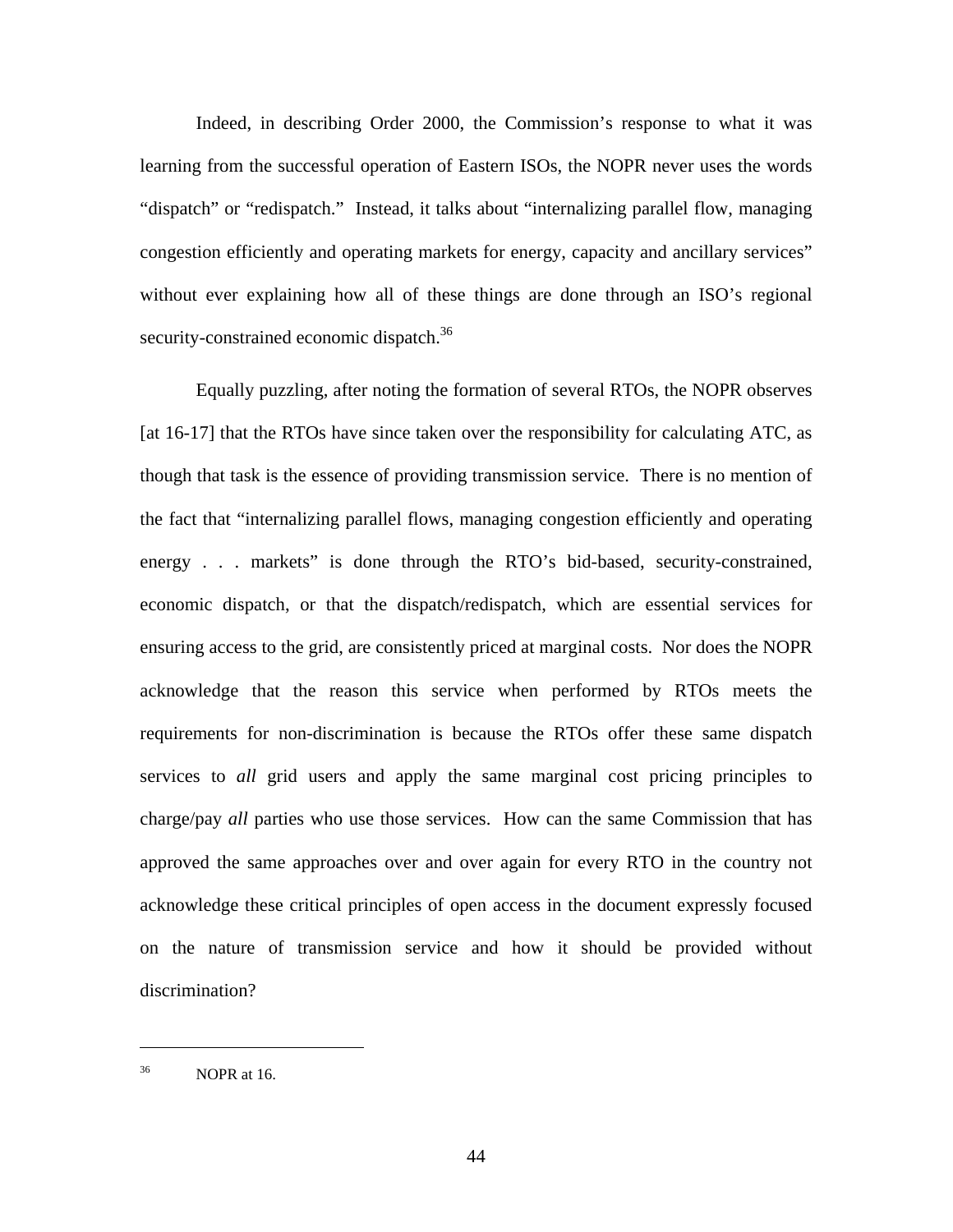Surprisingly, the NOPR's discussion of history asserts that "even in RTO markets, there are instances when comparable transmission service is not provided, particularly in the area of transmission planning."<sup>37</sup> The Commission knows full well that all of the RTOs are doing far more regional planning than ever occurred in the absence of RTOs. But more to the point, this offhand NOPR criticism implies that the key indicator of whether a transmission provider discriminates against third parties is not whether it opens or closes its dispatch to third parties, but rather how RTOs, which are independent entities that do not own or profit from transmission, conduct regional planning for future transmission upgrades.

The NOPR's history notes that "EPAct 2005 also authorized the Commission to require unregulated transmission utilities (expect for certain small entities) to provide access to their transmission facilities on a comparable basis. $138$  To meet this comparability requirement, the Commission will first need to revise its description of how transmission service is actually provided by RTOs and by non-RTO utilities when serving their own loads.

The NOPR also seems concerned that transmission providers may have "unnecessarily broad discretion" that allows undue discrimination.<sup>39</sup> On its face, this general concern is valid. But the NOPR apparently does not understand that the flawed conceptual framework of Order 888 provides the legal cover for exactly the kind of

 $37$  NOPR at 17.

 $38$  NOPR at 18.

 $39$  NOPR at 22.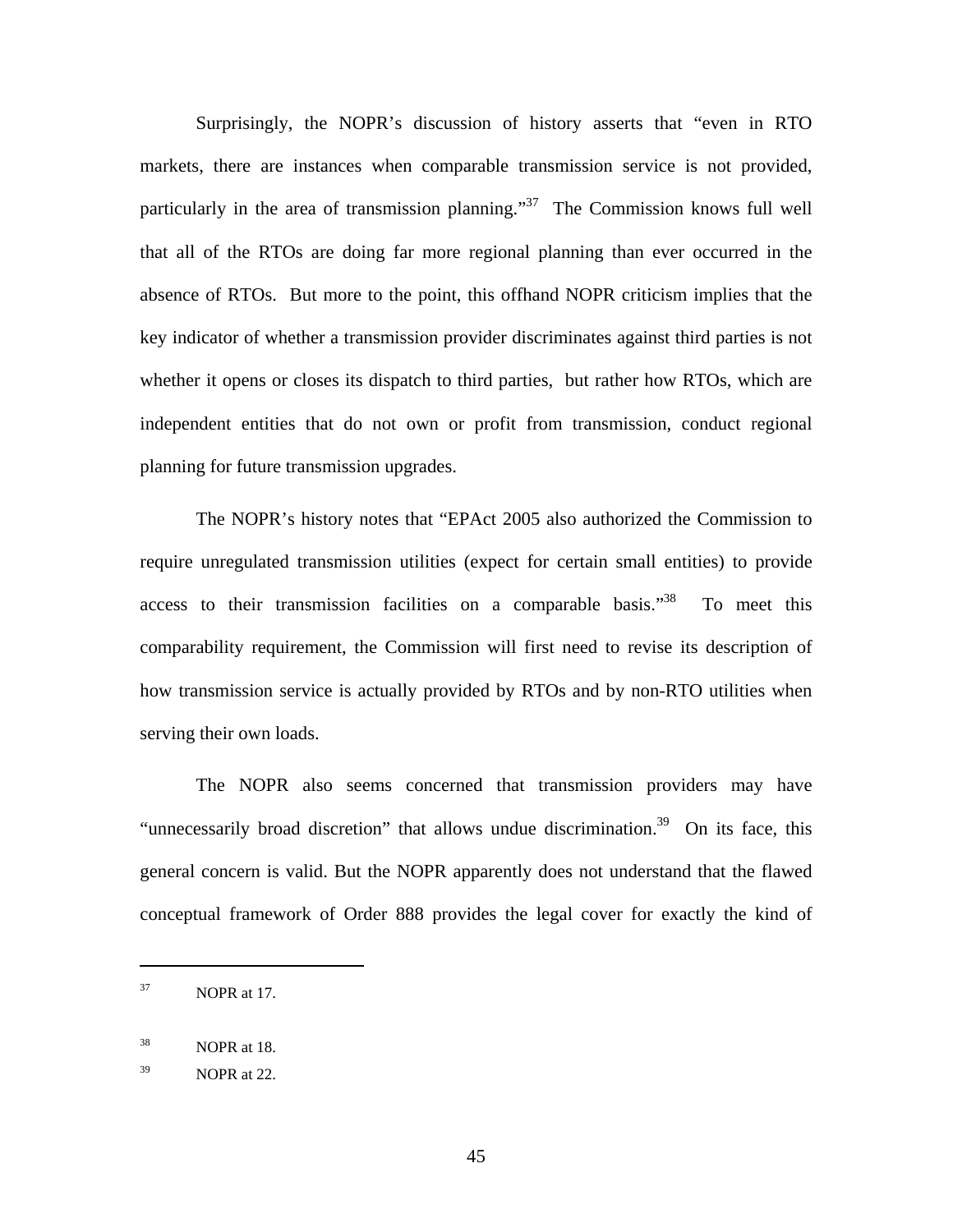"unnecessarily broad discretion" that enables discrimination. The "broad discretion" non-RTO utilities have is in whether to allow third parties access to their dispatch. Under Order 888, a non-RTO utility is free to decide whether or not to purchase from third parties, and thus whether or not to allow third parties access to the spot market that arises naturally from an open dispatch (as happens in RTO systems.) In RTOs every party has this opportunity; in non-RTO systems, the utility has complete discretion to say "yes" or "no." Discretion doesn't get any "broader" than that. Similarly, if congestion is possible, the non-RTO utility is also free to decide whether or not to allow access under the same redispatch process the utility uses to serve its own loads when the grid is congested.

Under Order 888, the decision to deny or grant the essence of transmission service is thus entirely within the utility's discretion. If the utility decides "okay," we never hear about it. But if it decides "no," no one can complain because Order 888 allows the non-RTO utility to impose the restrictive ATC-TLR approach on the third party, under which service can be denied if there is "not enough" ATC, or curtailed under TLR if congestion arises later.

Thus, while the Commission is concerned about the discretion utilities might exercise in performing calculations within the ATC-TLR framework, that focus is straining at a gnat and ignoring the camel. The camel is the initial choice the utility has whether to throw the third party into the Order 888 contract path-ATC-TLR framework in the first place. The Commission's narrow focus on ATC's ambiguities allows it to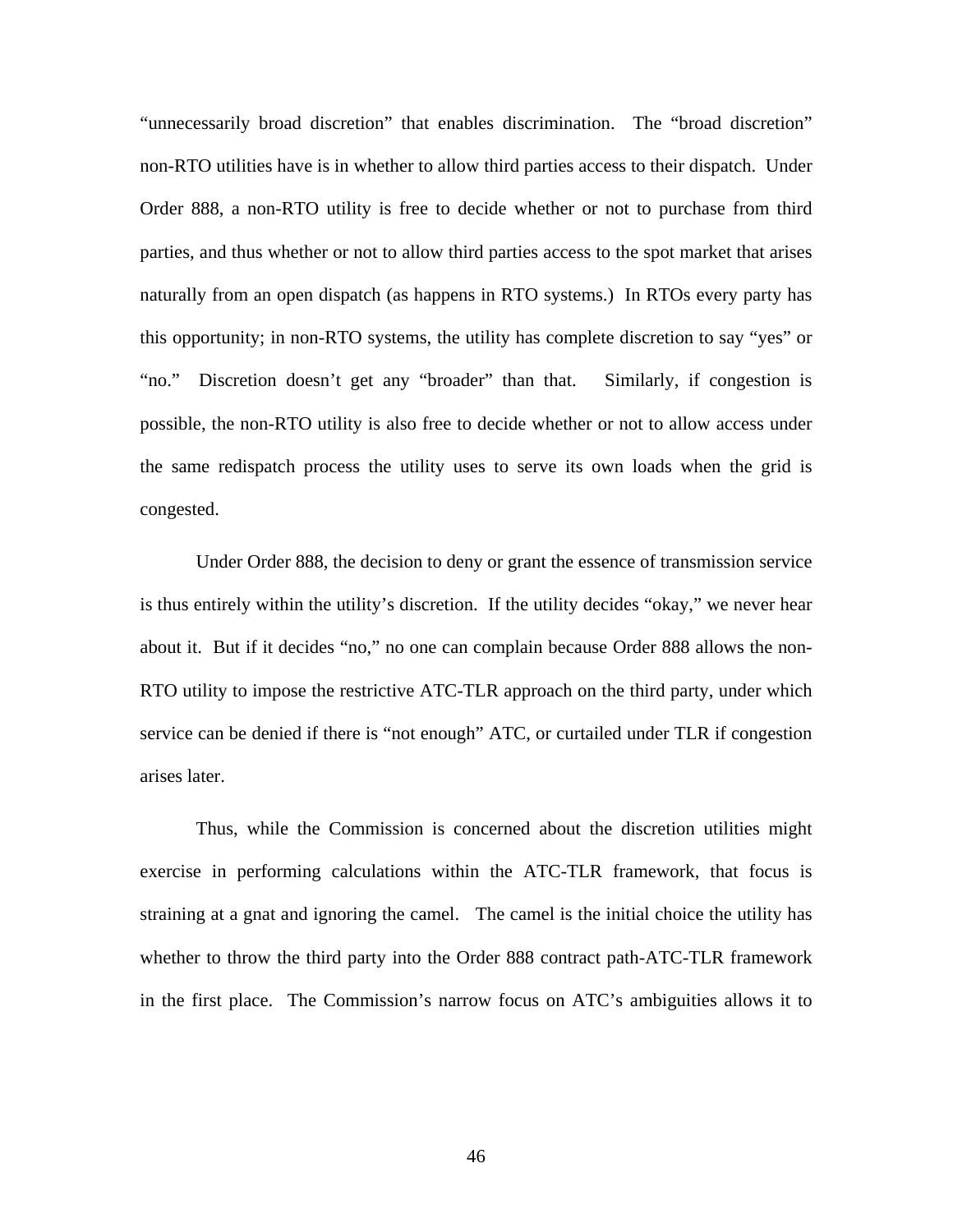conclude that "perhaps the most obvious deficiency in this regard is ATC calculation,"<sup>40</sup> while the NOPR ignores the far more important and total discretion Order 888 permits about whether third parties get access to the essential dispatch services.

The NOPR furthers the confusion in discussing the effects of congestion:

[T]he ability and incentive to discriminate increases as the transmission system becomes more congested. Vertically integrated utilities do not have an incentive to expand the grid to accommodate new entry or to facilitate the dispatch of more efficient competitors. $41$ 

The Commission does not explain why these statements make sense. The first assertion is incorrect and misses the point. While increasing use of the grid leads to greater congestion, congestion by itself need not lead to discrimination *if the transmission provider (the dispatcher) offers redispatch service to all*. As long as the system operators can offer (re)dispatch service to all, congestion is not itself a barrier to access. The problem is that Order 888 allows a non-RTO utility to deny grid access by refusing of offer redispatch service when the grid might be congested. In other words, the problem is in Order 888, not with congestion *per se*. In RTOs, increased congestion does not lead to discrimination; it merely means an increased need for redispatch to remove the congestion, and this in turn may increase the marginal costs of providing redispatch. The marginal costs apply to all grid users, so discrimination does not occur.

Moreover, when any party offers schedules whose flows move opposite the congestion, the resulting flows actually decrease congestion. Under every RTO's

 $^{40}$  NOPR at 23.

 $^{41}$  NOPR at 28.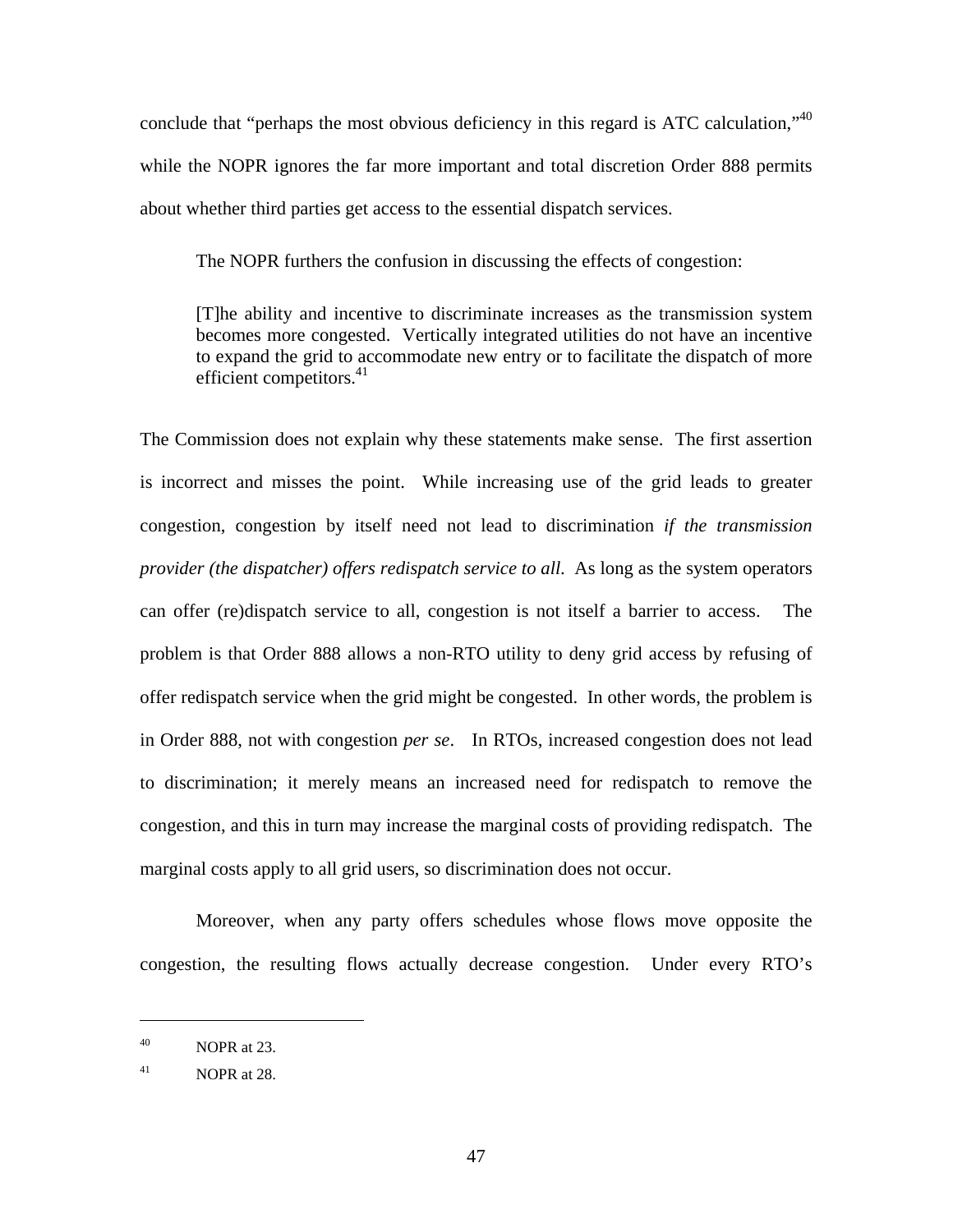marginal cost pricing rules, any party that schedules such "counterflows" is compensated for this effect, because it lowers the marginal costs of redispatch. In other words, not only does the RTO's redispatch service expand the grid's ability to accommodate schedules (compared to Order 888's ATC-TLR framework), but the RTO's marginal cost pricing system encourages and rewards third parties that reduce/relieve congestion, allowing even more schedules to flow at lower costs. Given these major benefits of the RTOs' approaches, it is worrisome that the NOPR, while expressing concern about "increasing congestion," does not acknowledge or appear to understand how RTOs, who now operate half the nation's grids, effectively and efficiently manage congestion.

With respect to whether a utility might have no incentive to "dispatch . . . more efficient competitors," the NOPR has stumbled onto something without explaining how the disincentive might occur. The problem lies at least in part in the fact that Order 888 does not provide for marginal cost pricing of the dispatch or congestion redispatch. This means that if a non-RTO utility allows third parties to use the utility's dispatch (as RTOs do routinely), the rates the utility charges under Order 888 may or may not fully compensate the utility for the marginal cost of the dispatch (for balancing) or redispatch (for congestion management). With no assurance of adequate compensation for these services under Order 888, the utility has no incentives to offer the services, even if it has no other motives for denying service. Again, the problem is in Order 888's departure from marginal cost pricing and the perverse incentives this creates to undermine open access.

The NOPR further mentions RTOs, but its main complaint here is that transmission investment in RTO regions, like the rest of the US, is lagging behind load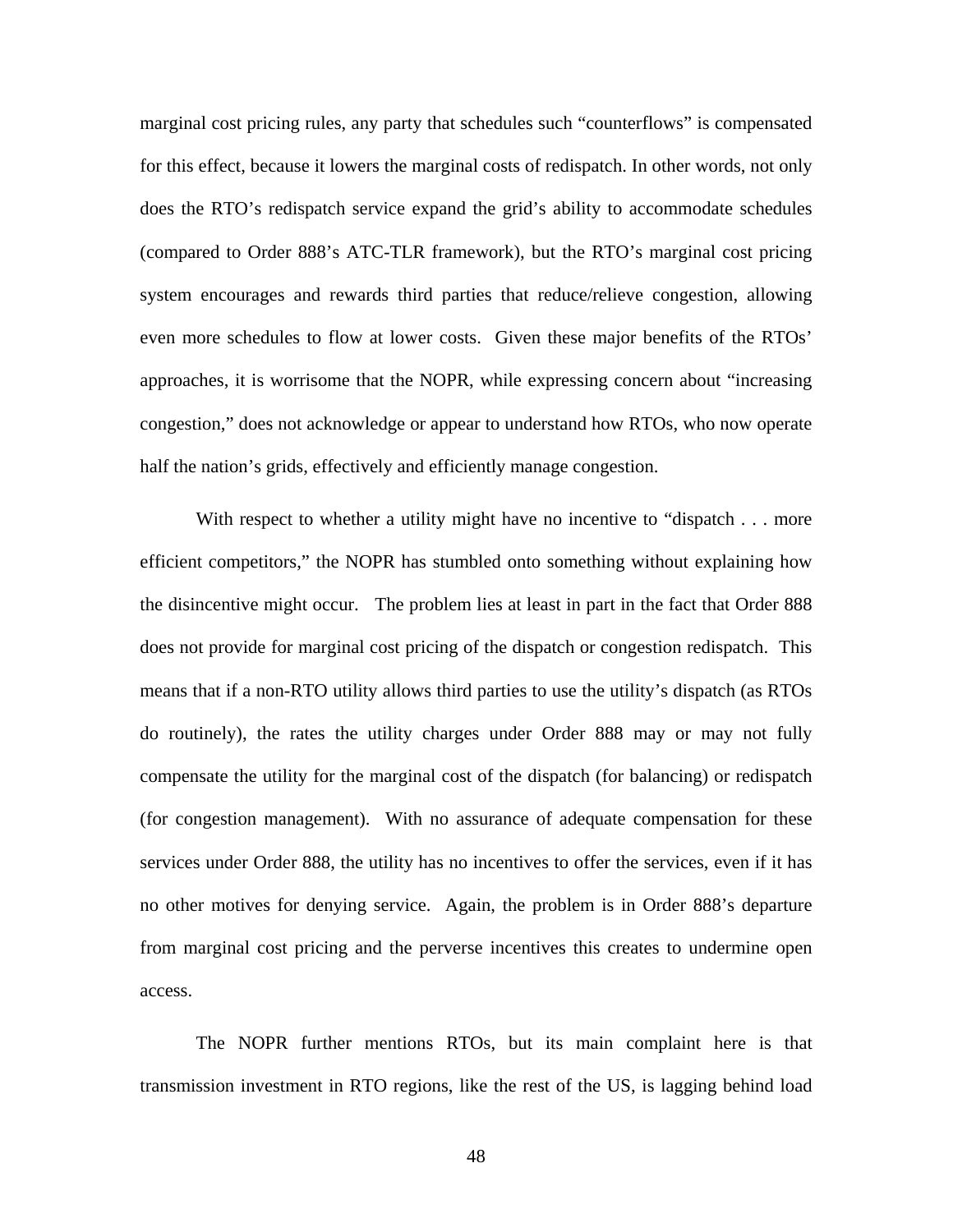growth.<sup>42</sup> The NOPR provides no evidence or analyses that might suggest that this lack of investment is exclusive to or inherent in the way RTOs function. Moreover, it does not appear to acknowledge the billions of dollars of transmission upgrade investments that have been encouraged and approved as a result of RTO regional planning processes.

More important, the grid's current capacity is what it is, and that capacity can either be fully and efficiently utilized, up to the limits of safe and reliable operations through security-constrained, economic dispatch, or the grid can be inefficiently and deliberately under-utilized, as required by Order 888. Here again, the problem is that Order 888 does not encourage or require non-RTO utilities to offer economic redispatch, which allows the maximum and most efficient use of the grid when it is congested. Instead, it imposes the flawed contract path-ATC-TLR approach, which ignores economics and leaves the grid inefficiently and consistently underused. The NOPR never discusses the fact that RTOs routinely provide redispatch to accommodate schedules in the face of congestion, and never explains that RTOs use a marginal cost pricing method to charge for that service, whereas non-RTO's routinely use Order 888's ATC-TLR framework and imbalance penalties as a legal cover to deny redispatch or discourage service to third parties under exactly comparable conditions.

The NOPR's failure to recognize how redispatch expands the use of the grid by accommodating schedules that would otherwise be curtailed under Order 888's ATC-TLR framework then allows the NOPR to cite assertions about how inadequate the nation's current grid system is. For example, the NOPR cites Eric Hirst for the

 $^{42}$  NOPR at 28.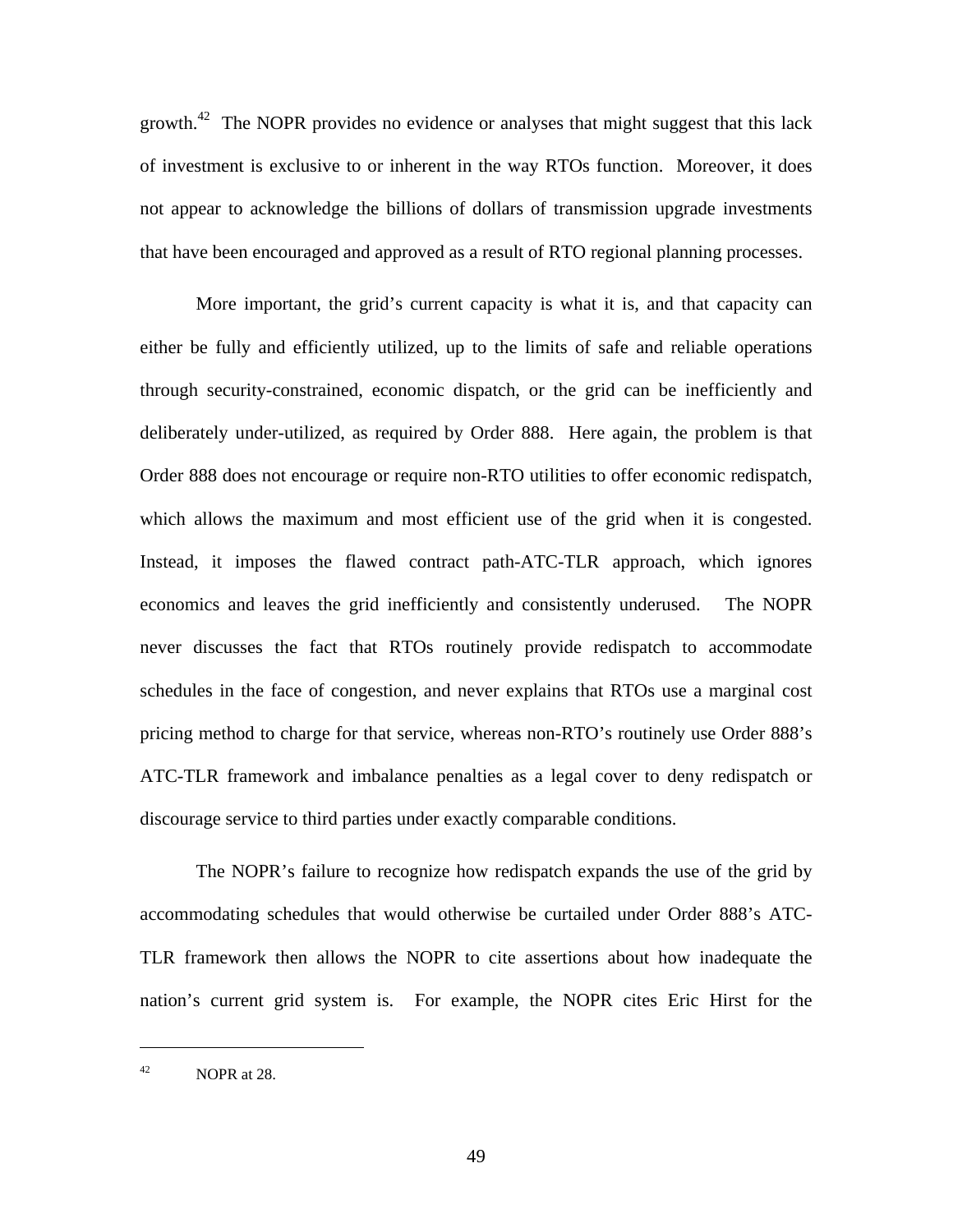proposition that existing systems support "only limited amounts of inter-regional power flaws and transactions. The existing system cannot fully support all of society's goals for a modern electric power system."43 However, the authors have no doubt that Dr. Hirst understands that availability of an open redispatch service by RTOs *expands* the existing grid's capability to accommodate more transactions; it is the Commission Order 888 framework that has artificially constricted the grid's capacity available to third parties. The NOPR does not seem to understand that security-constrained economic dispatch maximizes the ability to use the grid to its full capacity; the denial of such dispatch to third-party transactions limits that ability.

In sum, it is a fundamental misconception to conclude, as the NOPR does that the occurrence of congestion on the nation's interconnections results in "an increase in the frequency of denials of requests for transmissions service, and an increase in the frequency of transmission service interruptions and/or curtailments of transmission service."<sup>44</sup> This statement about the increases in denials and curtailments is literally true *only* in non-RTO regions and *only* because Order 888 requires non-RTO utilities to ask the wrong question – "what ATC is left if we assume no further redispatch for third parties?"

The increase in service denials and curtails is caused by Order 888's ATC-TLR framework. That flawed framework allows/requires non-RTO utilities to deny and curtail

<u>.</u>

<sup>43</sup> NOPR at 29, citing the Eric Hirst report, *Present Status and Future Prospects*.

 $^{44}$  NOPR at 30.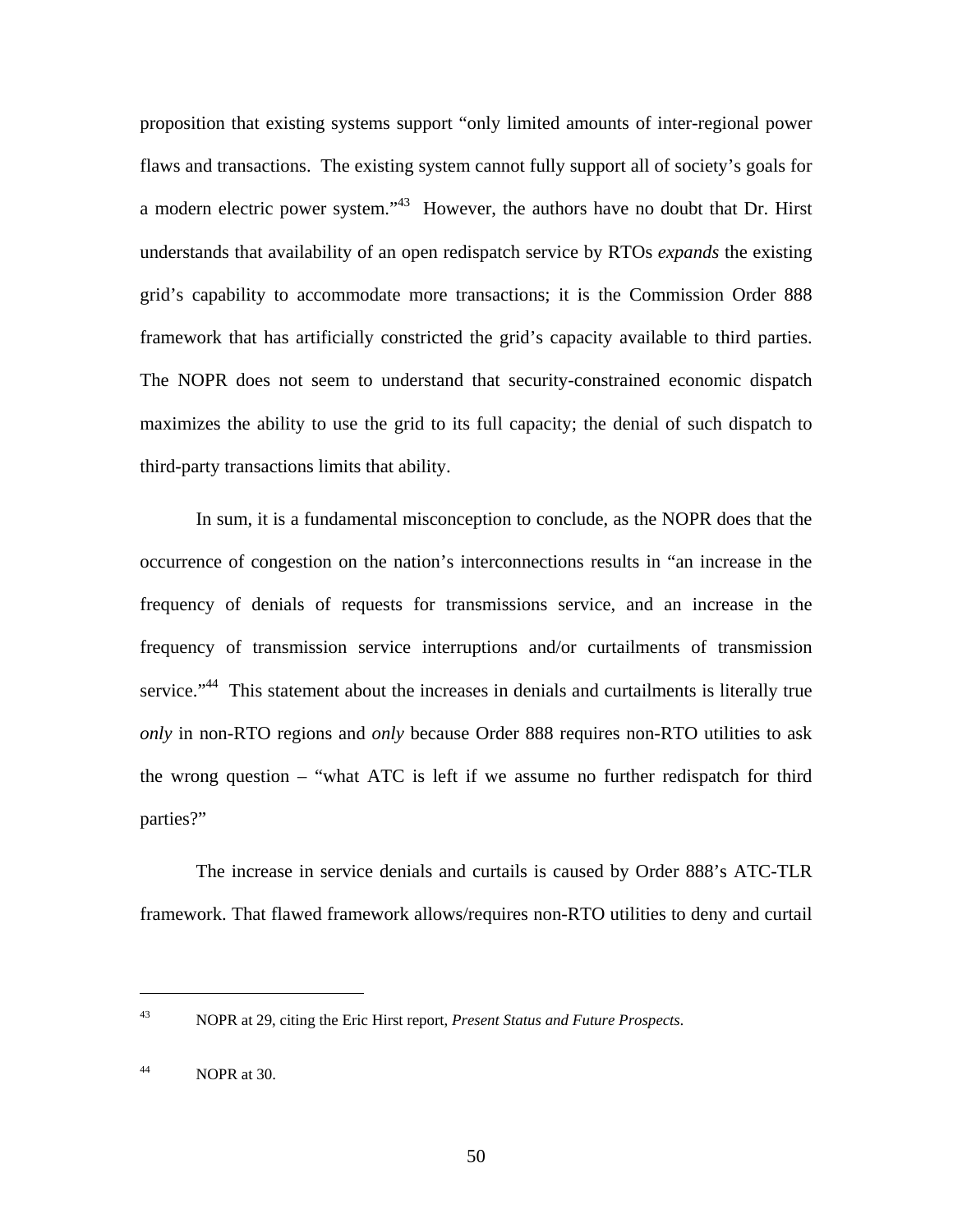service requests whenever there is little or no ATC left and redispatch is not offered to the third party.

In contrast, in RTOs these same requests would all be accommodated through redispatch as long as the RTO had sufficient offers from generators to arrange a securityconstrained, economic dispatch. Given this history and the repeated experience, the evidence is overwhelming. The time is long overdue for the Commission to acknowledge this fact and to reform Order 888 to require all transmission providers to offer open, nondiscriminatory access to the provider's security-constrained, economic dispatch, with prices for dispatch and redispatch defined by marginal costs.